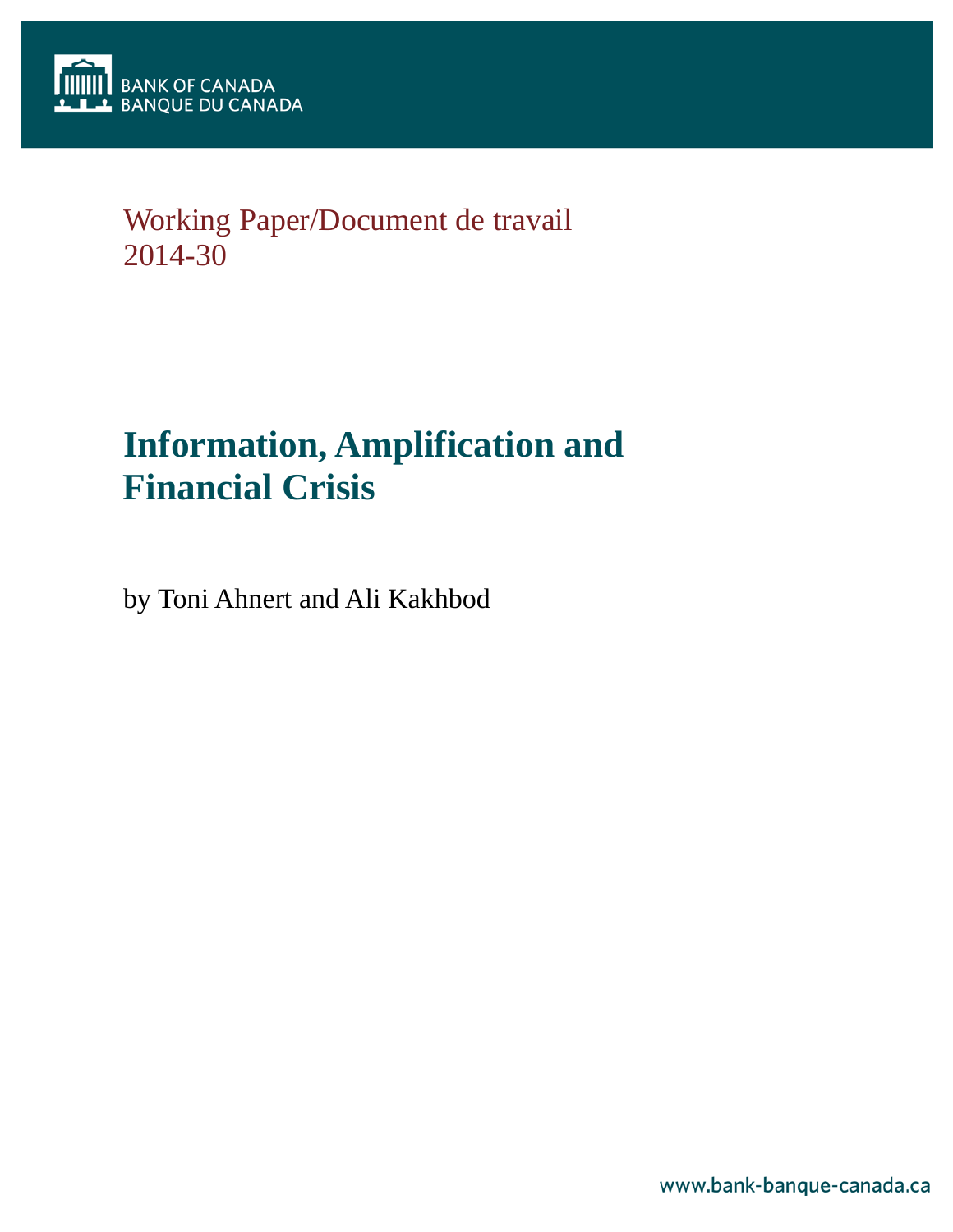Bank of Canada Working Paper 2014-30

July 2014

# **Information, Amplification and Financial Crisis**

**by**

# **Toni Ahnert<sup>1</sup> and Ali Kakhbod<sup>2</sup>**

1Financial Stability Department Bank of Canada Ottawa, Ontario, Canada K1A 0G9 and Financial Markets Group London School of Economics and Political Science London WC2A 2AE, United Kingdom tahnert@bankofcanada.ca

2Laboratory of Information and Decision Sciences Massachusetts Institute of Technology Cambridge, MA 02139, United States akakhbod@mit.edu

2 No responsibility for them should be attributed to the Bank of Canada. Bank of Canada working papers are theoretical or empirical works-in-progress on subjects in economics and finance. The views expressed in this paper are those of the authors.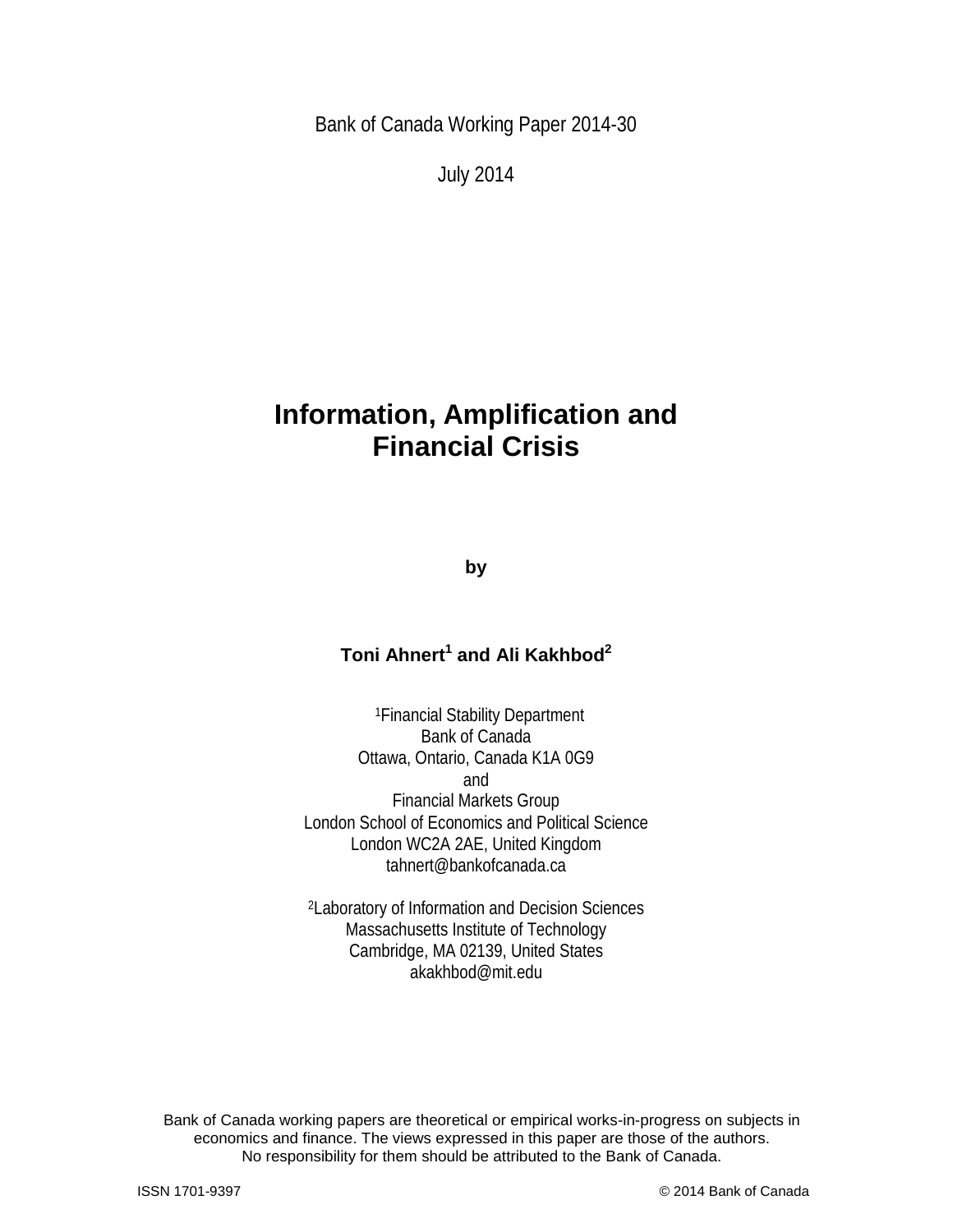# **Acknowledgements**

We thank Daron Acemoglu, Kartik Anand, Christian Eufinger, Itay Goldstein, Ali Jadbabaie, Asu Ozdaglar, Andy Postlewaite, Matthew Prittsker (discussant), Josef Schroth, Russell (Tsz-Nga) Wong and seminar participants at the 2014 Midwest Finance Association Annual Meeting for helpful comments.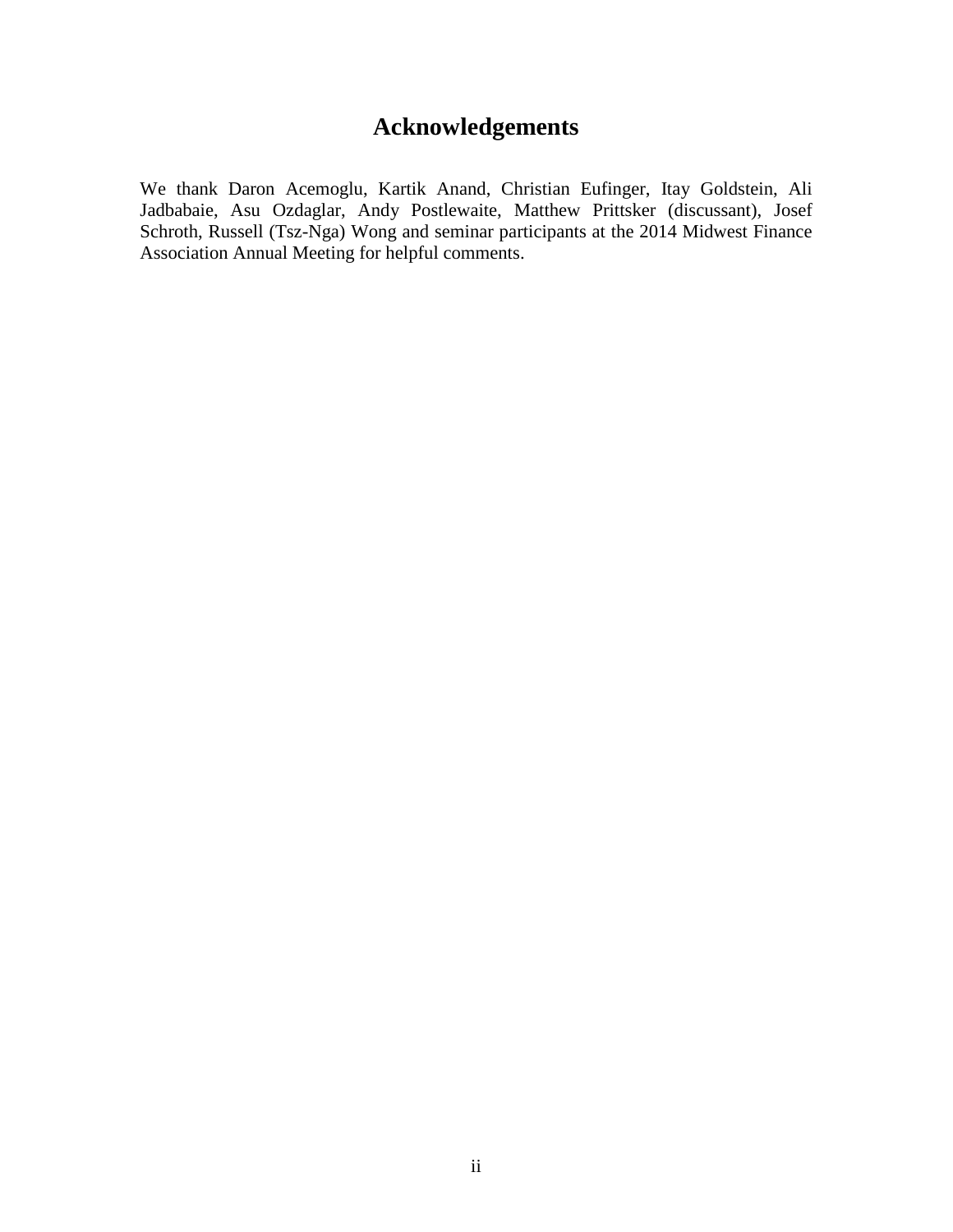## **Abstract**

We propose a parsimonious model of information choice in a global coordination game of regime change that is used to analyze debt crises, bank runs or currency attacks. A change in the publicly available information alters the uncertainty about the behavior of other investors. Greater strategic uncertainty makes private information more valuable, so more investors acquire information. This change in the proportion of informed investors amplifies the impact of the initial change in public information on the probability of a crisis. Our amplification result explains how a small deterioration in public information can cause a financial crisis.

*JEL classification: D83, G01 Bank classification: Financial institutions; Financial stability*

# **Résumé**

Les auteurs proposent un modèle parcimonieux du choix de l'information dans le cadre d'un jeu global de coordination autour d'un changement de régime – jeu utilisé pour analyser les crises d'endettement, les retraits massifs de dépôts bancaires ou les attaques contre la monnaie. Toute modification de l'information rendue publique fait varier l'incertitude associée au comportement des autres investisseurs. Plus l'incertitude stratégique grandit, plus l'information privée est prisée, et donc plus les investisseurs acquièrent de l'information. Cette évolution de la proportion d'investisseurs avertis amplifie les effets que produit la modification de l'information publique sur la probabilité d'une crise. Grâce à cette amplification, les auteurs parviennent à expliquer comment une légère aggravation dans les données à disposition peut engendrer une crise financière.

*Classification JEL : D83, G01 Classification de la Banque : Institutions financières; Stabilité financière*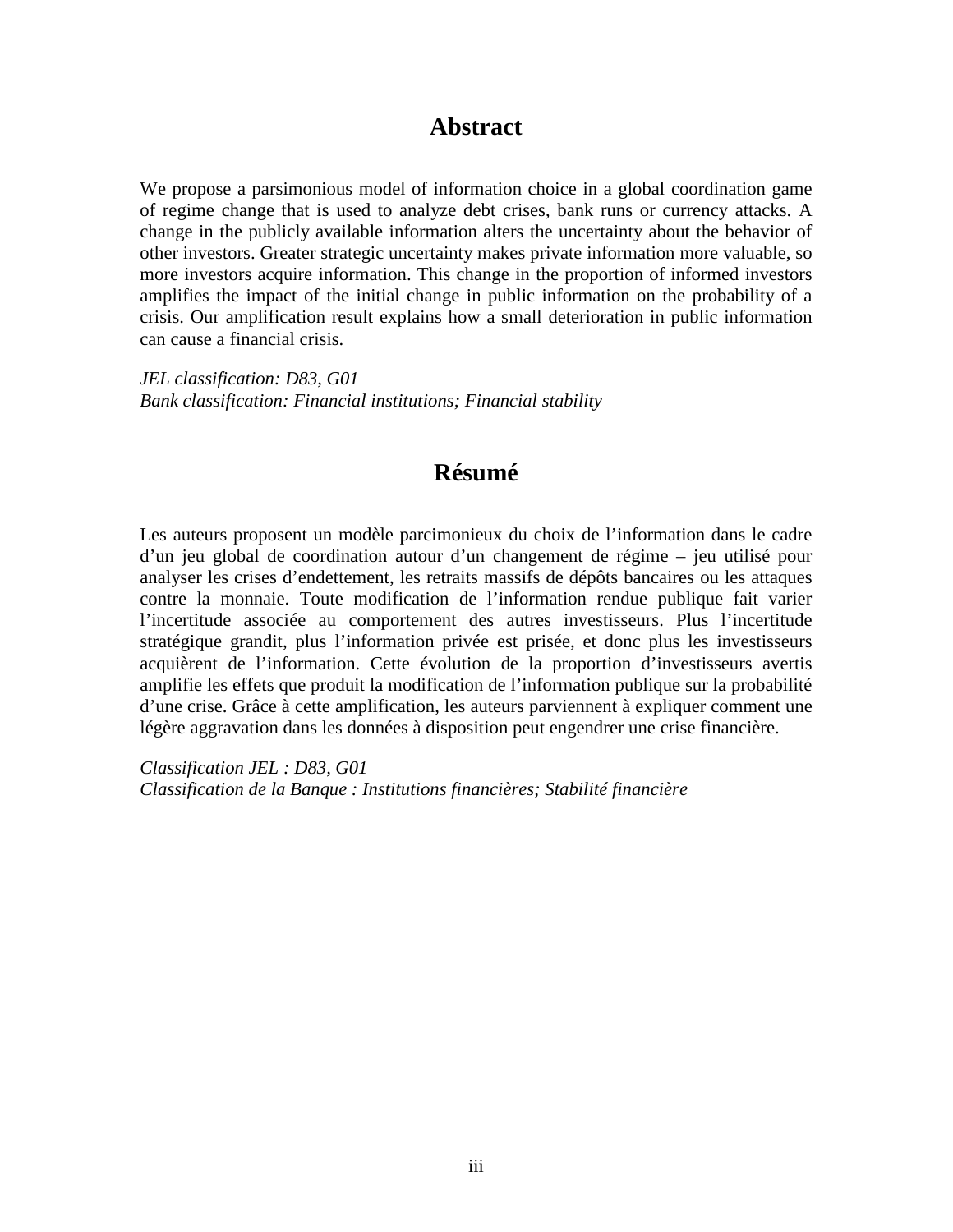# Non-technical summary

Financial stability is a key concern for central bankers. This paper focuses on financial crises, especially the coordination aspect that is at the heart of currency crises, bank runs and debt crises. A crisis occurs if sufficiently many depositors withdraw from a bank, currency speculators attack a peg or creditors do not roll over debt. In this context, we analyze the incentives of investors to acquire information about an unobserved level of the monetary authority's foreign reserves, the bank's profitability or the debtor's solvency.

Our main result is that information acquisition by investors amplifies the probability of a financial crisis. Here we illustrate our mechanism with the example of a debt crisis. Each investor wishes to roll over debt if other investors roll over as well. Suppose the debtor was initially considered as solvent, so each investor expects that most other investors roll over debt. After adverse news about the debtor's solvency, each investor is more uncertain about whether other investors will roll over.

Given this heightened uncertainty about the behavior of other investors, more investors acquire information about the debtor's solvency. Acquiring private information helps an individual investor align its rollover decision with that of other investors. However, informed investors tend to roll over less often than uninformed investors. First, informed investors tend to refuse to roll over for a larger range of private information than uninformed investors. Second, informed investors expect most other investors not to roll over. Consequently, a debt crisis becomes more likely as more investors become informed.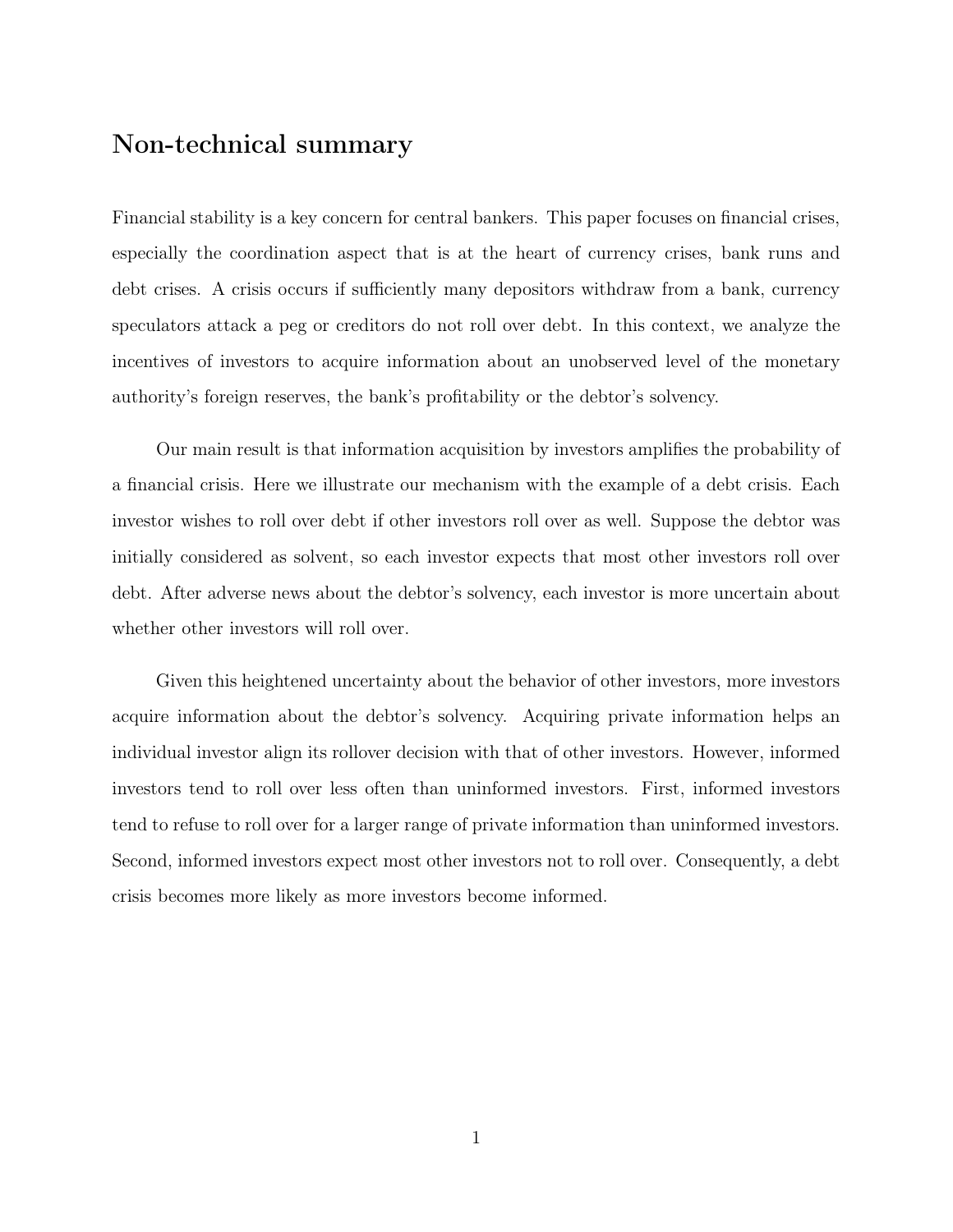# 1 Introduction

Financial crises are sometimes difficult to explain without resorting to large shocks or multiple equilibria. The financial meltdown of 2007–08 is considered the worst financial crisis since the Great Depression of the 1930s. However, the recent financial crisis was not caused by a large shock (Financial Crisis Inquiry Commission Report  $(2011)$  $(2011)$  $(2011)$ ).<sup>1</sup> How are small shocks amplified, resulting in a financial crisis?

Financial crises have been explained by both weak economic conditions and elevated uncertainty among investors.<sup>[2](#page-5-1)</sup> The global games literature synthesizes both views, since weak fundamentals cause the self-fulfilling beliefs about a financial crisis.<sup>[3](#page-5-2)</sup> In particular, global coordination games of regime change are used to analyze debt crises, bank runs and currency crises.[4](#page-5-3) A financial crisis occurs if a sufficiently large proportion of creditors do not roll over debt, depositors withdraw from a bank or currency speculators attack a peg.

These investors base their decision on both public and private information about an unobserved fundamental that corresponds to the debtor's solvency, the bank's profitability or the monetary authority's foreign reserves. Unique predictions arise if investors are endowed with sufficiently precise private information. However, much economic activity is devoted to generating, collecting and processing information [\(Veldkamp](#page-26-0) [\(2011\)](#page-26-0)), where investors seek to improve the quality of their private information ex ante at a cost, for example by hiring analysts or purchasing data [\(Hellwig and Veldkamp](#page-25-0) [\(2009\)](#page-25-0)).

<span id="page-5-0"></span><sup>&</sup>lt;sup>1</sup>See also [Gorton and Ordonez](#page-25-1) [\(2014](#page-23-0)), and [Brunnermeier and Sannikov](#page-23-0) (2014).

<span id="page-5-1"></span><sup>&</sup>lt;sup>2</sup>A self-fulfilling financial crisis can be caused by a panic among bank depositors [\(Bryant](#page-23-1) [\(1980\)](#page-23-1), [Diamond and Dybvig](#page-24-0) [\(1983\)](#page-24-0)) or currency speculators [\(Obstfeld](#page-26-1) [\(1996\)](#page-26-1)). By contrast, fundamental-based financial crises are analyzed by [Chari and Jagannathan](#page-23-2) [\(1988\)](#page-23-2), [Jacklin and Bhattacharya](#page-25-2) [\(1988\)](#page-25-2), and [Allen and Gale](#page-23-3) [\(1998\)](#page-23-3) for bank runs, and by [Krugman](#page-25-3) [\(1979\)](#page-25-3) for currency crises. See also [Goldstein](#page-24-1) [\(2012\)](#page-24-1).

<span id="page-5-2"></span><sup>3</sup>This literature was pioneered by [Carlsson and van Damme](#page-23-4) [\(1993\)](#page-23-4). See also [Morris and Shin](#page-26-2) [\(2003\)](#page-26-2).

<span id="page-5-3"></span><sup>4</sup>See, for example, [Morris and Shin](#page-25-4) [\(1998\)](#page-25-4) and [Corsetti et al.](#page-24-2) [\(2004](#page-24-2)) for currency crises, [Goldstein and Pauzner](#page-24-3) [\(2005\)](#page-24-3) and [Rochet and Vives](#page-26-3) [\(2004\)](#page-26-3) for bank runs, [Morris and Shin](#page-26-4) [\(2004\)](#page-26-4) for debt crises, and [Corsetti et al.](#page-24-4) [\(2006\)](#page-24-4) for sovereign debt crises. For other applications, see [Dasgupta](#page-24-5) [\(2007\)](#page-24-5) for foreign direct investment and [Edmond](#page-24-6) [\(2013\)](#page-24-6) for political regime change. See [Angeletos et al.](#page-23-5) [\(2007](#page-23-5)) for dynamic aspects of crises.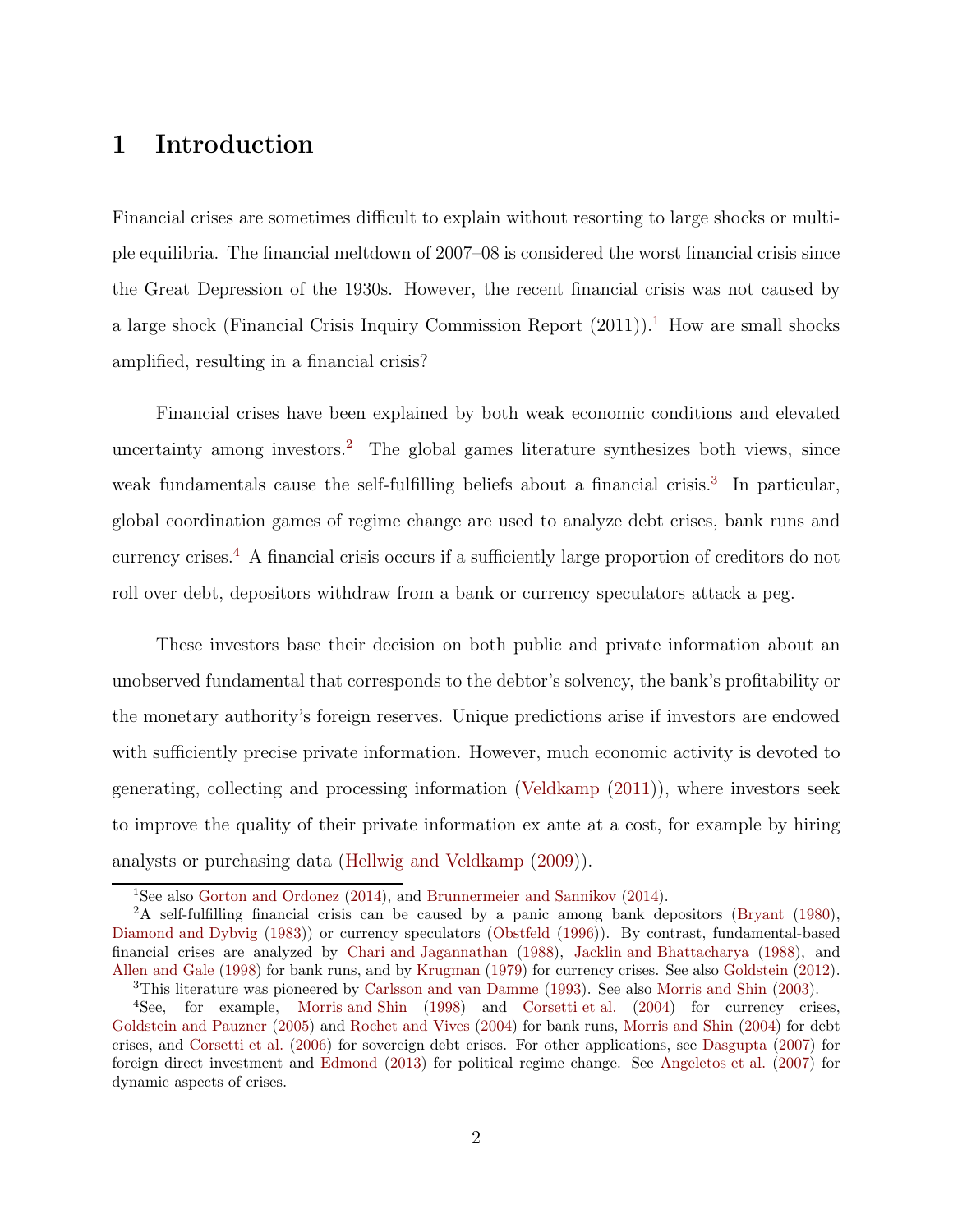We study how the acquisition of information by investors affects the probability of a financial crisis. We propose a parsimonious model of information choice in a standard global game of regime change. Investors choose whether to improve their private information at a cost that is heterogeneous across investors. Our set-up generates strategic complementarity in information choices but retains a unique equilibrium. We analyze how changing public information about the fundamental affects the incentives to acquire private information.

Our main result is amplification. We show that the private information choices of investors amplify the effect of any change in public information on the probability of a financial crisis. Our amplification result explains how a small deterioration in publicly available information can cause a financial crisis.

The key dynamic of our model is how a change in the public information about the fundamental affects the uncertainty about the behavior of other investors. Greater strategic uncertainty makes private information more valuable, so more investors acquire information. This change in the proportion of informed investors always amplifies the impact of the initial change in public information on the probability of a financial crisis. That is, the information choices of investors imply a further reduction in the probability of a crisis after improving public news, and a further increase in this probability after deteriorating public news.

Consider the example of a simultaneous debt rollover game, where an investor wishes to roll over if other investors also roll over. When the available public information suggests that the debtor is solvent, each investor expects most other investors to roll over. However, if adverse news about the debtor's solvency becomes available subsequently, each investor becomes more uncertain about whether other investors will roll over. Given the heightened strategic uncertainty, acquiring information helps to align an investor's rollover decision with that of other investors.<sup>[5](#page-6-0)</sup> More investors acquire information about the debtor.<sup>[6](#page-6-1)</sup>

<span id="page-6-1"></span><span id="page-6-0"></span><sup>5</sup>Specifically, an informed investor forecasts the information received by other investors more precisely.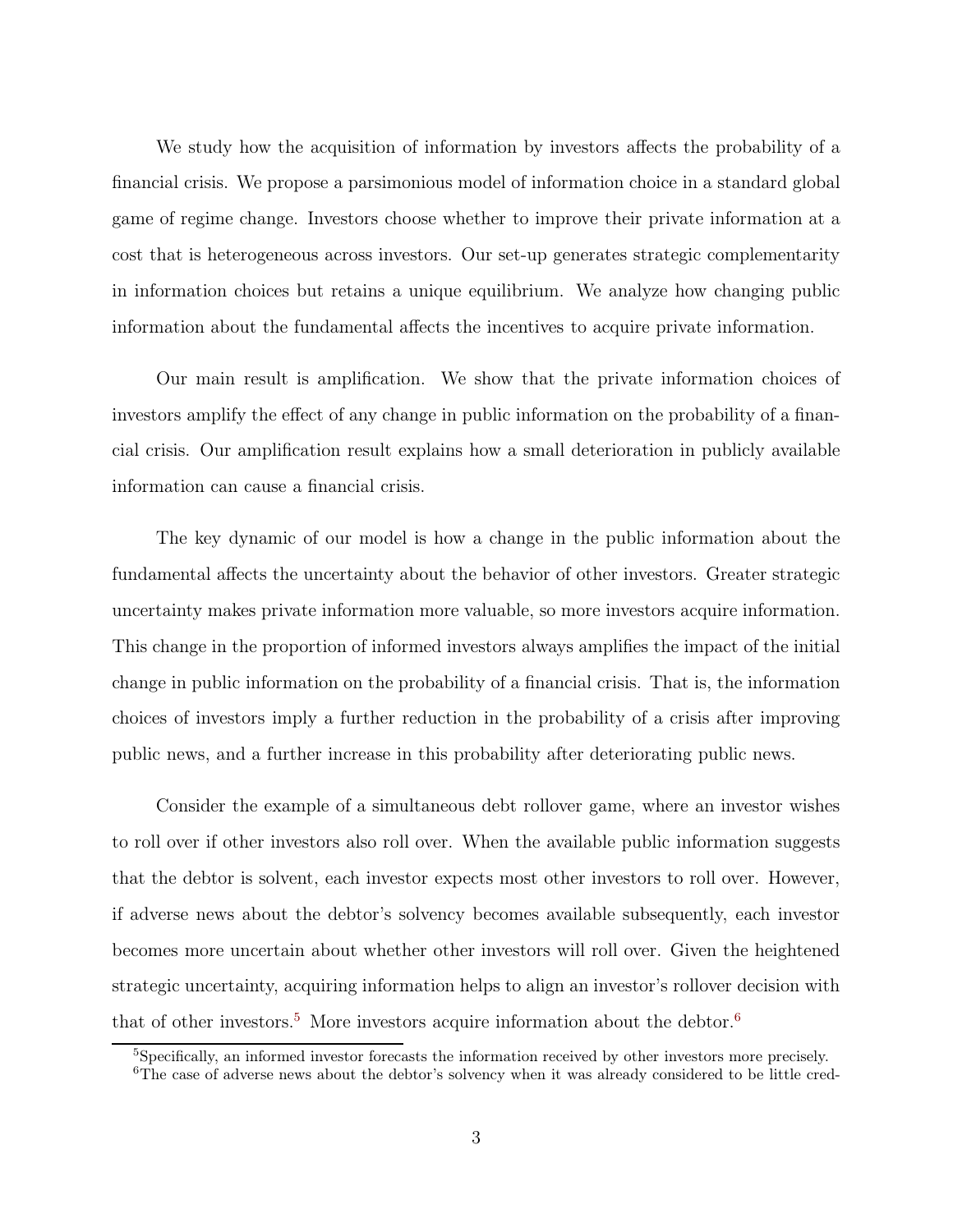How does the proportion of informed investors change the probability of a financial crisis? Our result on the extensive margin complements [Metz](#page-25-5) [\(2002](#page-25-5)), who studies the intensive margin (the precision of private information). More-informed investors make a debt crisis more likely if the public information suggests that the debtor is solvent. Uninformed investors roll over debt unless their private information is unfavorable. Conversely, informed investors refuse to roll over debt for a larger range of private information. First, informed investors rely more on their relatively more-precise private information. Second, they expect a larger proportion of other informed investors not to roll over. Hence, informed investors tend to roll over less often than uninformed investors, making a debt crisis more likely.<sup>[7](#page-7-0)</sup>

The amplification result holds independently of the initial level of public information or its change. We illustrate this point in the debt rollover game. First, good news about the solvency of an initially creditworthy debtor further reduces strategic uncertainty and thus the incentive to acquire information. Fewer investors acquire information and a debt crisis becomes even less likely. Second, bad news about the solvency of an initially littlecreditworthy debtor also reduces strategic uncertainty (a debt crisis is expected). Fewer investors acquire information, and this further increases the probability of a debt crisis.

Literature Our amplification result implies that a small deterioration in public information can cause a financial crisis due to changes in the information acquisition of investors. A related implication also arises in [Dang et al.](#page-24-7) [\(2012](#page-24-7)) in the context of adverse selection in secondary debt markets [\(Gorton and Pennacchi](#page-25-6) [\(1990\)](#page-25-6)). The authors show that symmetric ignorance in liquidity provision is welfare maximizing. Debt is the optimal form of private money, since it provides the least incentive to acquire information. Rather than adverse selection, our focus is on strategic complementarity.

itworthy initially is symmetric. The behavior of other investors becomes less uncertain. Lower strategic uncertainty makes private information less valuable, so fewer investors acquire information.

<span id="page-7-0"></span><sup>7</sup>We have another symmetry result here. If the public information about the debtors suggests a low solvency, a larger proportion of informed investors reduces the probability of a debt crisis.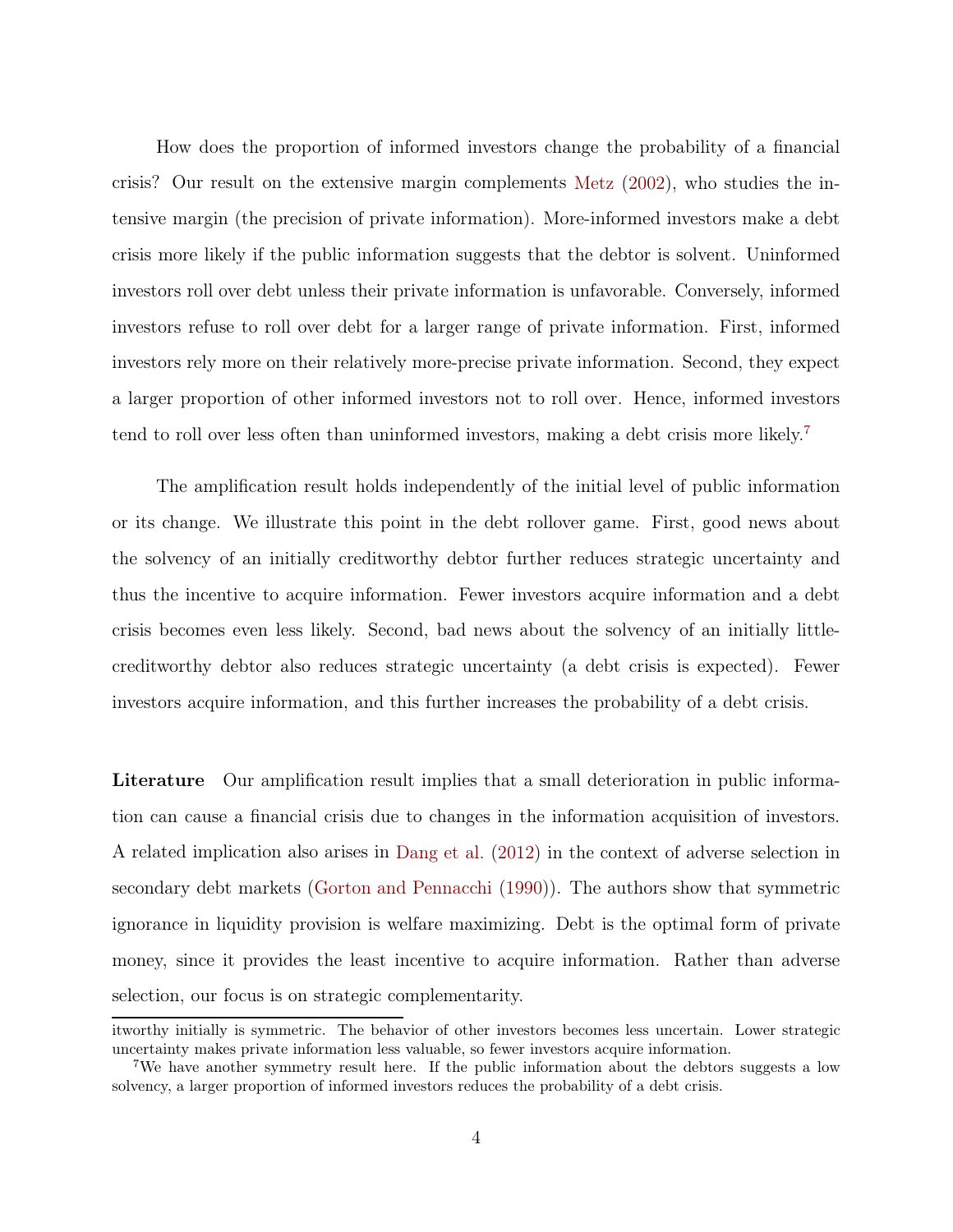Endogenous information in coordination games can lead to multiple equilibria. In [Angeletos and Werning](#page-23-6) [\(2006\)](#page-23-6), aggregating dispersed private information into a publicly observed market price, similar to [Grossman and Stiglitz](#page-25-7) [\(1980\)](#page-25-7), results in multiple equilibria despite a global game refinement. [Hellwig et al.](#page-25-8) [\(2006](#page-25-8)) formulate a market-based model of currency attacks with multiple equilibria. [Angeletos et al.](#page-23-7) [\(2006\)](#page-23-7) examine how the endogenous public information from a policy intervention generates multiple equilibria. By contrast, our parsimonious model of private information choice retains a unique equilibrium.[8](#page-8-0)

[Hellwig and Veldkamp](#page-25-0) [\(2009\)](#page-25-0) first studied the optimal information choices in coordination games. They show that these choices inherit the strategic motive of the underlying beauty contest game (complementarity or substitutability). This inheritance result extends to our game of regime change with parsimonious information choice. [Hellwig and Veldkamp](#page-25-0) [\(2009\)](#page-25-0) also show that a binary information choice and a homogeneous information cost generates multiple equilibria. Uniqueness arises in our set-up since the information cost is sufficiently heterogeneous across investors. [Szkup and Trevino](#page-26-5) [\(2013\)](#page-26-5) also analyze the information choice in a game of regime change. They study a continuous information choice subject to a convex cost function that is homogeneous across investors. In contrast to their paper, strategic complementarity in information choices always arises in our parsimonious set-up. In contrast to both papers, we explain how the information choices of investors amplify the impact of changes in public information on the probability of regime change.

In recent work on information acquisition in coordination games, [Myatt and Wallace](#page-26-6) [\(2012\)](#page-26-6) and [Colombo et al.](#page-24-8) [\(2014\)](#page-24-8) analyze costly information acquisition in the beauty con-test framework.<sup>[9](#page-8-1)</sup> In [Myatt and Wallace](#page-26-6) [\(2012\)](#page-26-6), agents have access to a variety of information sources, whereby the precision of each signal depends on both its accuracy and the attention

<span id="page-8-0"></span><sup>8</sup>[Zwart](#page-26-7) [\(2007\)](#page-26-7) studies the signalling effect of public intervention and obtains a unique equilibrium.

<span id="page-8-1"></span><sup>9</sup>[Morris and Shin](#page-25-9) [\(2002](#page-25-9)) show that more transparency can be detrimental to welfare within the beauty contest framework, initiating a debate on the social value of public information. See [Angeletos and Pavan](#page-23-8) [\(2007\)](#page-23-8) for a substantial generalization with an exogenous information structure.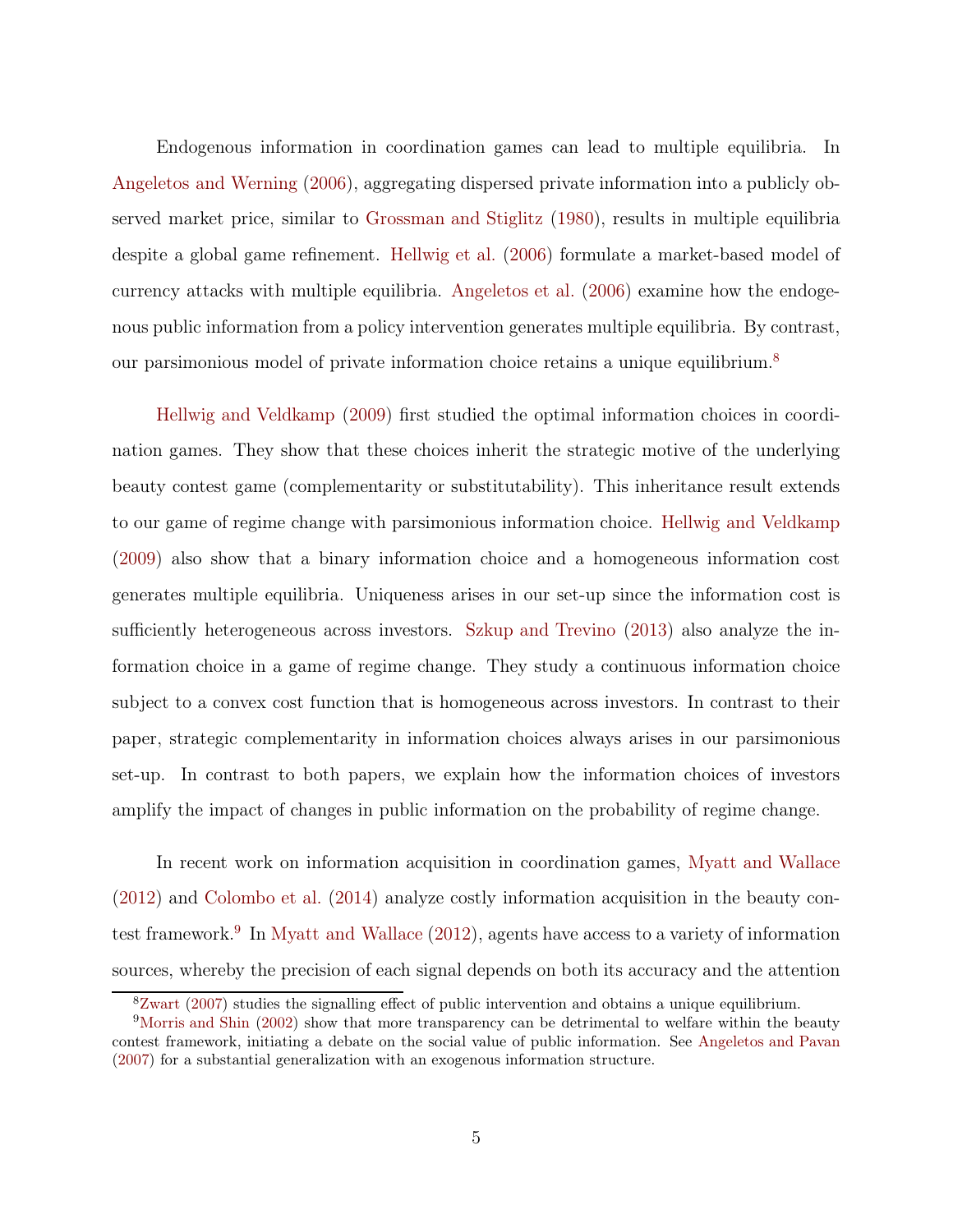devoted to the signal. Uniqueness obtains if signals are not fully private. [Colombo et al.](#page-24-8) [\(2014\)](#page-24-8) show that the social value of public information is higher when there is private information choice, since the provision of public information crowds out private information acquisition.[10](#page-9-0) By contrast, we explain how the information choices of investors amplify the impact of changes in public information on the probability of regime change.

This paper is organized as follows. In section [2](#page-9-1) we provide a parsimonious model of private information choice in a global coordination game of regime change. We solve for the unique equilibrium in section [3.](#page-12-0) We explain the amplification result in section [4.](#page-15-0) Analyzing an extension in Appendix [A,](#page-27-0) we show the robustness of our main result. Appendix [B](#page-30-0) contains numerical examples. Derivations and proofs are provided in Appendices [C](#page-33-0) and [D.](#page-42-0)

### <span id="page-9-1"></span>2 Model

A unit continuum of agents indexed by  $i \in [0, 1]$  play a coordination game in which a status quo is either maintained,  $R = 0$ , or a regime change occurs,  $R = 1$ . A fundamental  $\theta \in \mathbb{R}$ parameterizes the strength of the status quo. Agents simultaneously decide whether to attack the status quo,  $a_i = 1$ , or not,  $a_i = 0$ . Regime change occurs if and only if the aggregate attack size  $A \equiv \int_0^1 a_i \, di$  exceeds the fundamental,  $R = \mathbf{1}{A \ge \theta}$ .

Attacking the status quo yields a benefit  $b \in (0,1)$  if regime change occurs, and a loss  $\ell \in (0,1)$  otherwise. The constant payoff from not attacking is normalized to zero,  $u(a_i = 0) \equiv 0$ . If 1 is the indicator function, agent i's (relative) payoff from attacking is

$$
u(a_i = 1, A, \theta) = b \, \mathbf{1} \{ A \ge \theta \} - \ell \, \mathbf{1} \{ A < \theta \}. \tag{1}
$$

<span id="page-9-0"></span><sup>&</sup>lt;sup>10</sup>For the effect of information acquisition on bank runs, see also [Nikitin and Smith](#page-26-8) [\(2008\)](#page-26-8) for the costly verification of bank solvency in a [Diamond and Dybvig](#page-24-0) [\(1983\)](#page-24-0) set-up, and [He and Manela](#page-25-10) [\(2012\)](#page-25-10) for information acquisition and withdrawal-redeposit decisions in a continuous-time model with rumors. [Yang](#page-26-9) [\(2013](#page-26-9)) studies flexible information acquisition in coordination games.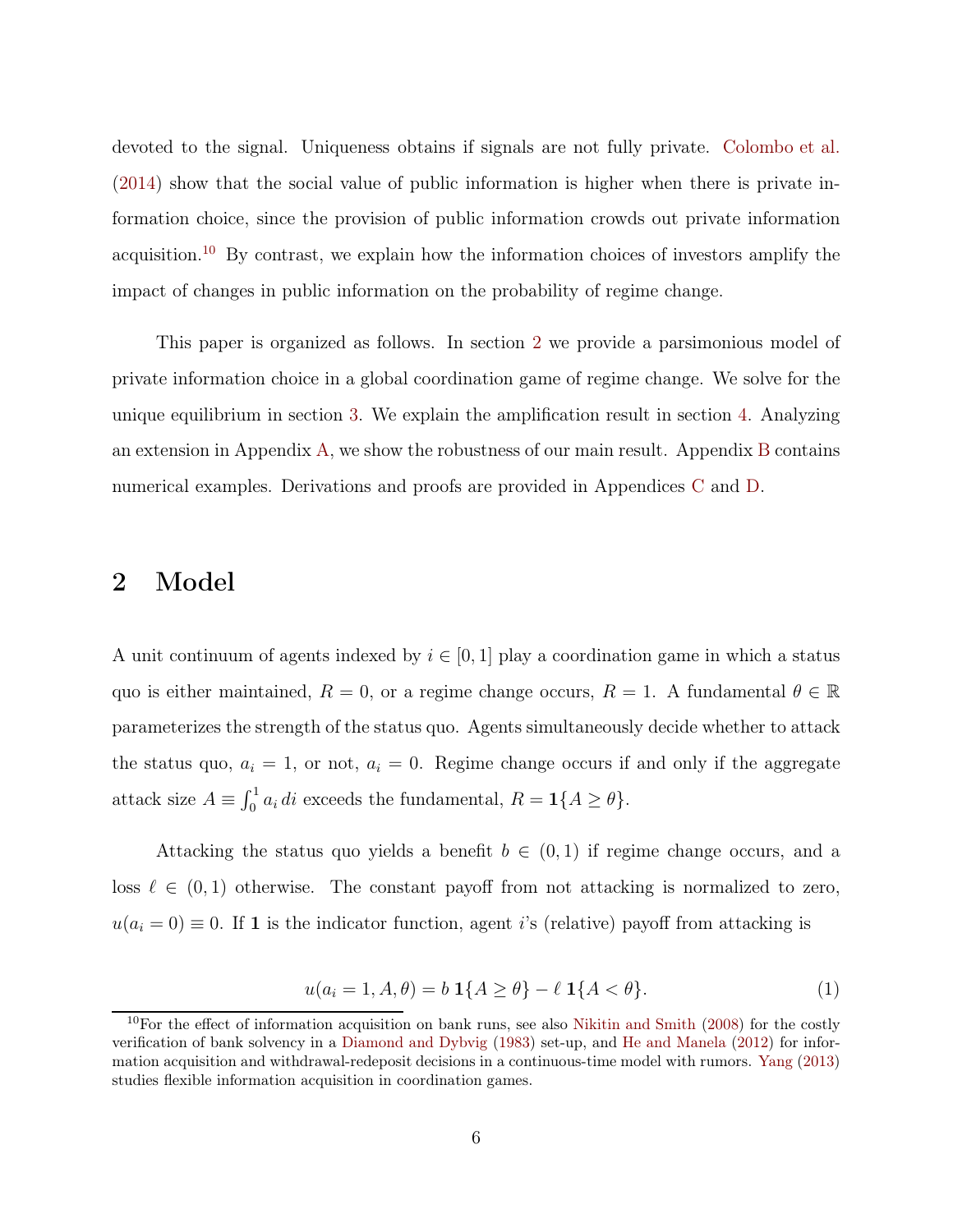Greater conservativeness, measured by  $\kappa \equiv \frac{\ell}{b+1}$  $\frac{\ell}{b+\ell} \in (0,1)$ , reduces an individual agent's incentive to attack. The attacking decisions are strategic complements: the individual incentive to attack increases in the mass of attacking agents, resulting in a strong coordination motive.<sup>[11](#page-10-0)</sup>

Our preferred interpretation of a regime change is a financial crisis, such as a bank run [\(Diamond and Dybvig](#page-24-0) [\(1983](#page-24-0)); [Goldstein and Pauzner](#page-24-3) [\(2005](#page-24-3)); [Rochet and Vives](#page-26-3) [\(2004\)](#page-26-3)); a currency crisis [\(Krugman](#page-25-3) [\(1979](#page-25-3)); [Obstfeld](#page-26-10) [\(1986\)](#page-26-10); [Morris and Shin](#page-25-4) [\(1998\)](#page-25-4); [Corsetti et al.](#page-24-2)  $(2004)$ ; and a sovereign debt crisis [\(Corsetti et al.](#page-24-4)  $(2006)$  $(2006)$ ; [Zwart](#page-26-7)  $(2007)$  $(2007)$ ). Hence, the fundamental measures a bank's investment profitability; a central bank's ability or willingness to maintain a currency peg; and a sovereign's taxation power, respectively. In turn, agents correspond to bank creditors who withdraw funds from the bank; speculators who attack a currency; and investors who do not roll over government debt, respectively.

Following the global games literature pioneered by [Carlsson and van Damme](#page-23-4) [\(1993](#page-23-4)), there is incomplete information about the fundamental  $\theta$ . Agents share a common prior that is normally distributed with finite mean  $\mu \in (-\infty, \infty)$  and finite precision  $\alpha \in (0, \infty)$ :<sup>[12](#page-10-1)</sup>

$$
\theta \sim \mathcal{N}\left(\mu, \alpha^{-1}\right). \tag{2}
$$

Agents receive noisy private information about the fundamental [\(Morris and Shin](#page-26-2) [\(2003](#page-26-2))):

$$
x_i \equiv \theta + \epsilon_i, \quad \epsilon_i \sim \mathcal{N}\left(0, \gamma^{-1}\right), \tag{3}
$$

where the idiosyncratic noise  $\epsilon_i$  is identically and independently distributed across agents and independent of the fundamental. Its distribution is normal with zero mean and an endogenous precision  $\gamma > 0$ , described below. The information structure is common knowledge.

<span id="page-10-0"></span><sup>&</sup>lt;sup>11</sup>This coordination motive is starkest if information about the fundamental is complete. Two symmetric equilibria in pure strategies exist for  $\theta \in (0,1)$ : the status quo,  $A^* = 0 = R$ , and regime change,  $A^* = 1 = R$ .

<span id="page-10-1"></span> $12$ If agents initially had an improper uniform prior, this common prior would be induced by a public signal  $\mu \equiv \theta + \eta$ , where the noise term  $\eta \sim \mathcal{N}(0, \alpha^{-1})$  is independent of the fundamental  $\theta$ .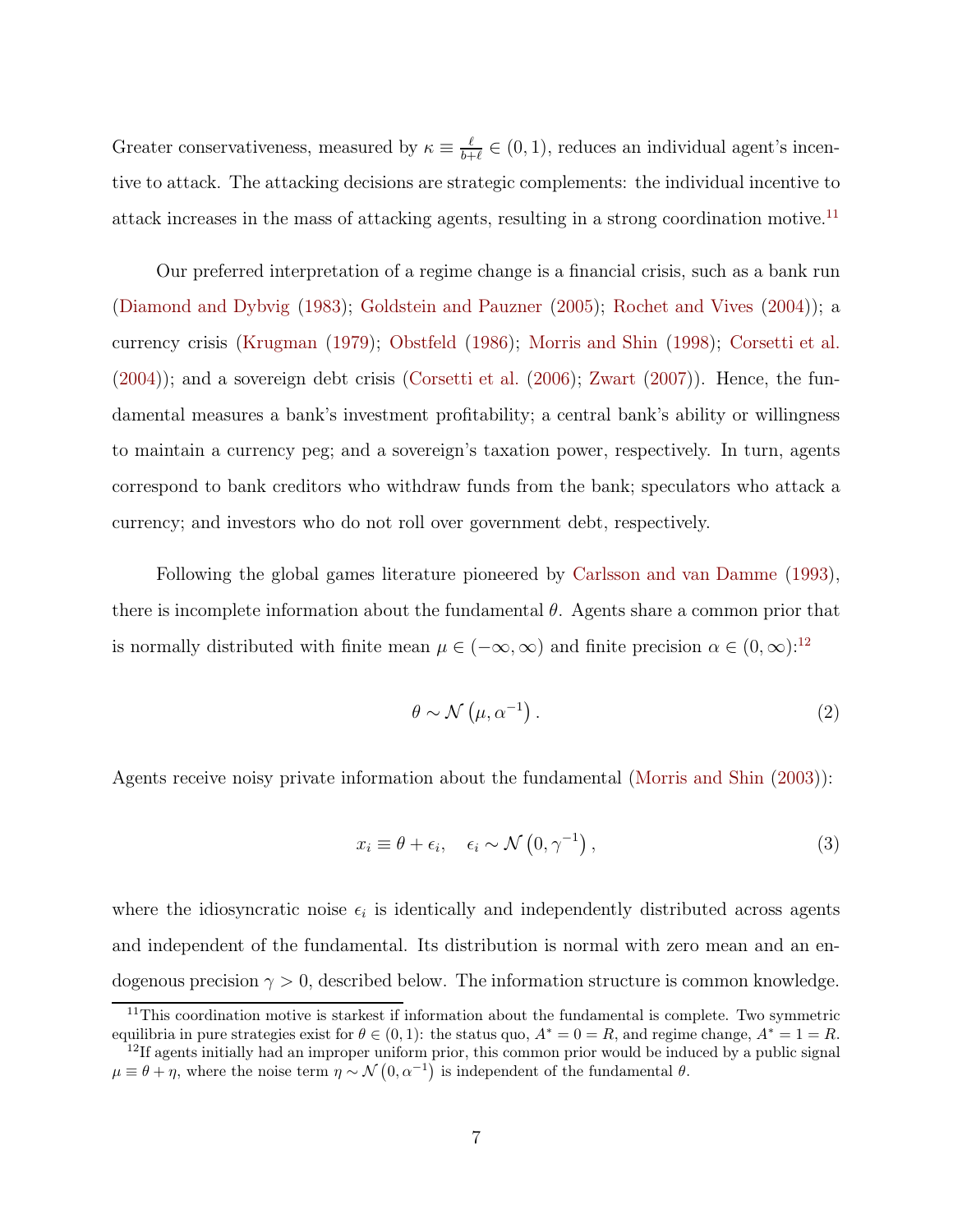This coordination stage is preceded by an information stage (see timeline in Table [1\)](#page-11-0). Agents simultaneously make a costly binary information choice  $n_i = z \in \{I, U\}$ .<sup>[13](#page-11-1)</sup> The private signal received by informed agents at the coordination stage is more precise:

$$
\gamma_U < \gamma_I. \tag{4}
$$

We focus on the vanishing noise of informed agents,  $\gamma_I \to \infty$ . This specification provides a natural and parsimonious benchmark that maintains uniqueness at the coordination stage.

An information cost captures the resources required to acquire and process information. Differences in the skill of generating and processing information is captured by heterogeneity in the information cost  $c_i$ , which is uniformly distributed over a unit interval:<sup>[14](#page-11-2)</sup>

$$
c_i \sim \mathcal{U} \ [0,1]. \tag{5}
$$

| Information stage                                                                                                                  | Coordination stage                                                                                                     |
|------------------------------------------------------------------------------------------------------------------------------------|------------------------------------------------------------------------------------------------------------------------|
|                                                                                                                                    | 1. Common prior $\mu$ about fundamental 1. Private signal $x_i$ about fundamental<br>• Signal more precise if informed |
| 2. Simultaneous information choice<br>$\bullet$ binary action $n_i \in \{I, U\}$<br>$\bullet$ heterogeneous information cost $c_i$ | 2. Simultaneous attacking decision<br>$\bullet$ binary action $a_i \in \{0, 1\}$                                       |
|                                                                                                                                    | 3. Status quo or regime change realized                                                                                |
|                                                                                                                                    | 4. Payoffs received                                                                                                    |

<span id="page-11-0"></span>Table 1: Timeline of the model.

<span id="page-11-1"></span><sup>&</sup>lt;sup>13</sup>See [Szkup and Trevino](#page-26-5) [\(2013](#page-26-5)) for a model with continuous private information choice and a homogeneous and convex information cost. While strategic complementarity in information choices may not be attained in such a set-up, strategic complementarity in information choices is present in our parsimonious model.

<span id="page-11-2"></span> $14$ The amplification result is robust to other information cost specifications. In Appendix [A,](#page-27-0) we consider a homogeneous information cost and show that amplification occurs in all stable equilibria.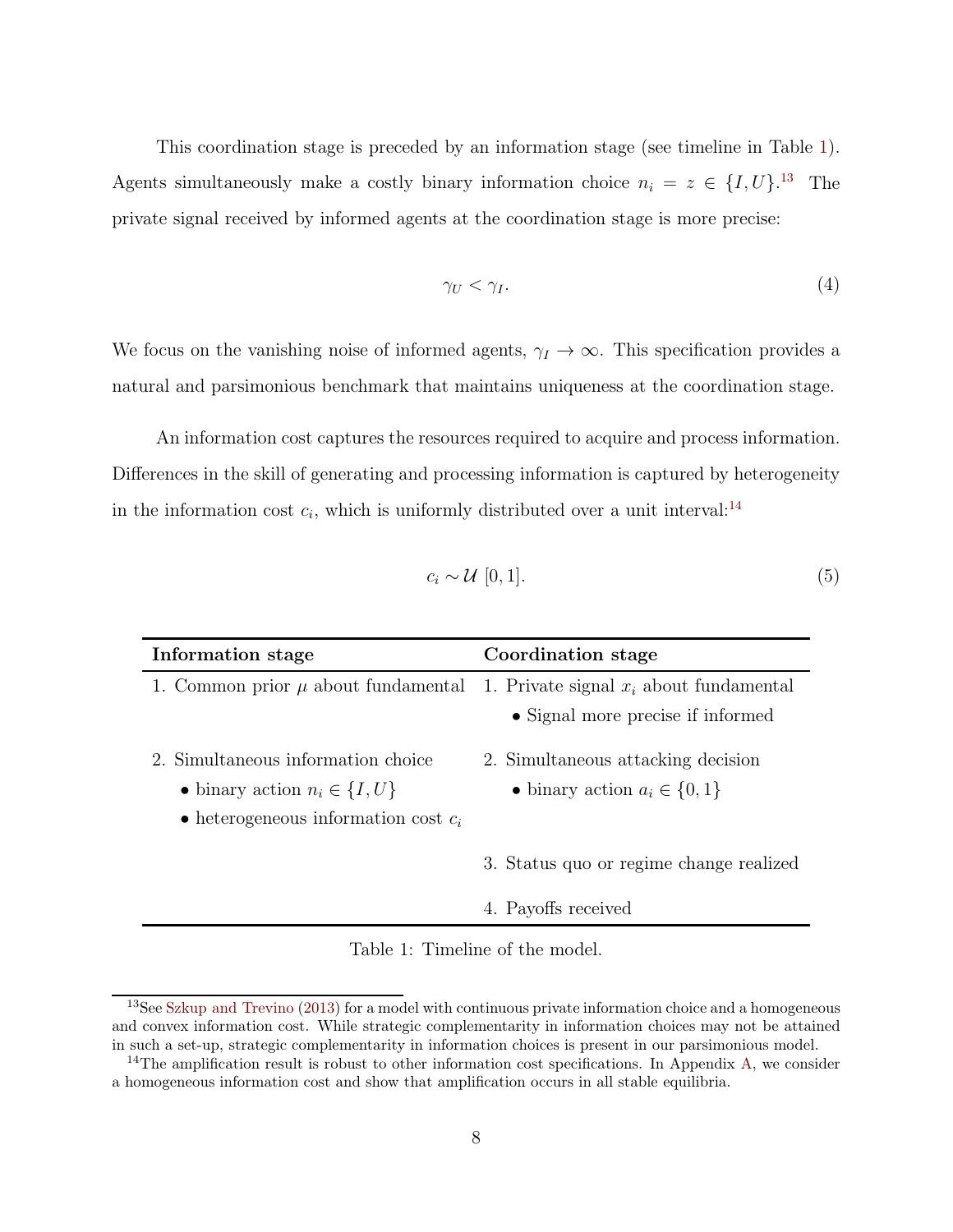# <span id="page-12-0"></span>3 Equilibrium

We analyze a pure-strategy perfect Bayesian equilibrium in threshold strategies. It comprises (i) information choices  $n_i^* \in \{I, U\}$  for each agent; (ii) the aggregate proportion of informed agents  $n^* \in [0,1]$ ; (iii) attack decisions  $a_i^* \in \{0,1\}$  for each agent; and (iv) the aggregate attack size  $A^* \in [0, 1]$ . Individual choices are consistent with aggregate proportions:

$$
A^* = \int_0^1 a_i^* di, \qquad \qquad n^* = \int_0^1 \mathbf{1} \{ n_i^* = I \} di. \tag{6}
$$

Agents optimally attack the regime at the coordination stage and make optimal information choices at the information stage. The former depends on the individual information choice, the aggregate proportion of informed agents and the received private signal, and the latter depends on the aggregate proportion of informed agents and the individual information cost:

$$
a_i^*(n_i^*, n^*; x_i) = \arg \max_{a_i \in \{0,1\}} a_i \left[ b \Pr(A^* \ge \theta | n_i^*, n^*; x_i) - \ell \Pr(A^* < \theta | n_i^*, n^*; x_i) \right], \ \forall i,
$$
\n
$$
n_i^*(n^*; c_i) = \arg \max_{n_i \in \{I, U\}} \mathbf{1}\{n_i = I\} [EU^I(n^*) - c_i] + \mathbf{1}\{n_i = U\} EU^U(n^*), \ \forall i,
$$
\n
$$
(7)
$$

where  $EU<sup>I</sup>$  ( $EU<sup>U</sup>$ ) is the expected utility of an informed (uninformed) agent. The benefit of acquiring information is the improvement in expected utility:

$$
D(n^*) \equiv EU^I(n^*) - EU^U(n^*). \tag{8}
$$

Two parameter constraints ensure equilibrium uniqueness. First, private information about the fundamental must be sufficiently precise. This standard condition in the global games literature places a lower bound on the precision of the signal of uninformed agents.[15](#page-12-1)

<span id="page-12-1"></span><sup>&</sup>lt;sup>15</sup>However, this lower bound is more restrictive than the usual condition in a stand-alone global coordination game (e.g., [Morris and Shin](#page-26-2) [\(2003\)](#page-26-2)), in order to ensure uniqueness of equilibrium not only at the coordination stage but in the overall game. See also [Ahnert](#page-23-9) [\(2014\)](#page-23-9).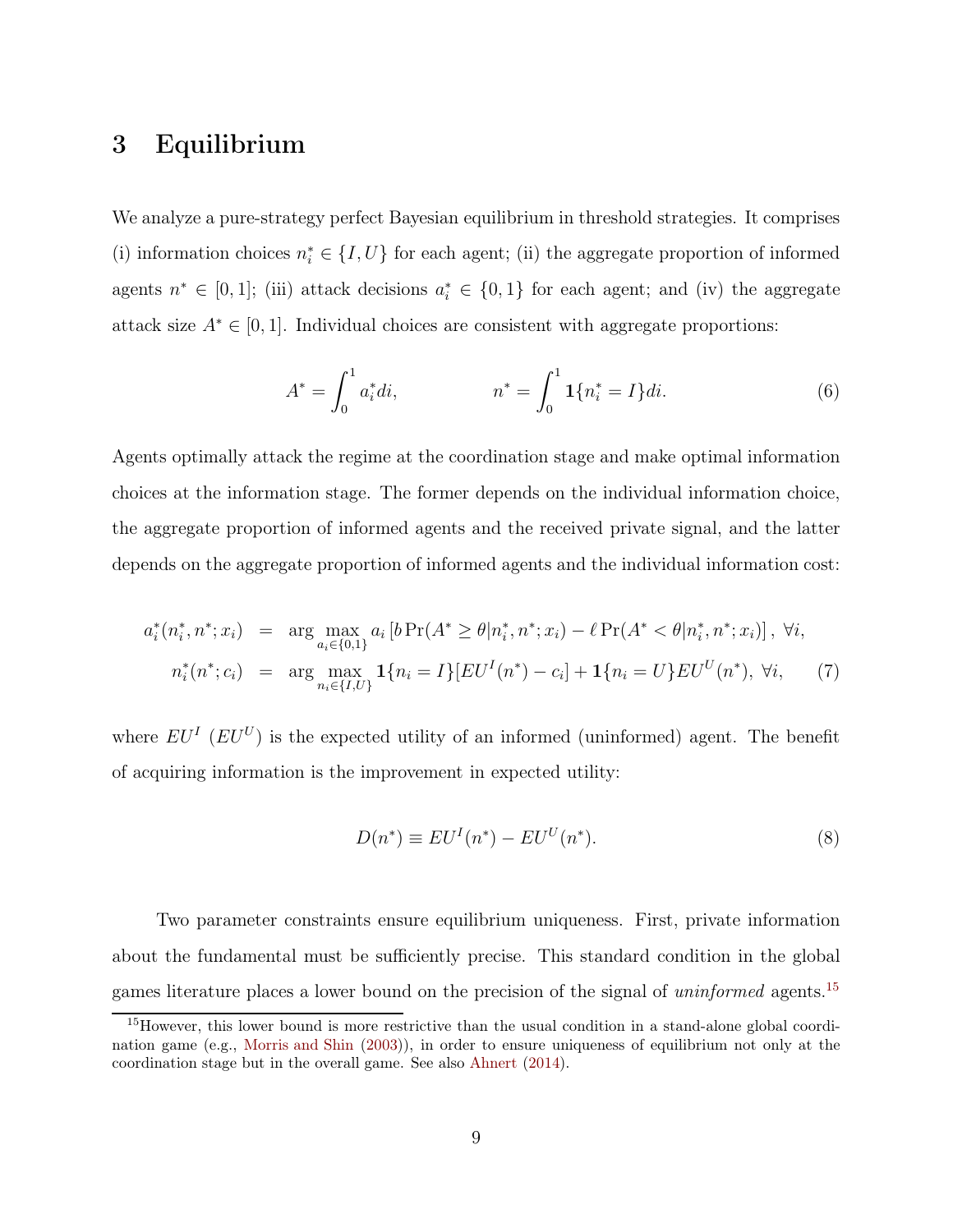Second, the constraint stated in Condition [1](#page-13-0) and illustrated in Figure [1,](#page-13-1) which holds almost surely, ensures a link between the information and coordination stages. More precisely, a change in the proportion of informed agents affects the probability of a crisis (see Lemma [1](#page-36-0) in Appendix [C\)](#page-33-0).



<span id="page-13-1"></span>Figure 1: The values of prior mean  $\mu$  and conservativeness  $\kappa$  that *violate* Condition [1.](#page-13-0) Parameter values:  $\alpha = 0.25$ ,  $\gamma_U = 1$  (solid) and  $\alpha = 1.5$ ,  $\gamma_U = 10$  (dashed). The properties of  $\hat{\mu}$  are:  $\hat{\mu}(\frac{1}{2})$  $(\frac{1}{2}) = \frac{1}{2}, \frac{\partial \hat{\mu}}{\partial \kappa} < 0$ , and  $\hat{\mu} \to \infty$  if  $\kappa \to 0$ ,  $\hat{\mu} \to -\infty$  if  $\kappa \to 1$ . Proximity to  $\mu = \hat{\mu}$ corresponds to greater strategic uncertainty and thus a higher value of private information.

<span id="page-13-0"></span>**Condition 1.** Let  $\Phi^{-1}$  denote the inverted cumulative distribution function of a standard normal random variable. The mean of the common prior about the fundamental satisfies:

$$
\mu \neq \hat{\mu}(\kappa) \to 1 - \kappa - \frac{\sqrt{\alpha + \gamma_U} - \sqrt{\gamma_U}}{\alpha} \Phi^{-1}(\kappa). \tag{9}
$$

**Definition 1.** The common prior is strong if  $\mu > \hat{\mu}(\kappa)$ . Likewise, it is weak if  $\mu < \hat{\mu}(\kappa)$ .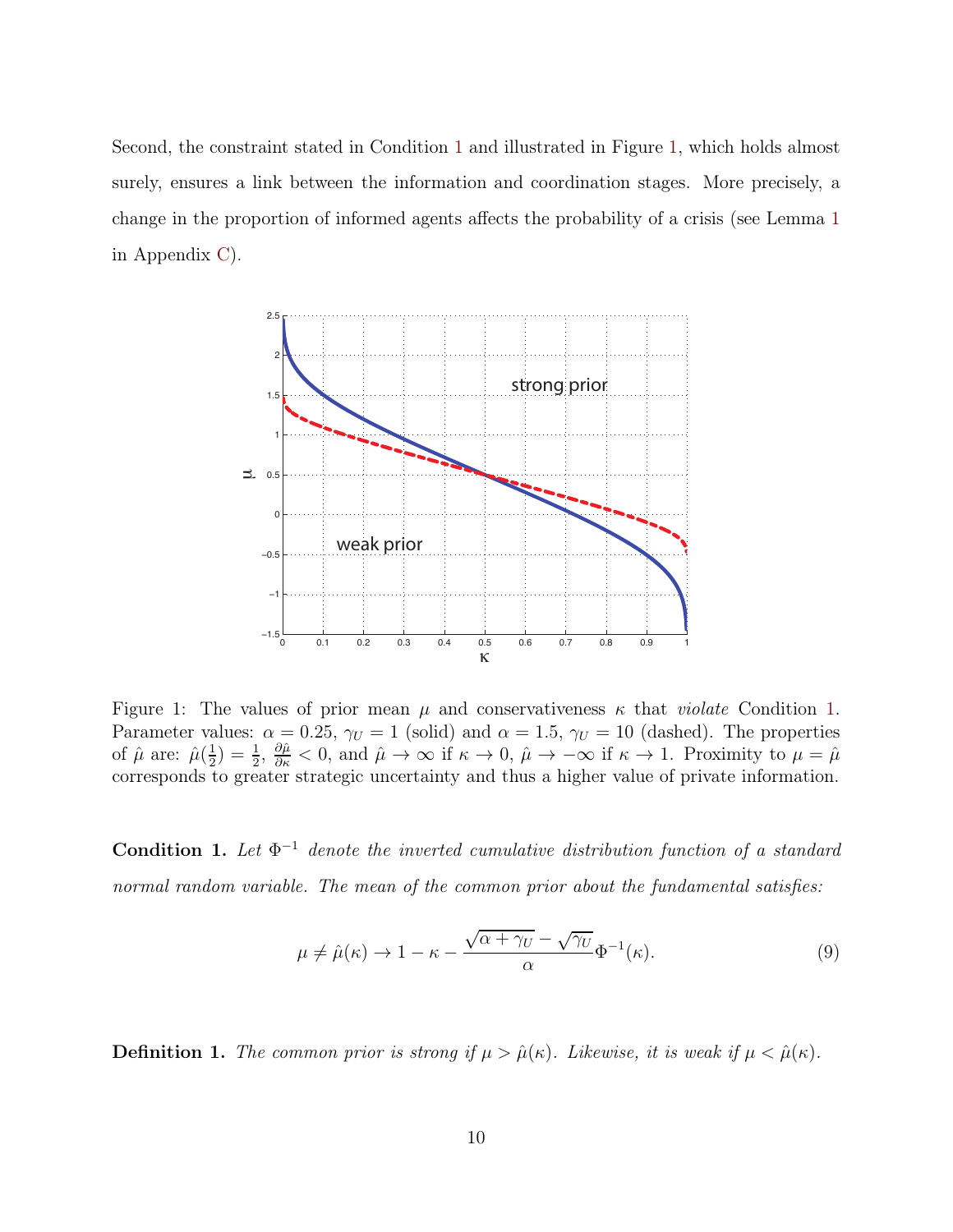<span id="page-14-0"></span>Proposition 1. Existence of a unique equilibrium. If private information is sufficiently *precise*,  $\gamma_U \equiv$  $\left(\frac{\alpha}{\sqrt{2\pi}-2}\right)$  $\int^{2}$  <  $\gamma_{U}$ , and Condition [1](#page-13-0) holds,  $\mu \neq \hat{\mu}(\kappa)$ , then there exists a unique pure-strategy perfect Bayesian equilibrium in threshold strategies characterized by:

(i) a unique threshold of the information cost  $\overline{c}$  that is implicitly defined by  $\overline{c} = D(\overline{c})$ . At the information stage, agents become informed if and only if their individual information cost is below this threshold,  $n_i^* = I \Leftrightarrow c_i < \overline{c}$ , and the proportion of informed agents is  $n^* = \overline{c}$ ;

(ii) unique attack thresholds for informed agents,  $\overline{x}_I(\overline{c})$ , and uninformed agents,  $\overline{x}_U(\overline{c})$ , and a unique aggregate threshold  $\overline{\theta}(\overline{c})$ . At the coordination stage, agents attack the status quo if they receive sufficiently low private information,  $x_i < \overline{x}_z(\overline{c})$  for  $n_i^* = z \in \{I, U\}$ , and a regime change occurs if and only if the realized fundamental is sufficiently low,  $\theta < \overline{\theta}(\overline{c})$ .

#### Proof. See Appendix [C.](#page-33-0)

Our uniqueness result rests on the heterogeneity of information costs. For a homogeneous information cost, [Hellwig and Veldkamp](#page-25-0) [\(2009\)](#page-25-0) show that multiple equilibria arise in case of a binary information choice. Although there is strategic complementarity in information choices (Lemma [2](#page-39-0) in Appendix [C\)](#page-33-0), inherited from the strategic complementarity in actions as in [Hellwig and Veldkamp](#page-25-0) [\(2009\)](#page-25-0), the amount of ex-ante heterogeneity suffices for uniqueness. The range of information costs nests the range of the benefit of becoming informed, resulting in lower and upper dominance regions at the information stage. Specifically, there exists a lower dominance region  $c_j \in [0, D(0))$  in which acquiring information is a dominant action for agents j. Likewise, there exists an upper dominance region  $c_j \in (D(1), 1]$ in which not acquiring information is a dominant action for agents j.

Our object of interest is the equilibrium probability of a regime change interpreted as a financial crisis such as a currency crisis, a (sovereign) debt crisis or a bank run:

$$
\Pr\{\theta \le \overline{\theta}\} = \Phi\left(\sqrt{\alpha}[\overline{\theta}(\overline{c}) - \mu]\right). \tag{10}
$$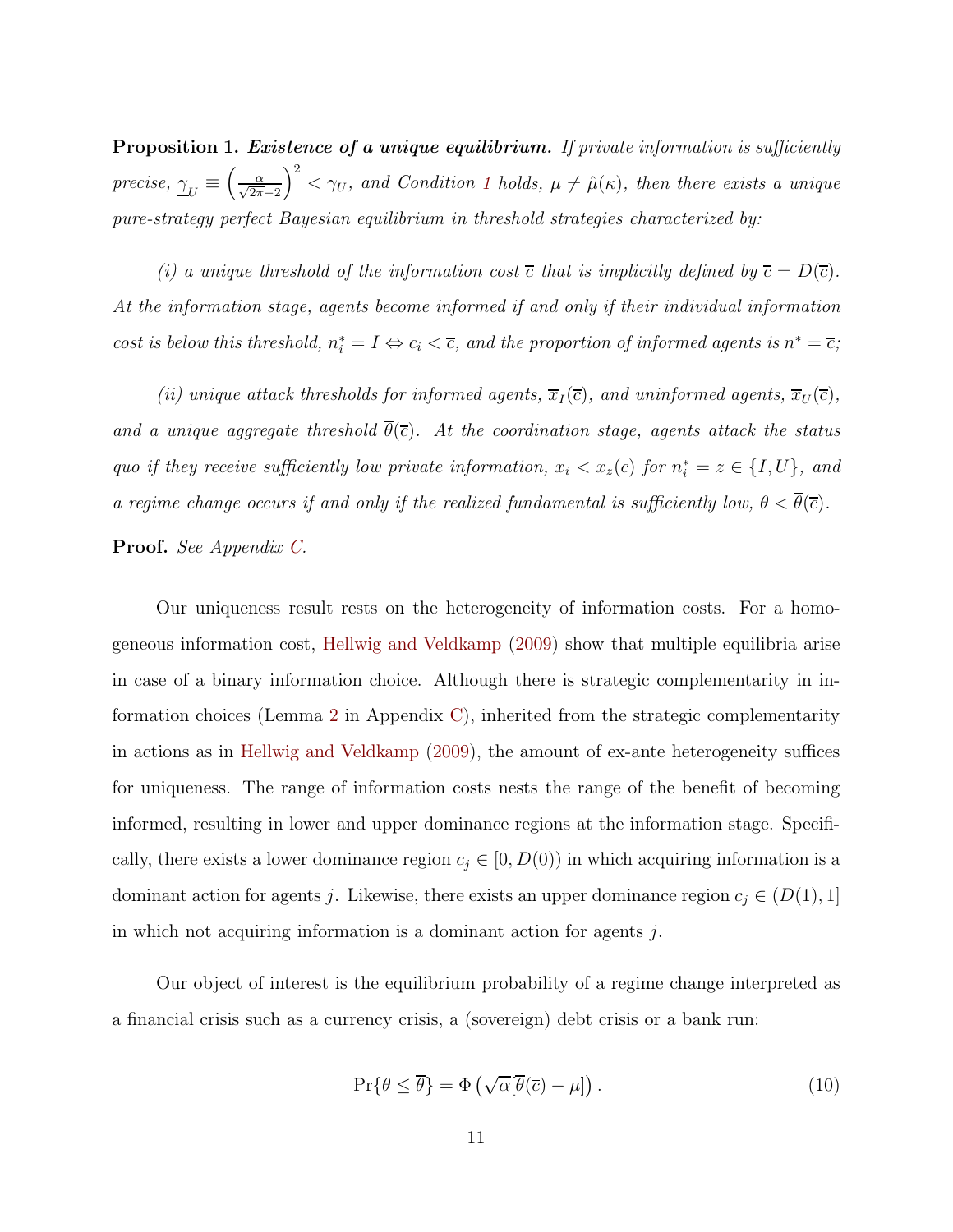# <span id="page-15-0"></span>4 Amplification

This section reports our main result. We demonstrate how the information choice of agents amplifies the impact of changing public information on the probability of a crisis. We show that this amplification result is independent of both the strength of the common prior and the direction of its change.

The amplification result is best illustrated by comparing the case of endogenous and exogenous information. Let  $\tilde{\theta}$  denote the aggregate threshold if information is exogenous. Then, a standard result is that a lower common prior  $\mu$  leads to a larger aggregate threshold and thus to a larger probability of a crisis (e.g., [Metz](#page-25-5) [\(2002\)](#page-25-5)):

$$
\left. \frac{d\tilde{\theta}}{d\mu} \right|_{\overline{n}, \tilde{\theta}} = \frac{A_{\mu}}{1 - A_{\theta}} < 0,\tag{11}
$$

where  $A_{\mu}$  and  $A_{\theta}$  are the partial derivatives of the aggregate attack size with respect to the prior mean and the fundamental, respectively, that we derive in Appendix [C.](#page-33-0) All partial derivatives are evaluated at the aggregate threshold  $\tilde{\theta}$  and an (exogenous) proportion of informed agents  $\overline{n}$ . To ensure comparability, this proportion is set to the equilibrium proportion of informed agents in case of endogenous information,  $\overline{n} = n^*$ .

A novel effect arises if information is endogenous. Changes in the prior mean now also affect the incentives to acquire information (captured by  $D_{\mu}$ ) and the impact of a change in the proportion of informed agents on the aggregate threshold (captured by  $A_n$ ). Therefore, the total effect of a change in the prior mean on the probability of a crisis is given by

<span id="page-15-1"></span>
$$
\left. \frac{d\overline{\theta}}{d\mu} \right|_{n^*,\overline{\theta}} = \frac{A_\mu + A_n D_\mu}{1 - A_\theta - A_n D_\theta} < 0,\tag{12}
$$

where  $A_n$  is the partial derivative of the aggregate attack size with respect to the proportion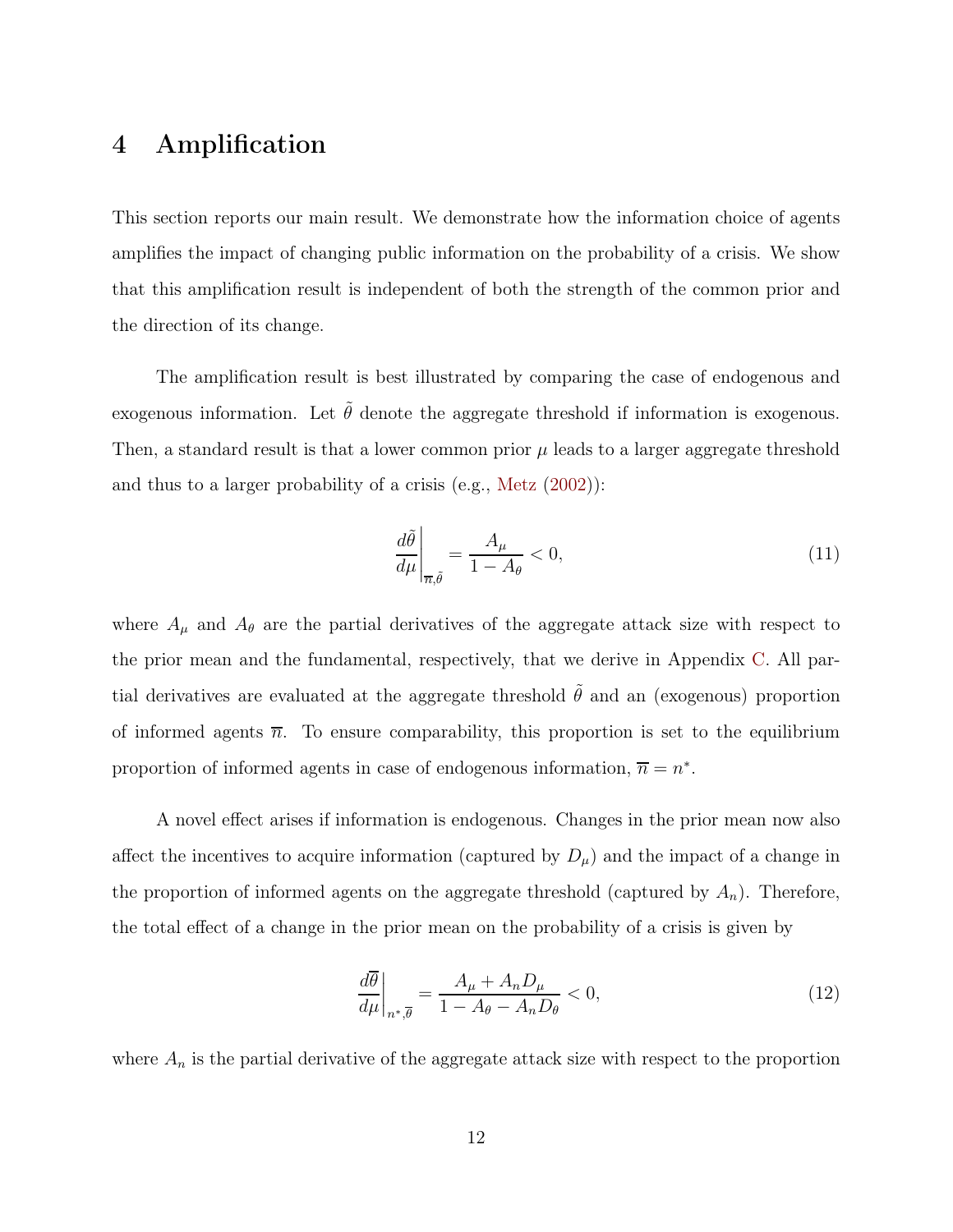of informed agents, while  $D_{\mu}$  and  $D_{\theta}$  are the partial derivatives of the benefit of becoming informed with respect to the prior mean and the fundamental. Equation [\(12\)](#page-15-1) is derived in Appendix [D](#page-42-0) by totally differentiating the equilibrium conditions at both stages. Our main result contrasts the cases of exogenous and endogenous information.

<span id="page-16-0"></span>**Proposition 2. Amplification.** If private information is sufficiently precise,  $\gamma_U > \underline{\gamma}_U$ , and Condition [1](#page-13-0) holds,  $\mu \neq \hat{\mu}(\kappa)$ , then the information choices of investors amplify the impact of changes in public information on the probability of a financial crisis:

<span id="page-16-1"></span>
$$
-\left.\frac{d\overline{\theta}}{d\mu}\right|_{n^*,\overline{\theta}} > -\left.\frac{d\widetilde{\theta}}{d\mu}\right|_{\overline{n}=n^*,\overline{\theta}}.\tag{13}
$$

Proof. See Appendix [D.](#page-42-0)

The conditions sufficient for uniqueness in Proposition [1](#page-14-0) also generate amplification. A change in the proportion of informed agents affects the aggregate threshold,  $A_n \neq 0$ . This is implied by Condition [1,](#page-13-0) which holds almost surely (Lemma [1](#page-36-0) in Appendix [C\)](#page-33-0). Moreover, the lower bound on the precision of private information ensures a positive denominator of equation [\(12\)](#page-15-1), since this bound implies that  $\frac{\partial D}{\partial n} < 1$  (see Lemma [2](#page-39-0) in Appendix [C\)](#page-33-0).

Intuition To illustrate the intuition of the amplification result, consider a deterioration in the prior mean that could be caused by an adverse public signal about the fundamental. Analyzing a deterioration is purely expositional, and the opposite results holds for an improvement. Furthermore, our amplification result holds for both strong and weak priors.

First, consider a strong prior,  $\mu > \hat{\mu}(\kappa)$ . A reduction in the prior mean,  $d\mu < 0$ , brings it closer to the interim value  $\hat{\mu}(\kappa)$  defined in Condition [1.](#page-13-0) This makes the behavior of other agents more uncertain. As strategic uncertainty increases, private information becomes more valuable because information supports coordination. Since the benefit of becoming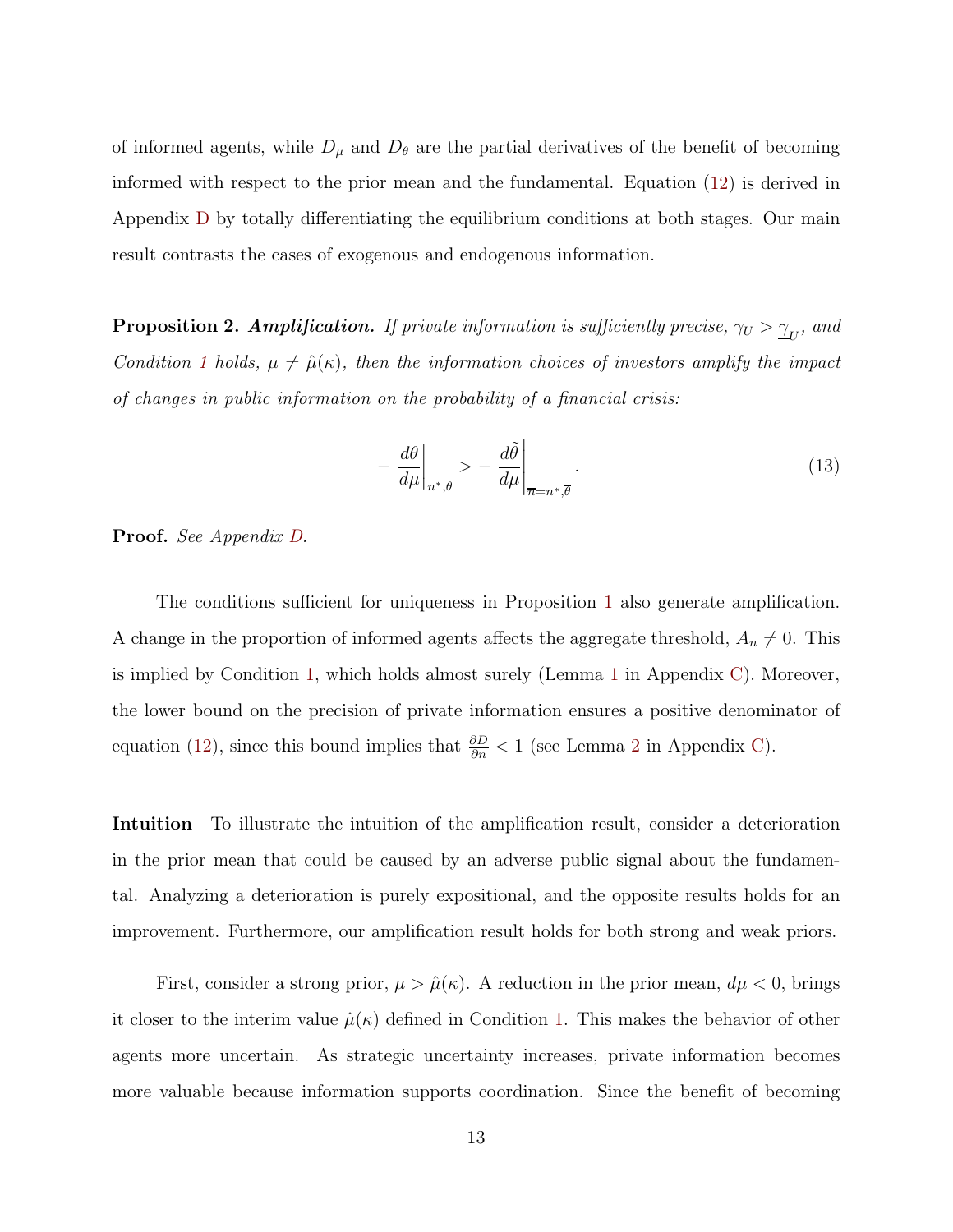informed increases, so does the equilibrium proportion of informed agents. In turn, a larger proportion of informed agents raises the aggregate threshold, since informed agents attack more aggressively than uninformed agents if the prior is strong. Overall, the indirect effect via the change in the proportion of informed agents amplifies the direct effect of a reduction in the prior mean on the probability of a crisis. In sum, the increase in the probability of a financial crisis after a reduction in the prior mean is greater when information is endogenous.

Second, consider a weak prior. A reduction in the prior mean brings it further away from the interim value  $\hat{\mu}(\kappa)$ . Thus, strategic uncertainty is smaller, which decreases the value of private information, so fewer agents acquire information in equilibrium. However, the effect of the proportion of informed agents on the aggregate threshold is reversed for a weak prior. Fewer informed agents raise the aggregate threshold, since informed agents attack less aggressively than uninformed agents if the prior is weak. Therefore, as with the strong prior, the increase in the probability of a financial crisis after a reduction in the prior mean is greater when information is endogenous. Overall, the indirect effect via the change in the proportion of informed agents amplifies the direct effect from a reduction in the prior.

These cases illustrate that the mechanism behind our amplification result works differently depending on the mean of the common prior. To shed more light on this mechanism, and to provide intuition for the factors in play, we analyze these in detail below. Specifically, we describe how a change in the prior mean affects the incentives to acquire information (section [4.1\)](#page-17-0) and the equilibrium proportion of informed agents (section [4.2\)](#page-18-0). The consequences for the aggregate threshold, and thus the probability of a crisis, follow (section [4.3\)](#page-20-0).

#### <span id="page-17-0"></span>4.1 Effect on the incentives to acquire information

Changes in the prior mean affect the value of private information and thus the incentives to acquire information. Private information supports the coordination of agents in general, but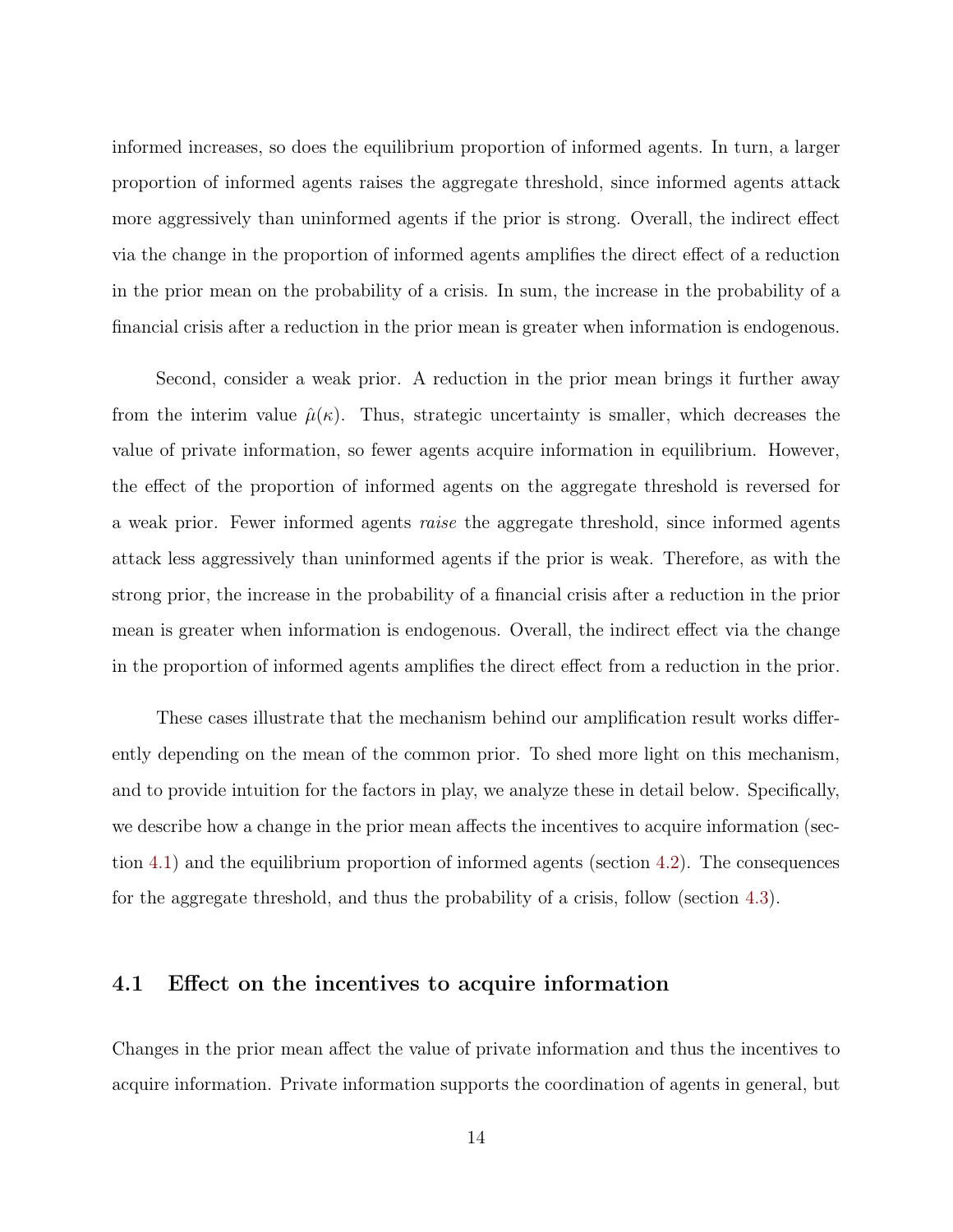information is more valuable the more uncertain is the behavior of other agents. We show in Appendix [D](#page-42-0) that Condition [1](#page-13-0) suffices for:

$$
\frac{\partial D}{\partial \mu} \left[ \mu - \hat{\mu}(\kappa) \right] > 0. \tag{14}
$$

Figure [2](#page-19-0) illustrates this intuitive link between strategic uncertainty and the value of private information. First, the left panel shows the case in which the prior moves toward the interim value  $\mu = \hat{\mu}(\kappa)$ , whereby it is either high and deteriorating or low and improving. The closer the prior is to the interim value, the larger the sensitivity of the aggregate behavior to small changes in the fundamental. Therefore, strategic uncertainty increases and private information becomes more valuable, since it facilitates the coordination of agents. In turn, agents have greater incentives to acquire information.

Second, consider the right panel, which shows the case in which the prior moves away from the interim value  $\hat{\mu}(\kappa)$ . That is, the prior mean is either high and improving or low and deteriorating. The further away the prior mean is, the more certain is the outcome of the coordination game and thus the behavior of other agents. Smaller strategic uncertainty implies a lower value of private information, which is less required for the coordination of agents for more extreme prior means. Hence, the incentive to acquire information decreases.

#### <span id="page-18-0"></span>4.2 Effect on the proportion of informed agents

Changes in the incentive to acquire information directly map into the equilibrium proportion of informed agents, which equals the threshold investment cost,  $n^* = \overline{c}$  that solves the fixedpoint problem  $\bar{c} = D(\bar{c})$ . Figure [3](#page-19-1) shows how a change in the benefit of becoming informed affects the threshold information cost and thus the equilibrium proportion of informed agents.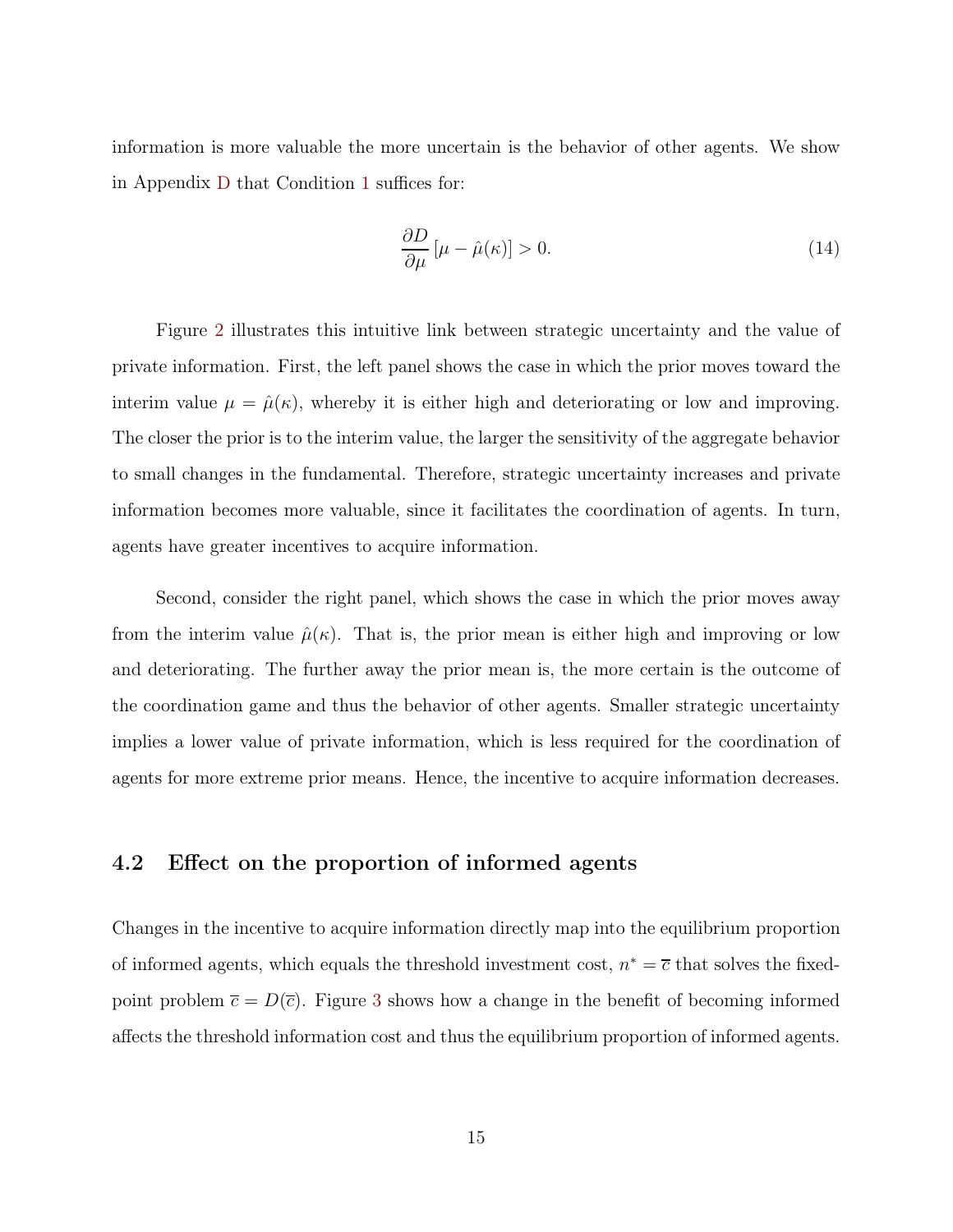

<span id="page-19-0"></span>Figure 2: Strategic uncertainty and the value of private information. The left panel shows changes of the prior mean associated with higher strategic uncertainty and, consequently, a higher value of private information (higher  $D$ ). In turn, the right panel shows changes associated with lower strategic uncertainty and, consequently, a lower value of private information (lower  $D$ ).



<span id="page-19-1"></span>Figure 3: The benefit of becoming informed and the equilibrium proportion of informed agents. A larger benefit of becoming informed translates into a strictly larger proportion of informed agents, because there is a unique fixed point of the threshold information cost.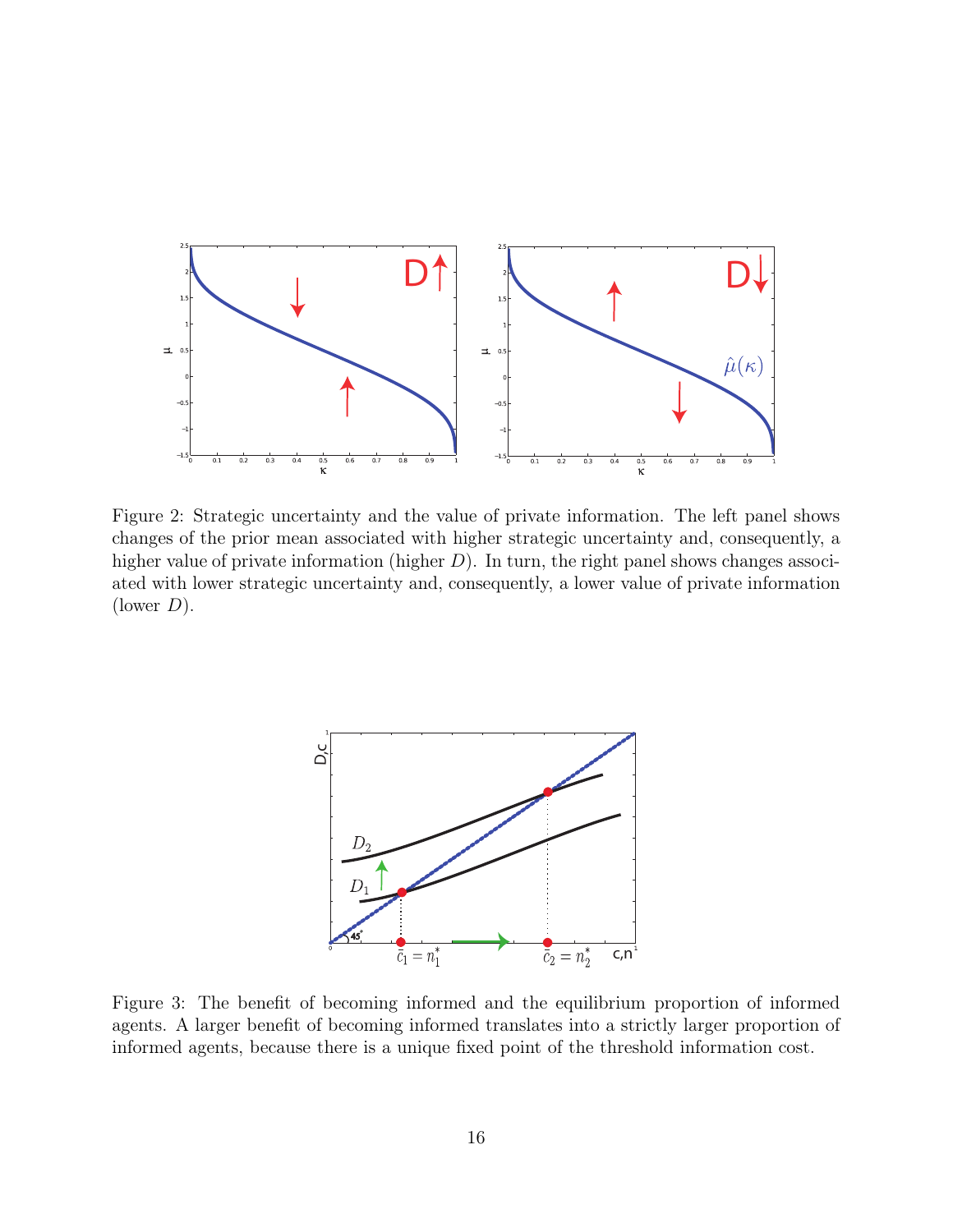As an ancillary result, we obtain strategic complementarity in information choices.<sup>[16](#page-20-1)</sup> This result was first shown by [Hellwig and Veldkamp](#page-25-0) [\(2009](#page-25-0)) in a beauty contest framework. We extend this result to a game of regime change with parsimonious information choice (binary choice and heterogeneous information cost). In contrast, [Szkup and Trevino](#page-26-5) [\(2013\)](#page-26-5) study a model with continuous information choice and convex but homogeneous information cost. Strategic complementarity in information choices may not occur in their set-up, however.

To gather intuition for the strategic complementarity in information choices, consider the two benefits of acquiring information. First, informed agents forecast the fundamental more precisely, but this benefit is independent of the proportion of informed agents. Second, informed agents forecast the information received by other agents more precisely. In particular, an informed agent is relatively better at forecasting the information of other informed agents than of uninformed agents. Since information supports coordination, the benefit of forecasting more precisely the information of informed agents increases with the proportion of informed agents. Since the second benefit of becoming informed increases with the proportion of informed agents, there is strategic complementarity in information choices.<sup>[17](#page-20-2)</sup>

#### <span id="page-20-0"></span>4.3 Effect on the probability of a crisis

The probability of a crisis is determined by the aggregate threshold. Figure [4](#page-21-0) shows the effect of the proportion of informed agents on this threshold. The proportion of informed

<span id="page-20-1"></span> $16$ In Lemma [2](#page-39-0) in Appendix [C,](#page-33-0) we show that the benefit of becoming informed increases with the proportion of informed agents,  $\frac{\partial D}{\partial n^*} > 0$ . Therefore, the strategic complementarity in attacking decisions at the coordination stage translates into strategic complementarity at the information stage.

<span id="page-20-2"></span><sup>&</sup>lt;sup>17</sup>[Grossman and Stiglitz](#page-25-7) [\(1980\)](#page-25-7) show that information choices are strategic substitutes in an economy with uncertainty about the value of an asset and subsequent trade. Uninformed traders only learn from the market price, which is more informative if the proportion of informed traders is larger. Then, the private incentive to become informed is low, so no competitive equilibrium exists as the private information cost vanishes. In contrast, there is always an equilibrium in our model. Existence in our paper arises from the fact that the information choices of agents are strategic complements. The closest equivalent to [Grossman and Stiglitz](#page-25-7) [\(1980\)](#page-25-7) is the extension of a homogeneous information cost that we study in Appendix [B.](#page-30-0)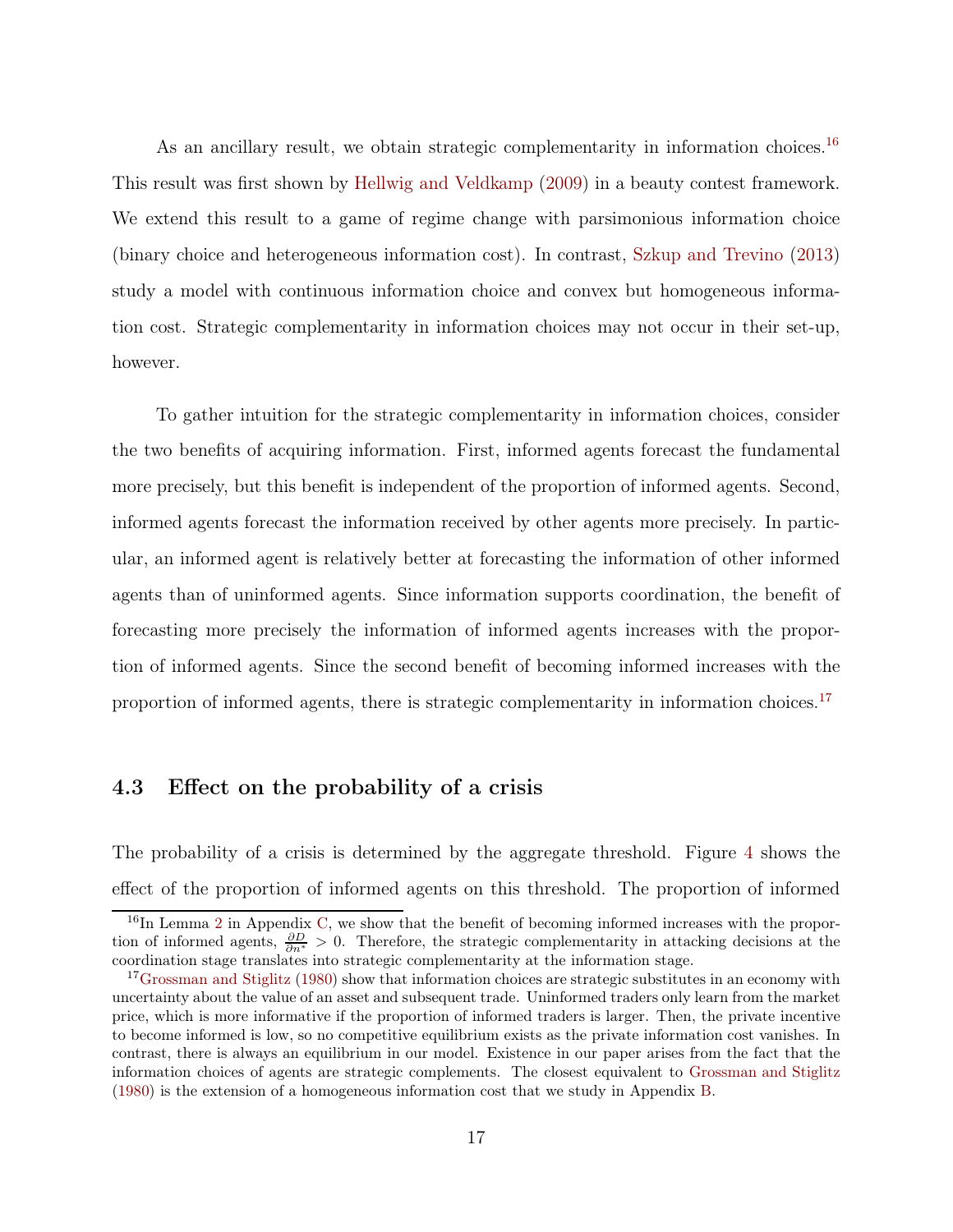agents is the extensive margin of information, while the precision of private information is the intensive margin of information. The latter is analyzed in a stand-alone coordination game by [Metz](#page-25-5) [\(2002\)](#page-25-5), who finds that the effect of more precise private information on the aggregate threshold depends on the strength of the prior. More specifically, the aggregate threshold increases (decreases) in the precision of private information if the prior is weak (strong). We show in Appendix [C](#page-33-0) that these insights generalize to the extensive margin. Condition [1,](#page-13-0) which holds almost surely, is again sufficient for the following strict inequality:

$$
\frac{\partial \overline{\theta}}{\partial n^*} \left[ \mu - \mu(\kappa) \right] > 0. \tag{15}
$$



<span id="page-21-0"></span>Figure 4: The proportion of informed agents and the probability of a crisis. For a strong prior,  $\mu > \hat{\mu}(\kappa)$ , a larger proportion of informed agents leads to a higher probability of a crisis. Conversely, for a weak prior, a smaller proportion of informed agents leads to a higher probability of a crisis.

We illustrate the forces at work for a strong prior. An uninformed agent only attacks upon receiving a very low signal, while an informed agent also attacks for moderately low signals. This is for two reasons. First, an informed agent relies more on its private information, since it is more precise than the private information of an uninformed agent. Since the low private signal implies a low fundamental, an informed agent attacks the regime. Second, an informed agent expects other informed agents to join the attack because they must have received a low signal as well. In sum, both fundamental and strategic reasons induce an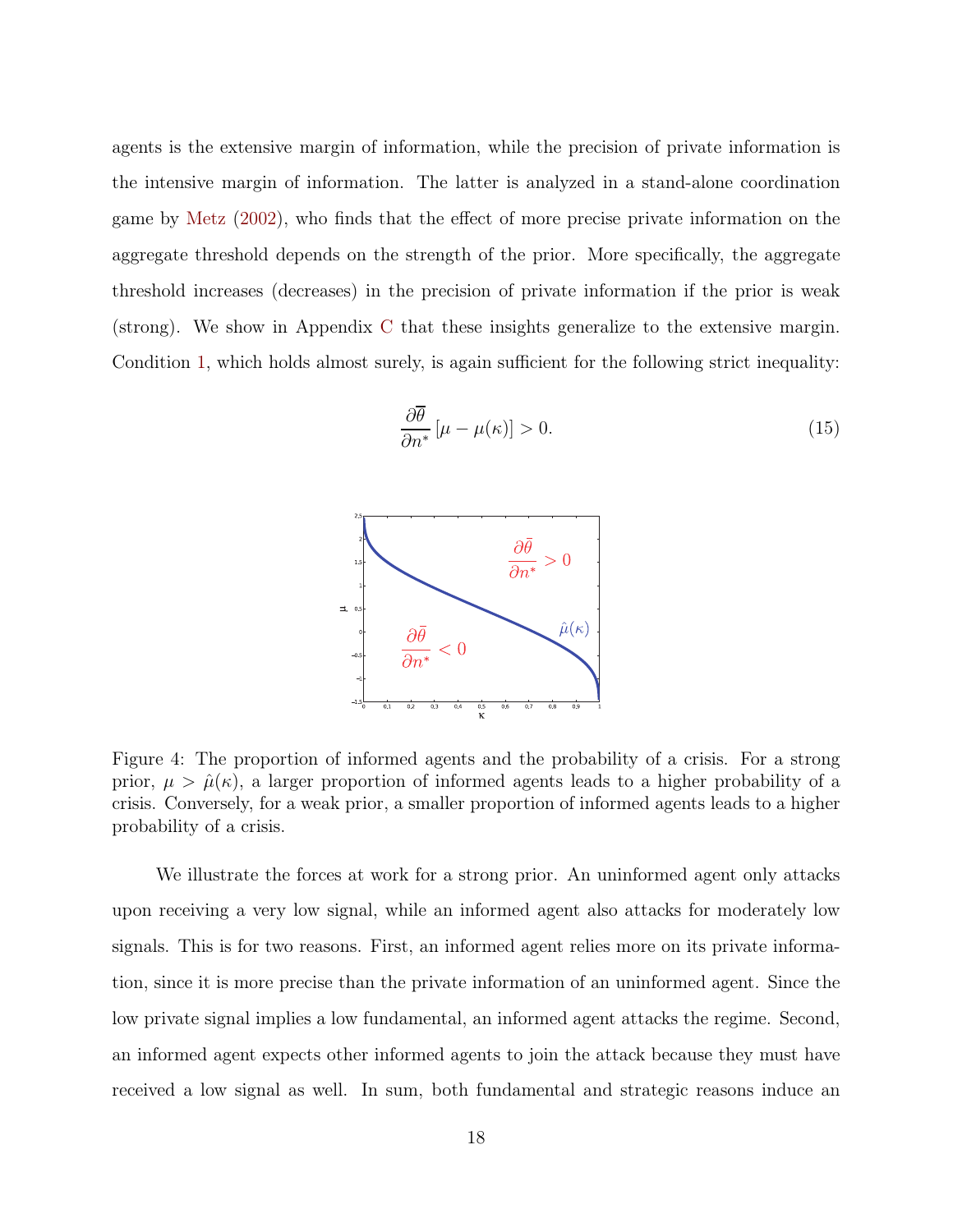informed agent to attack the status quo for a larger range of private information, relative to an uninformed agent. Hence, a larger proportion of informed agents increases the probability of a crisis if the prior is strong.

# 5 Conclusion

How can a small shock have large consequences? In this paper we analyze the information choices of investors and their consequences for the probability of a financial crisis. We study a global coordination game of regime change, in which a crisis occurs if a sufficient number of investors attack a currency peg, withdraw from a bank or do not roll over debt. Investors receive noisy public and private information about the central bank's foreign reserves, the health of a bank's balance sheet, or the solvency of a debtor. We propose a parsimonious model of information choice. Investors choose ex ante whether to improve the quality of their private information at a cost that is heterogeneous across investors. This set-up features strategic complementarity in information choices but retains a unique equilibrium.

We establish an amplification result. The information choices of investors amplify the impact of changes in public information on the probability of a financial crisis. This result holds independent of the level of public information and the direction of its change. An implication of our main result is that a small adverse shock can have large detrimental consequences, resulting in a financial crisis. Our amplification result highlights the importance of information acquisition, especially during times of crisis.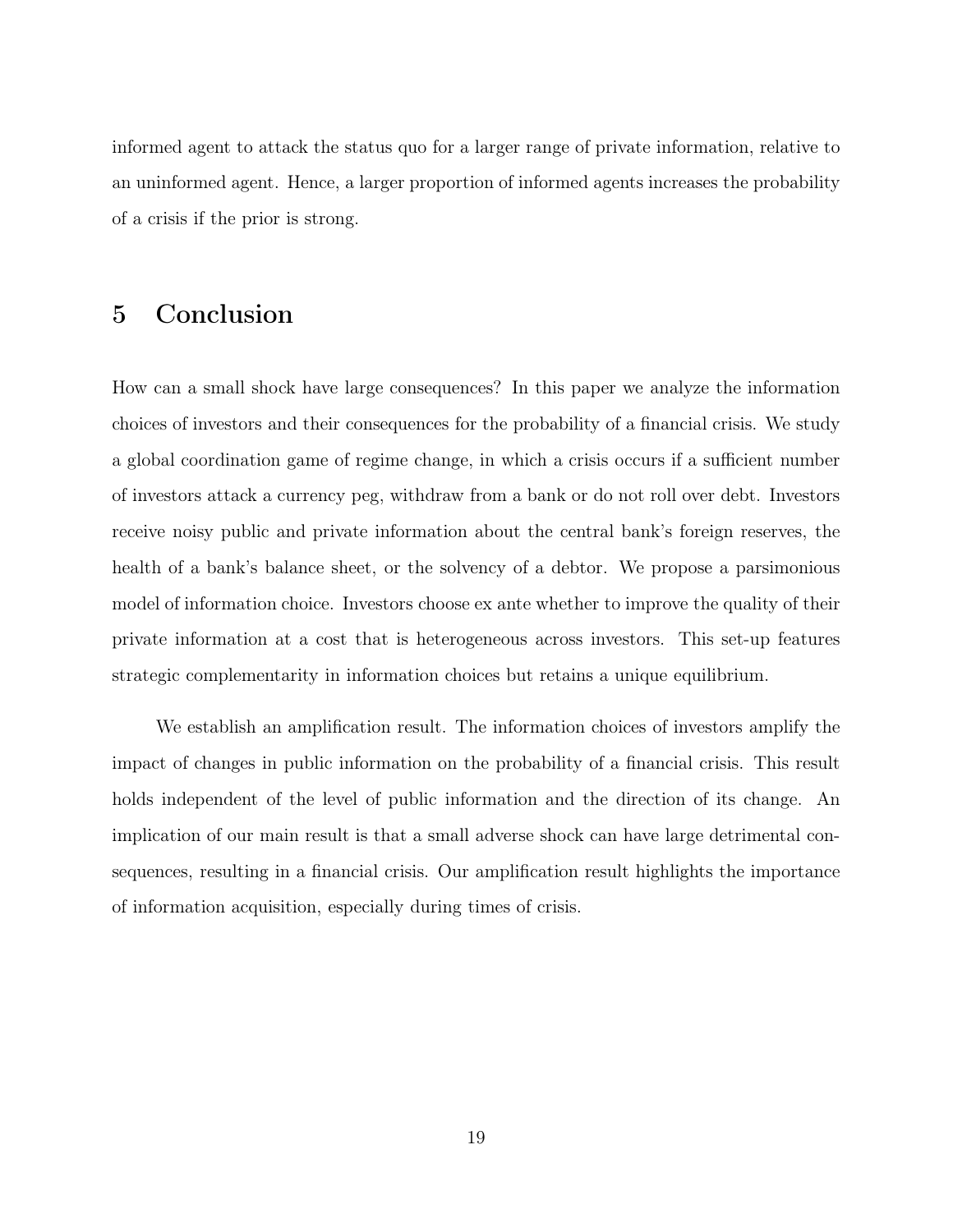# References

- <span id="page-23-9"></span>Ahnert, T. (2014). Rollover Risk, Liquidity and Macroprudential Regulation. Bank of Canada Working Paper No. 2014-23 .
- <span id="page-23-3"></span>Allen, F. and D. Gale (1998). Optimal financial crises. *Journal of Finance* 53(4), 1245–1284.
- <span id="page-23-7"></span>Angeletos, G.-M., C. Hellwig, and A. Pavan (2006). Signaling in a global game: Coordination and policy traps. *Journal of Political Economy*  $114(3)$ ,  $452-484$ .
- <span id="page-23-5"></span>Angeletos, G.-M., C. Hellwig, and A. Pavan (2007). Dynamic global games of regime change: Learning, multiplicity and timing of attacks. *Econometrica* 75(3), 711–756.
- <span id="page-23-8"></span>Angeletos, G.-M. and A. Pavan (2007). Efficient use of information and social value of information. *Econometrica*  $75(4)$ , 1103–1142.
- <span id="page-23-6"></span>Angeletos, G.-M. and I. Werning (2006). Crises and prices: Information aggregation, multiplicity, and volatility. American Economic Review 96 (5), 1720–1736.
- <span id="page-23-10"></span>Bromiley, P. A. (2013). Products and convolutions of Gaussian distributions. Manchester, UK, Tech. Rep, Tina Memo No. 2003-003 .
- <span id="page-23-0"></span>Brunnermeier, M. and Y. Sannikov (2014). A macroeconomic model with a financial sector. American Economic Review 104 (2), 379–421.
- <span id="page-23-1"></span>Bryant, J. (1980). A model of reserves, bank runs, and deposit insurance. *Journal of Banking* and Finance  $4(4)$ , 335–344.
- <span id="page-23-4"></span>Carlsson, H. and E. van Damme (1993, September). Global games and equilibrium selection. Econometrica 61 (5), 989–1018.
- <span id="page-23-2"></span>Chari, V. V. and R. Jagannathan (1988). Banking Panics, Information, and Rational Expectations Equilibrium. Journal of Finance  $43(3)$ , 749–61.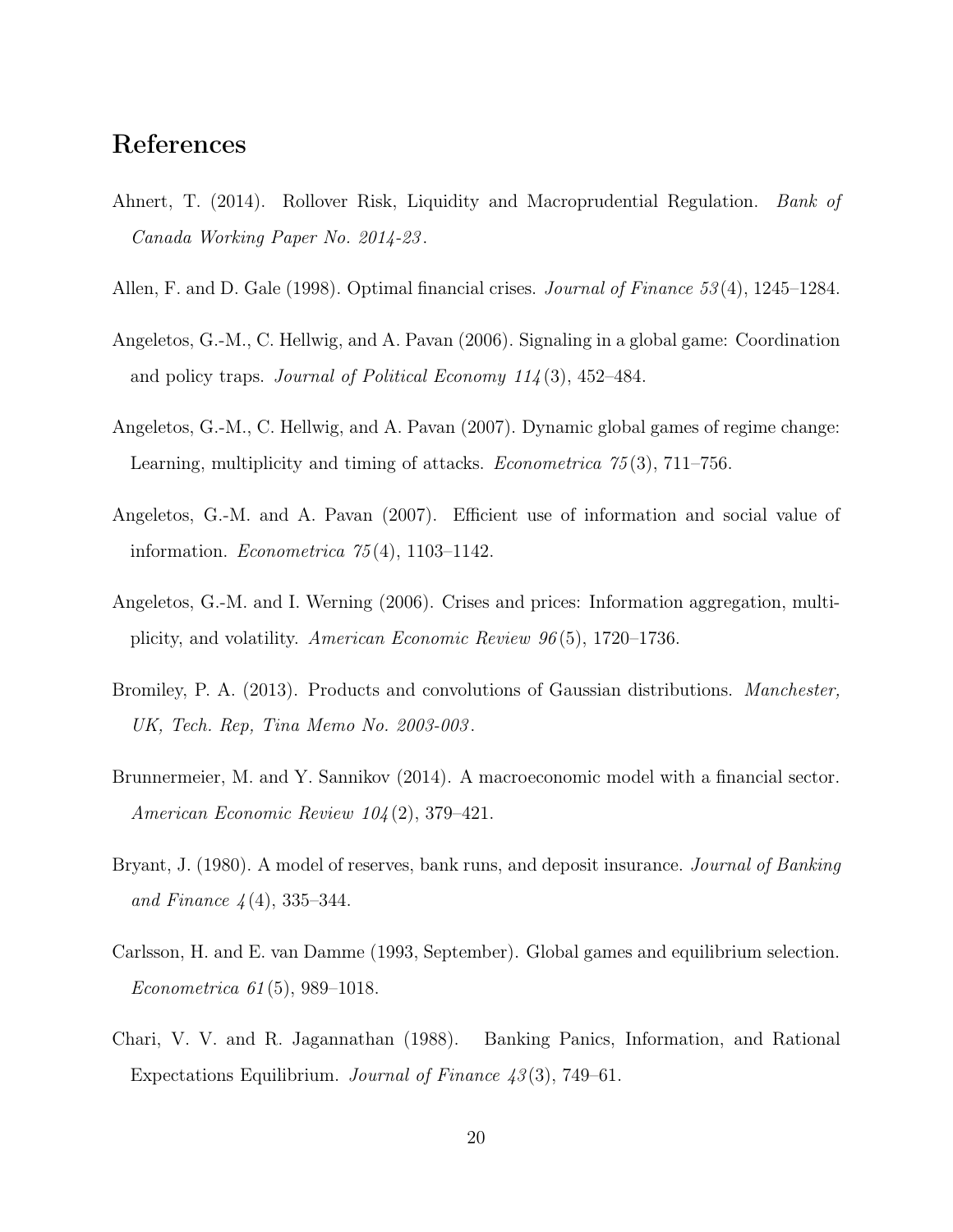<span id="page-24-8"></span>Colombo, L., G. Femminis, and A. Pavan (2014). Information acquisition and welfare.

- <span id="page-24-2"></span>Corsetti, G., A. Dasgupta, S. Morris, and H. S. Shin (2004). Does One Soros Make a Difference? A Theory of Currency Crisis with Large and Small Traders. Review of Economic Studies 71 (1), 87–113.
- <span id="page-24-4"></span>Corsetti, G., B. Guimaraes, and N. Roubini (2006). International lending of last resort and moral hazard: A model of IMF's catalytic finance. Journal of Monetary Economics 53(3), 441–471.
- <span id="page-24-7"></span>Dang, T. V., G. Gorton, and B. Holmström (2012). Ignorance, Debt and Financial Crises.
- <span id="page-24-5"></span>Dasgupta, A. (2007). Coordination and delay in global games. *Journal of Economic The*ory 134, 195–225.
- <span id="page-24-10"></span>DeGroot, M. H. (1970). Optimal Statistical Decisions. John Wiley and Sons (Wiley Classics Library Edition).
- <span id="page-24-0"></span>Diamond, D. W. and P. H. Dybvig (1983). Bank runs, deposit insurance and liquidity. Journal of Political Economy 91, 401–419.
- <span id="page-24-6"></span>Edmond, C. (2013). Information Manipulation, Coordination, and Regime Change. Review of Economic Studies  $80(4)$ , 1422–1458.
- <span id="page-24-9"></span>Frankel, D., S. Morris, and A. Pauzner (2003). Equilibrium selection in global games with strategic complementarities. Journal of Economic Theory  $108(1)$ , 1–44.
- <span id="page-24-1"></span>Goldstein, I. (2012). Empirical Literature on Financial Crises: Fundamentals vs. Panic. In G. Caprio (Ed.), The Evidence and Impact of Financial Globalization. Amsterdam: Elsevier.
- <span id="page-24-3"></span>Goldstein, I. and A. Pauzner (2005). Demand deposit contracts and the probability of bank runs. Journal of Finance  $60(3)$ , 1293–1327.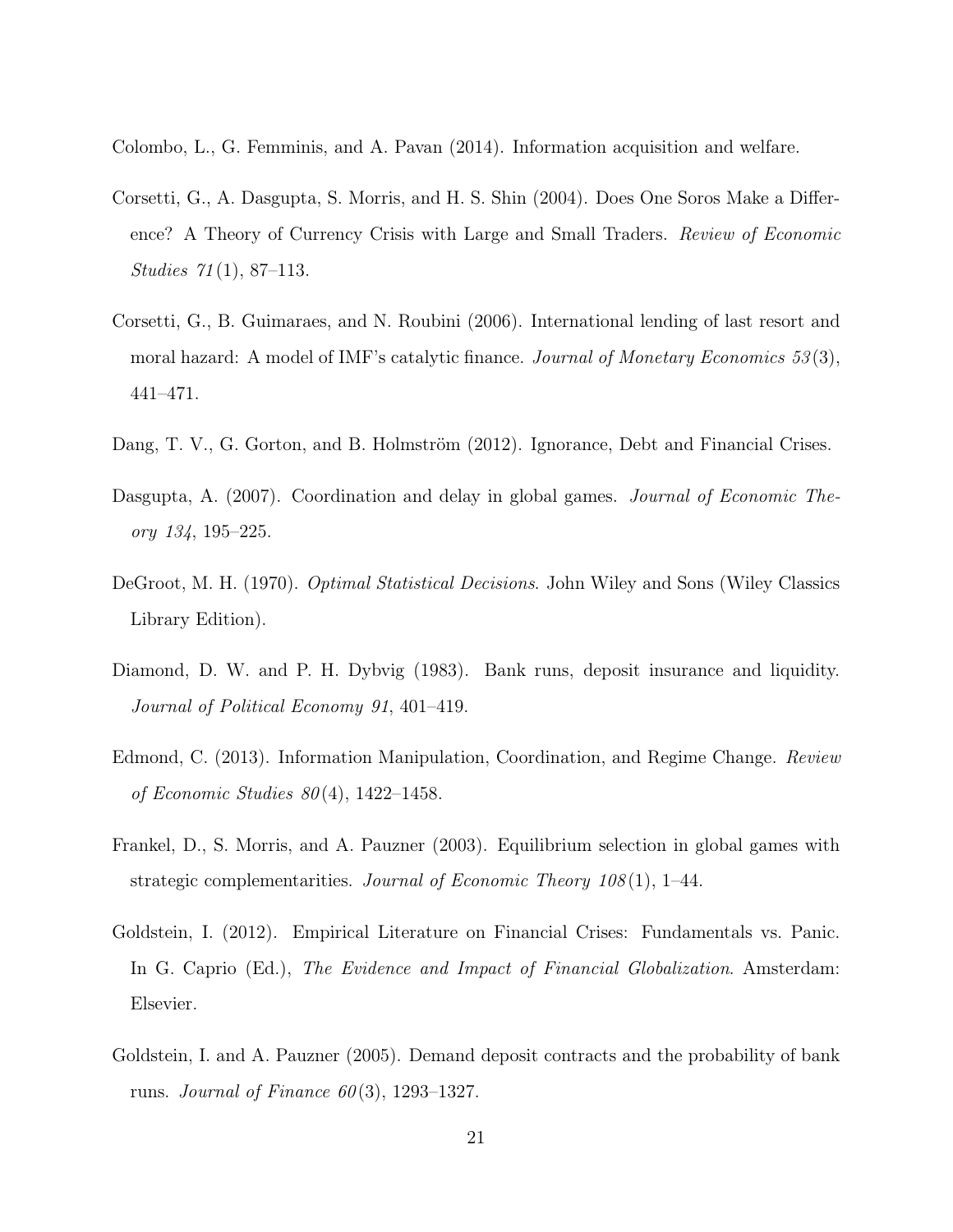- <span id="page-25-1"></span>Gorton, G. and G. Ordonez (2014). Collateral crises. American Economic Review 104(2), 343–378.
- <span id="page-25-6"></span>Gorton, G. and G. Pennacchi (1990). Financial Intermediaries and Liquidity Creation. Journal of Finance  $\frac{45(1)}{1}$ , 49–71.
- <span id="page-25-7"></span>Grossman, S. J. and J. E. Stiglitz (1980). On the impossibility of informationally efficient markets. American Economic Review  $70(3)$ , 393-408.
- <span id="page-25-10"></span>He, Z. and A. Manela (2012). Information acquisition in rumor-based bank runs. NBER Working Paper No. 18513 .
- <span id="page-25-8"></span>Hellwig, C., A. Mukherji, and A. Tsyvinski (2006). Self-fulfilling currency crises: The role of interest rates. American Economic Review 96, 1769–1787.
- <span id="page-25-0"></span>Hellwig, C. and L. Veldkamp (2009). Knowing what others know: Coordination motives in information acquisition. Review of Economic Studies 76, 223–251.
- <span id="page-25-2"></span>Jacklin, C. J. and S. Bhattacharya (1988). Distinguishing panics and information-based bank runs: Welfare and policy implications. Journal of Political Economy 96 (3), 568–592.
- <span id="page-25-3"></span>Krugman, P. (1979). A model of balance-of-payments crises. *Journal of Money, Credit and Banking*  $11(3)$ ,  $311-25$ .
- <span id="page-25-5"></span>Metz, C. E. (2002). Private and public information in self-fulfilling currency crises. *Journal* of Economics  $76(1)$ , 65–85.
- <span id="page-25-4"></span>Morris, S. and H. S. Shin (1998). Unique equilibrium in a model of self-fulfilling currency attacks. American Economic Review 88 (3), 587–597.
- <span id="page-25-9"></span>Morris, S. and H. S. Shin (2002). Social value of public information. American Economic Review  $92(5)$ , 1521–1534.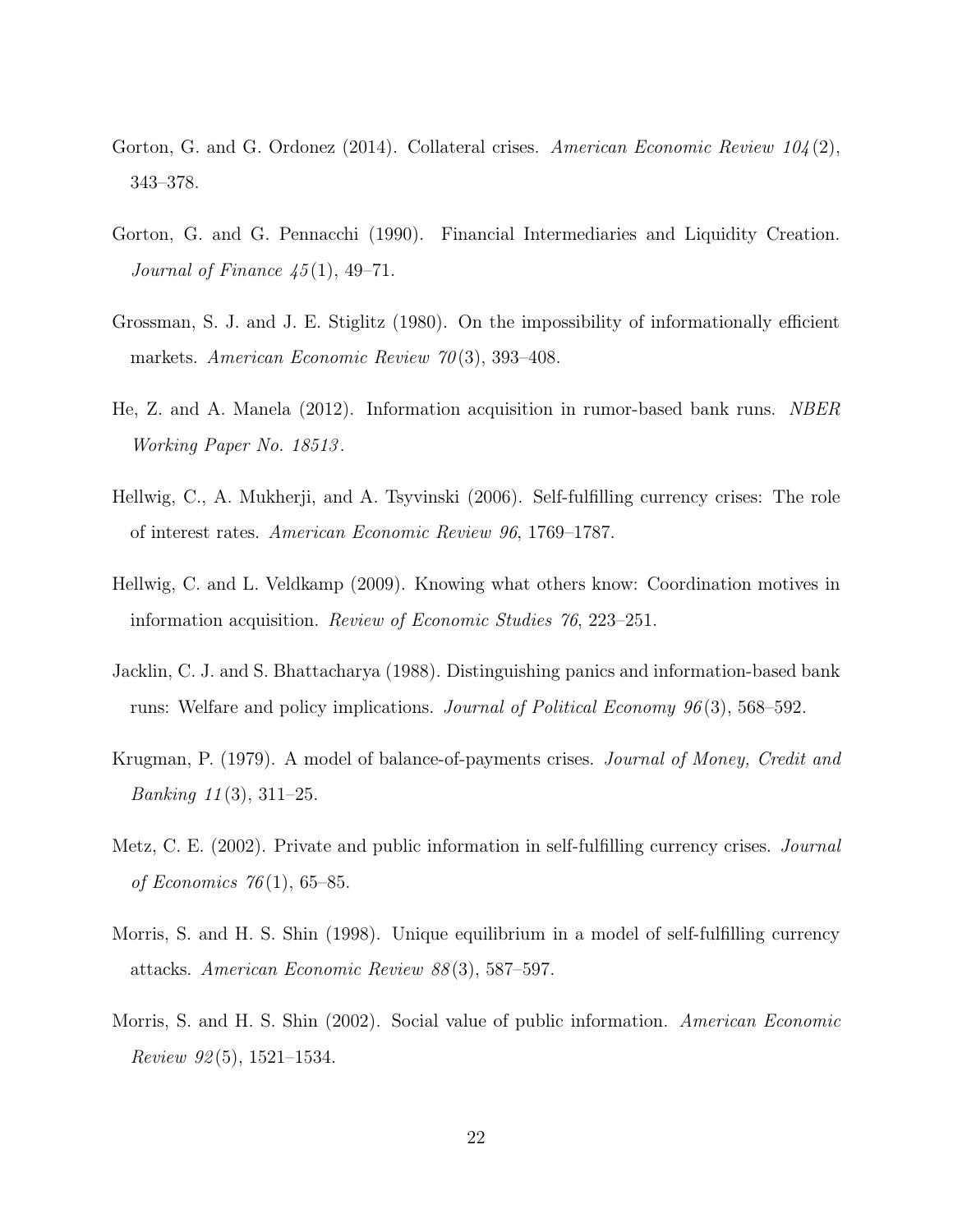- <span id="page-26-2"></span>Morris, S. and H. S. Shin (2003). Global games: theory and applications. In M. Dewatripont, L. P. Hansen, and S. Turnovsky (Eds.), Advances in Economics and Econometrics (Proceedings of the Eighth World Congress of the Econometric Society). Cambridge University Press.
- <span id="page-26-4"></span>Morris, S. and H. S. Shin (2004). Coordination risk and the price of debt. European Economic Review 48, 133–153.
- <span id="page-26-6"></span>Myatt, D. and C. Wallace (2012). Endogenous information acquisition in coordination games. Review of Economic Studies 79 (1), 340–374.
- <span id="page-26-8"></span>Nikitin, M. and R. T. Smith (2008). Information acquisition, coordination, and fundamentals in a financial crisis. Journal of Banking and Finance  $32(6)$ , 907–914.
- <span id="page-26-10"></span>Obstfeld, M. (1986). Rational and self-fulfilling balance-of-payments crises. American Economic Review 76(1), 72–81.
- <span id="page-26-1"></span>Obstfeld, M. (1996). Models of currency crises with self-fulfilling features. European Economic Review  $40(3-5)$ , 1037–47.
- <span id="page-26-3"></span>Rochet, J.-C. and X. Vives (2004). Coordination failures and the lender of last resort: was Bagehot right after all? Journal of the European Economic Association 2(6), 1116–1147.
- <span id="page-26-5"></span>Szkup, M. and I. Trevino (2013). Information acquisition and transparency in global games. Mimeo.
- <span id="page-26-0"></span>Veldkamp, L. (2011). Information choice in macroeconomics and finance. Princeton University Press.
- <span id="page-26-9"></span>Yang, M. (2013). Coordination with flexible information acquisition. Mimeo.
- <span id="page-26-7"></span>Zwart, S. (2007). The mixed blessing of IMF intervention: Signalling versus liquidity support. Journal of Financial Stability 3(2), 149–174.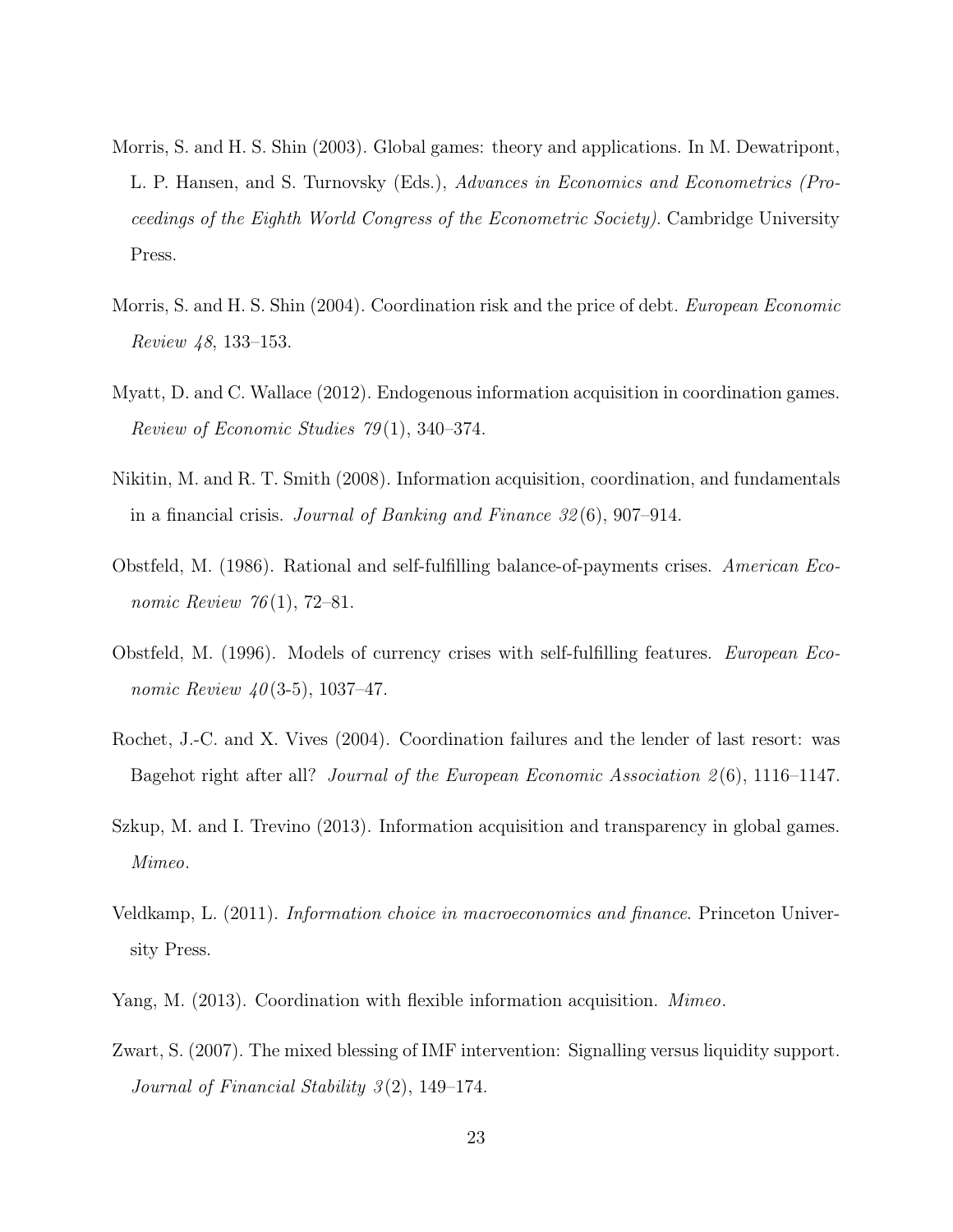# <span id="page-27-0"></span>A Homogeneous information cost

To evaluate the robustness of our main result, we study the extension of a homogeneous information cost,  $c_i = c$ . As in [Hellwig and Veldkamp](#page-25-0) [\(2009\)](#page-25-0), the ex-ante homogeneity in the information cost combined with a discrete information choice produces multiple equilibria. We show that the amplification effect prevails in both stable equilibria.

Several papers show multiplicity in global coordination games. [Angeletos and Werning](#page-23-6) [\(2006\)](#page-23-6) endogenize the precision of public information in the set-up of [Morris and Shin](#page-26-2) [\(2003](#page-26-2)), using the market price to aggregate private information as in [Grossman and Stiglitz](#page-25-7) [\(1980](#page-25-7)). They show that better private information improves public information (at a rate fast enough) to result in multiple equilibria. Similarly, [Hellwig et al.](#page-25-8) [\(2006\)](#page-25-8) endogenize the interest rate in a currency crisis model and obtain multiple equilibria. [Angeletos et al.](#page-23-5) [\(2007\)](#page-23-5) consider dynamic global games of a regime change and show how the arrival of information over time can lead to multiplicity of equilibria. Furthermore, [Angeletos et al.](#page-23-7) [\(2006\)](#page-23-7) show that endogenous information generated by policy interventions can lead to multiplicity.

Proposition 3. Multiplicity and amplification in stable equilibria. Consider instead a homogeneous information cost,  $c_i = c$ . Suppose that the private information of the uninformed agent is sufficiently precise,  $\gamma_U > \underline{\gamma}_U$ , and that Condition [1](#page-13-0) holds,  $\mu \neq \hat{\mu}(\kappa)$ . Then, the number of equilibria in the overall game depends on the information cost:

- If the information cost is low,  $c < D(0)$ , then there exists a unique equilibrium in which all agents acquire information,  $n^* = 1$ . This equilibrium is symmetric and stable.
- If the information cost is high,  $c > D(1)$ , then there exists a unique equilibrium in which no agent acquires information,  $n^* = 0$ . This equilibrium is symmetric and stable.
- However, if the information cost takes an interim value,  $D(0) \leq c \leq D(1)$ , then there exist three equilibria. The two equilibria described above prevail and there is also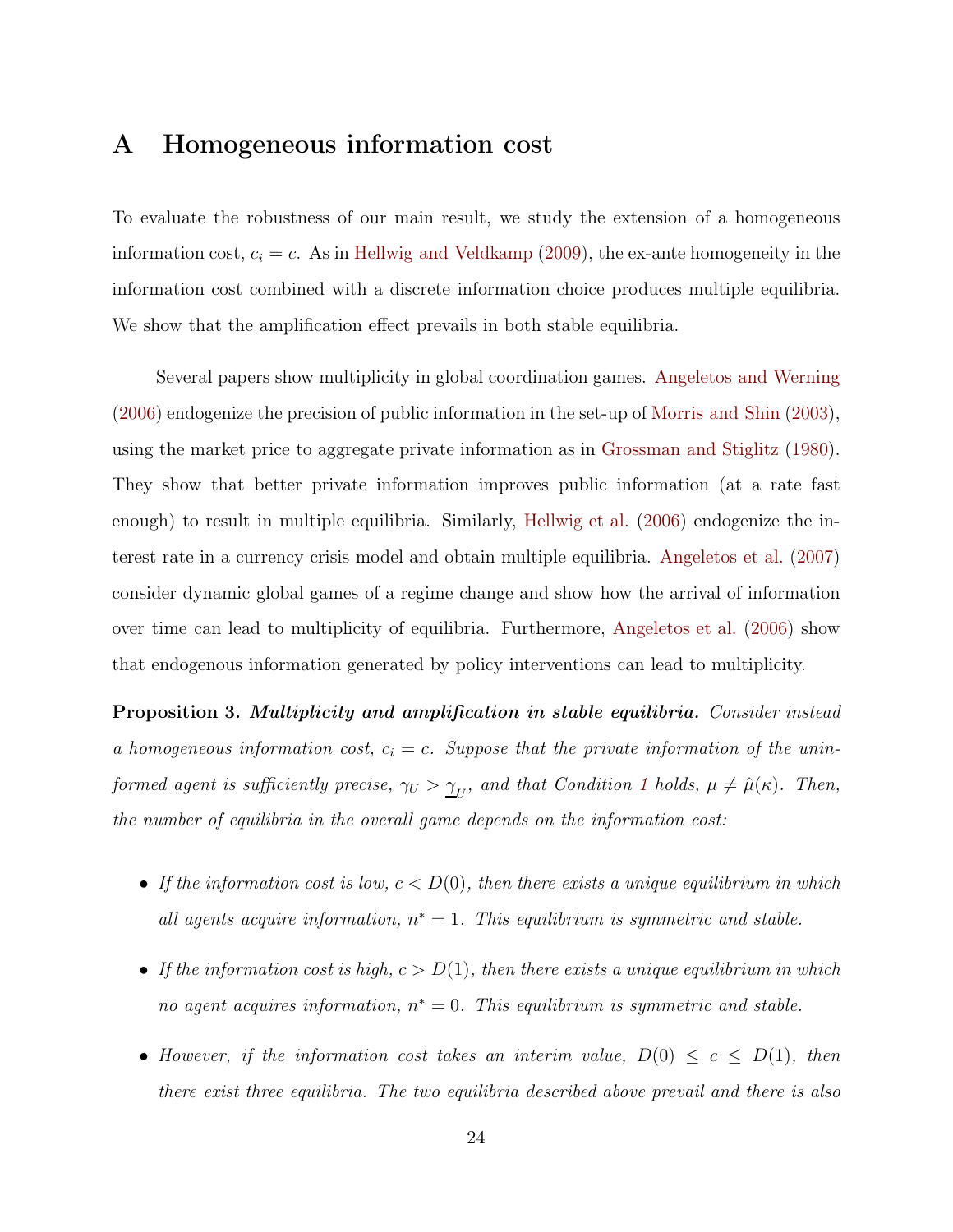an asymmetric and unstable equilibrium. In the asymmetric equilibrium, agents are indifferent between becoming informed and remaining uninformed, and the aggregate proportion of informed agents is determined by the indifference of the marginal agent to become informed:  $n^* = D^{-1}(c)$ .

The optimal behavior of agents at the coordination stage is again uniquely pinned down for a given proportion of informed agents, and is characterized by the three thresholds  $\overline{x}_I(n^*),$  $\overline{x}_U(n^*)$ , and  $\theta(n^*)$ . Amplification occurs weakly in both stable equilibria.



<span id="page-28-0"></span>Figure 5: Multiple equilibria with information choice and homogeneous information cost.

Figure [5](#page-28-0) illustrates the link between the information cost and the number of equilibria. Given the strict monotonicity of the benefit of becoming informed in the proportion of informed agents (shown in Appendix [C.2\)](#page-38-0), the proportion of informed agents is uniquely determined in the asymmetric equilibrium. While the amplification effect does not occur for the asymmetric equilibrium, we exclude this equilibrium based on its instability. That is, we consider the two stable equilibria in which the information choices of agents are symmetric.

As described in section [4.1,](#page-17-0) the benefit of becoming informed changes with the mean of the fundamental,  $\frac{\partial D}{\partial \mu}(\mu - \hat{\mu}(\kappa)) < 0$ , if Condition [1](#page-13-0) holds. These changes affect the equilibrium proportion of informed agents, as shown in Figures [6](#page-29-0) and [7.](#page-29-1)

Consider first a strong prior. Adverse public news about the fundamental, a lower  $\mu$ , increases strategic uncertainty, since the prior is now closer to the interim value  $\hat{\mu}$ . Therefore,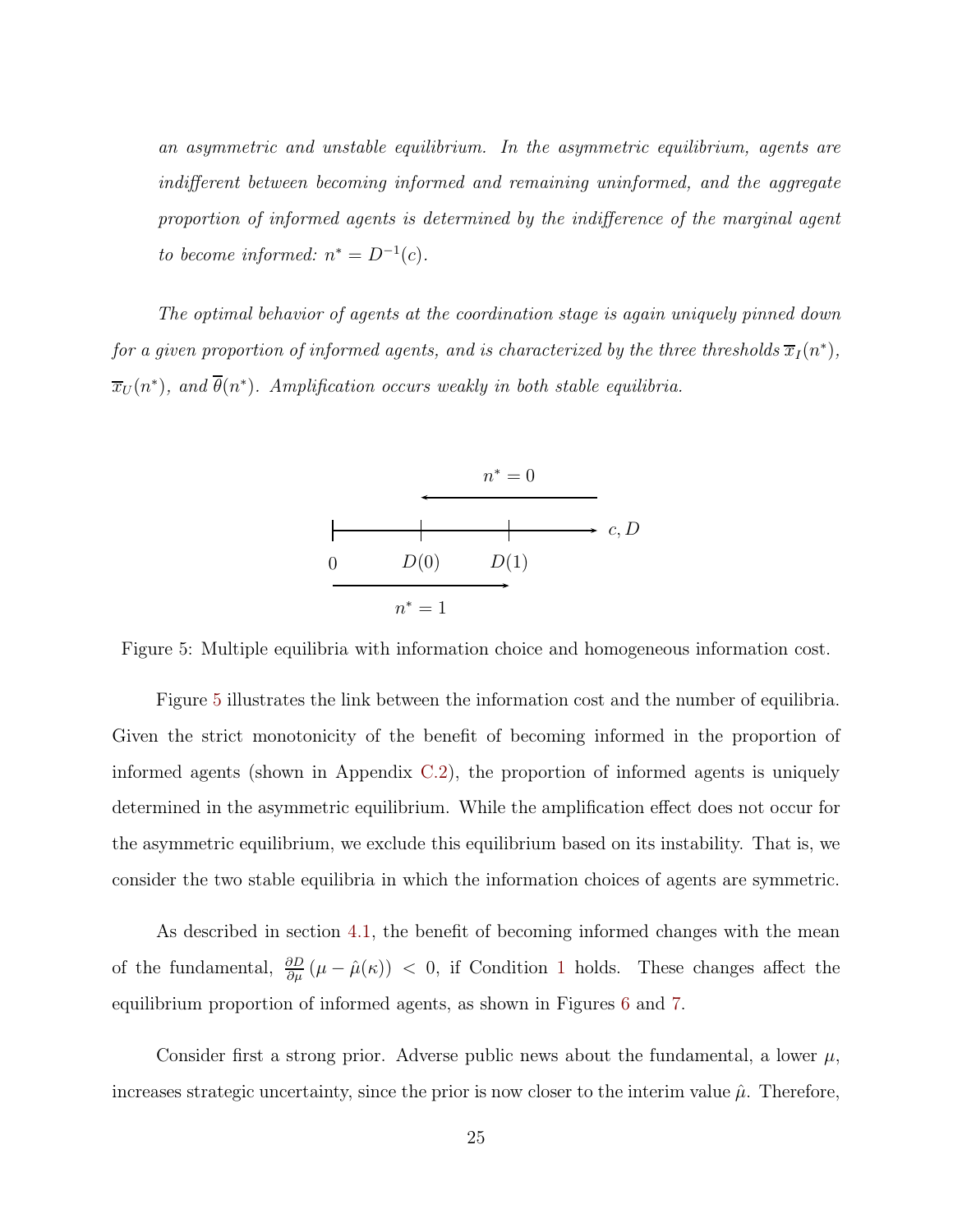

<span id="page-29-0"></span>Figure 6: Equilibria with a homogeneous information cost and strong prior. The figure shows the case before and after (in tildes) a reduction in the prior.

the benefit of becoming informed increases. Thus, there exist a range of information costs for which information acquisition,  $n^* = 1$ , becomes the unique equilibrium, where it was previously one of several equilibria. Similarly, there is a range of information costs for which information acquisition,  $n^* = 1$ , becomes one of several equilibria, where it was not previously an equilibrium. Hence, the equilibrium proportion of informed agents increases weakly for these information cost ranges. If more agents become informed, such as a switch from  $n^* = 0$  to  $n^* = 1$  $n^* = 1$ , the probability of a crisis increases. If Condition 1 holds and the equilibrium proportion of informed agents changes, the probability of a crisis increases strictly, since a larger proportion of informed agents leads to a higher probability of crisis for a high prior.



<span id="page-29-1"></span>Figure 7: Equilibria with a homogeneous information cost and weak prior. The figure shows the case before and after (in tildes) a reduction in the prior.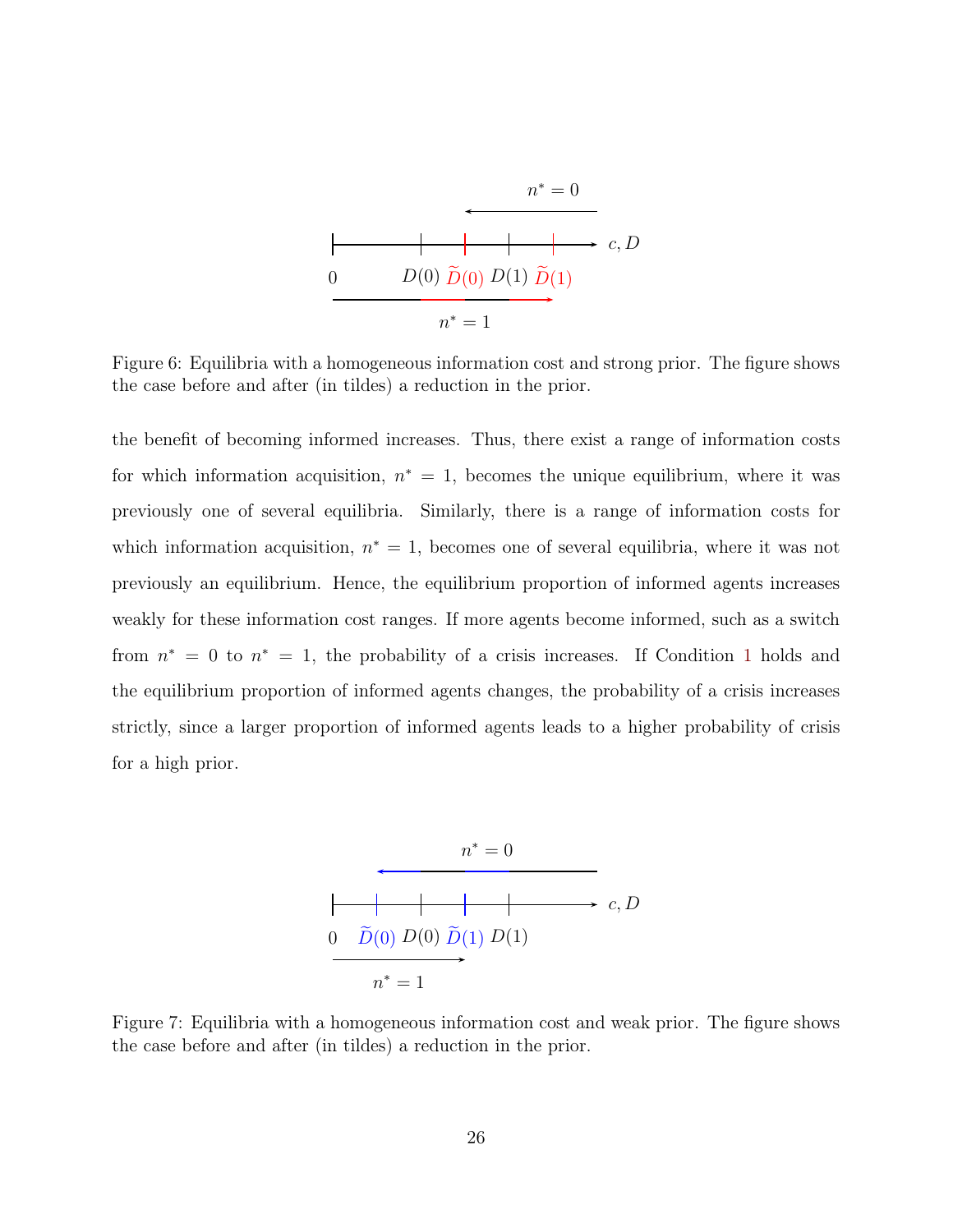Second, consider a weak prior. Adverse public news about the fundamental reduces strategic uncertainty, since the prior is now further away from the interim value  $\hat{\mu}$ . Therefore, the benefit of becoming informed decreases. Hence, there is a range of information costs for which no information acquisition,  $n^* = 0$ , becomes the unique equilibrium, where it was previously one of several equilibria. Similarly, there is a range of information costs for which no information acquisition,  $n^* = 0$ , becomes one of several equilibria, where it was not previously an equilibrium. The equilibrium proportion of informed agents decreases weakly for these information cost ranges. If fewer agents become informed, such as a switch from  $n^* = 1$  $n^* = 1$  to  $n^* = 0$ , the probability of a crisis increases. If Condition 1 holds and the equilibrium proportion of informed agents changes, the probability of a crisis increases strictly, since a larger proportion of informed agents leads to a smaller probability of crisis for a weak prior.

# <span id="page-30-0"></span>B Numerical examples

To determine the quantitative impact of the amplification effect, we conduct two simple numerical exercises. First, we calculate the *amplification ratio AR* that measures the strength of the amplification effect:

$$
AR \equiv \frac{A_{\mu} + A_n D_{\mu}}{1 - A_{\theta} - A_n D_{\theta}} / \frac{A_{\mu}}{1 - A_{\theta}} \ge 1.
$$
\n(16)

Second, we calculate the contribution of information acquisition to the total effect on the aggregate threshold. This measure is the percentage contribution of the information stage as a proportion of the total effect of a change in the prior:

$$
Contribution \equiv \frac{A_n D_\mu}{A_\mu + A_n D_\mu} \in (0, 1). \tag{17}
$$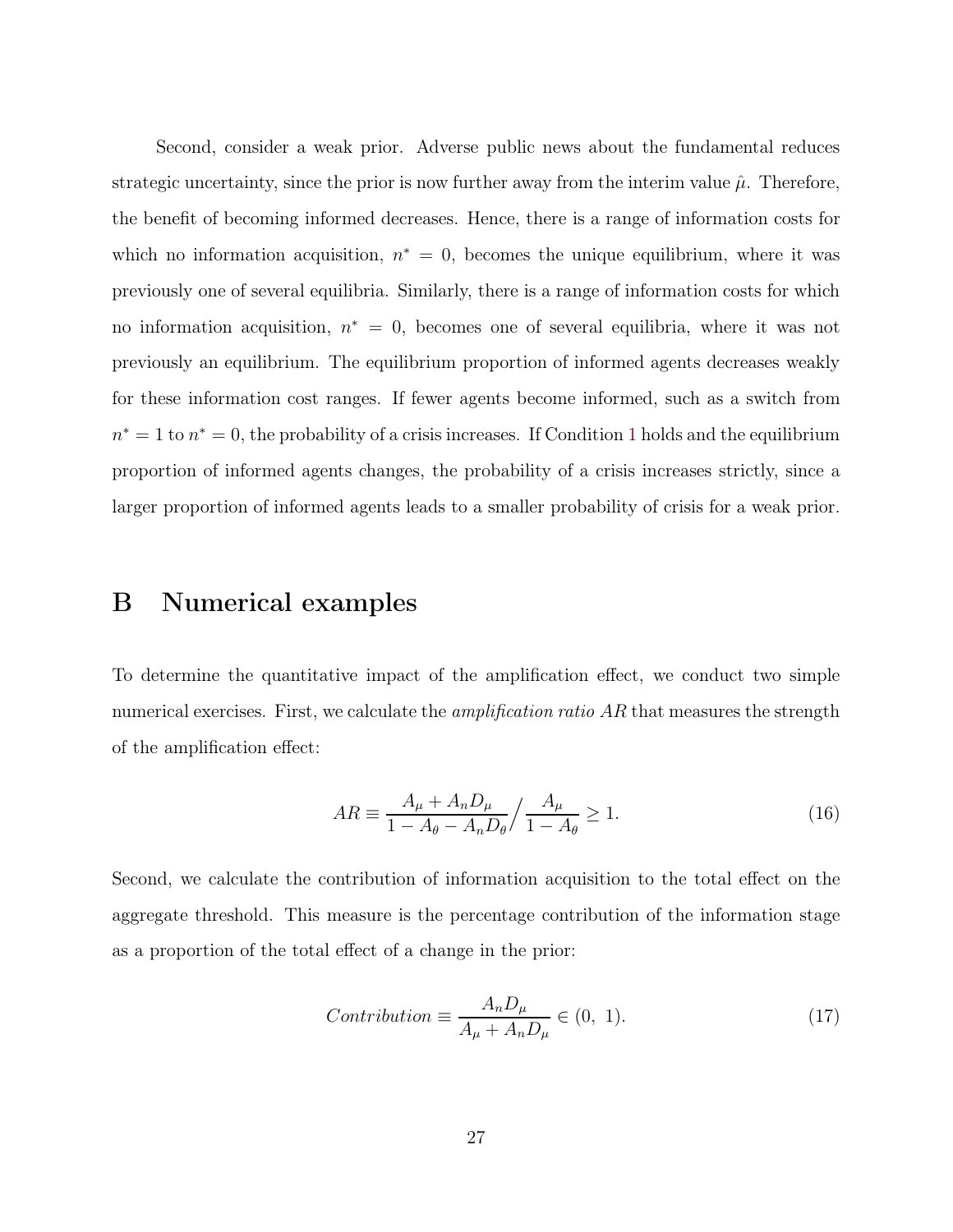Figure [8](#page-32-0) shows the amplification ratio and the contribution of the information stage for different prior means.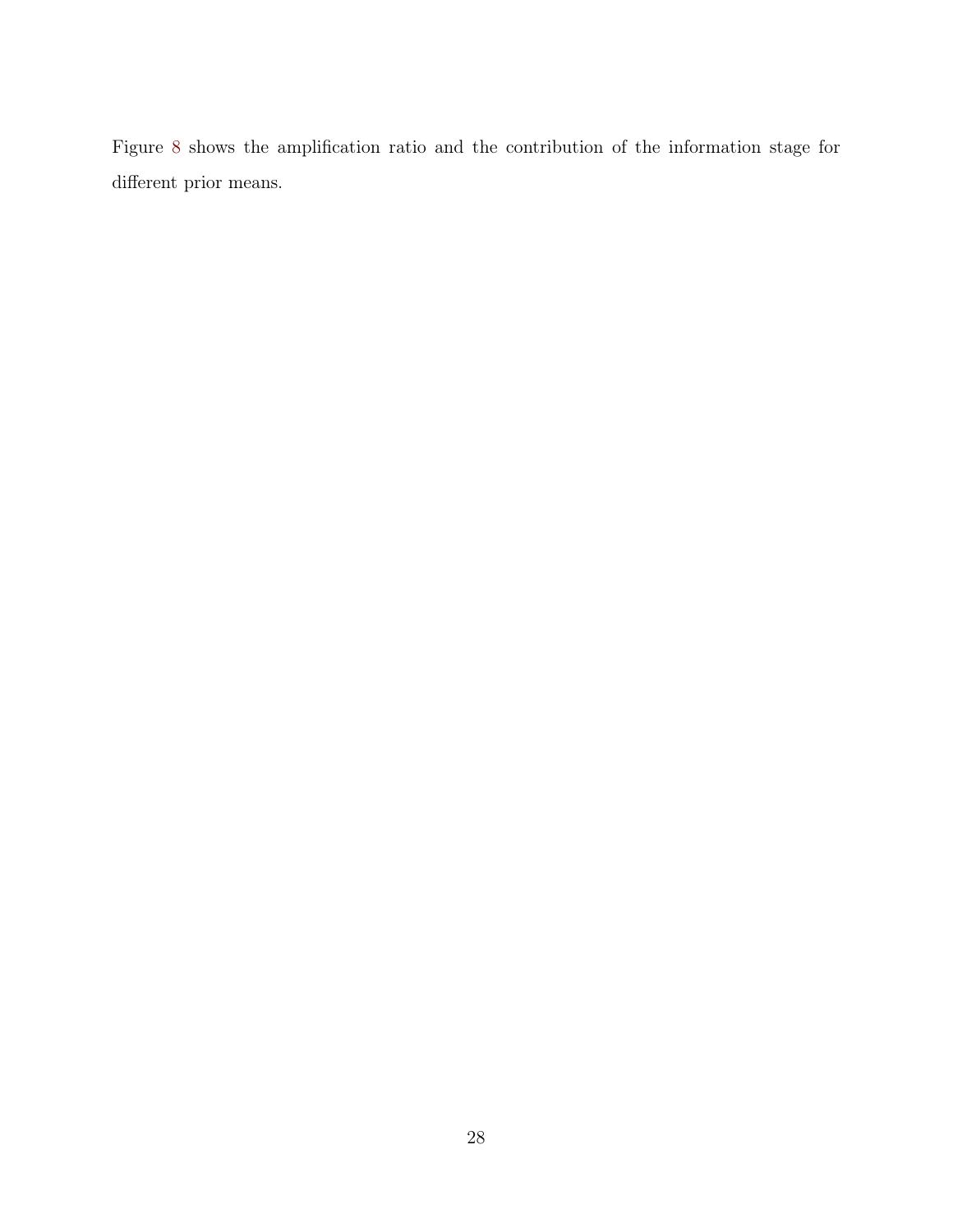

<span id="page-32-0"></span>Figure 8: The amplification ratio (top) and the contribution of the information stage (bottom). The top figure shows, for various priors, the factor with which the aggregate threshold is amplified after a marginal change in the prior. The bottom figure shows, for various priors, the contribution of a change in the proportion of informed agents to the total effect on the aggregate threshold after a marginal change in the prior.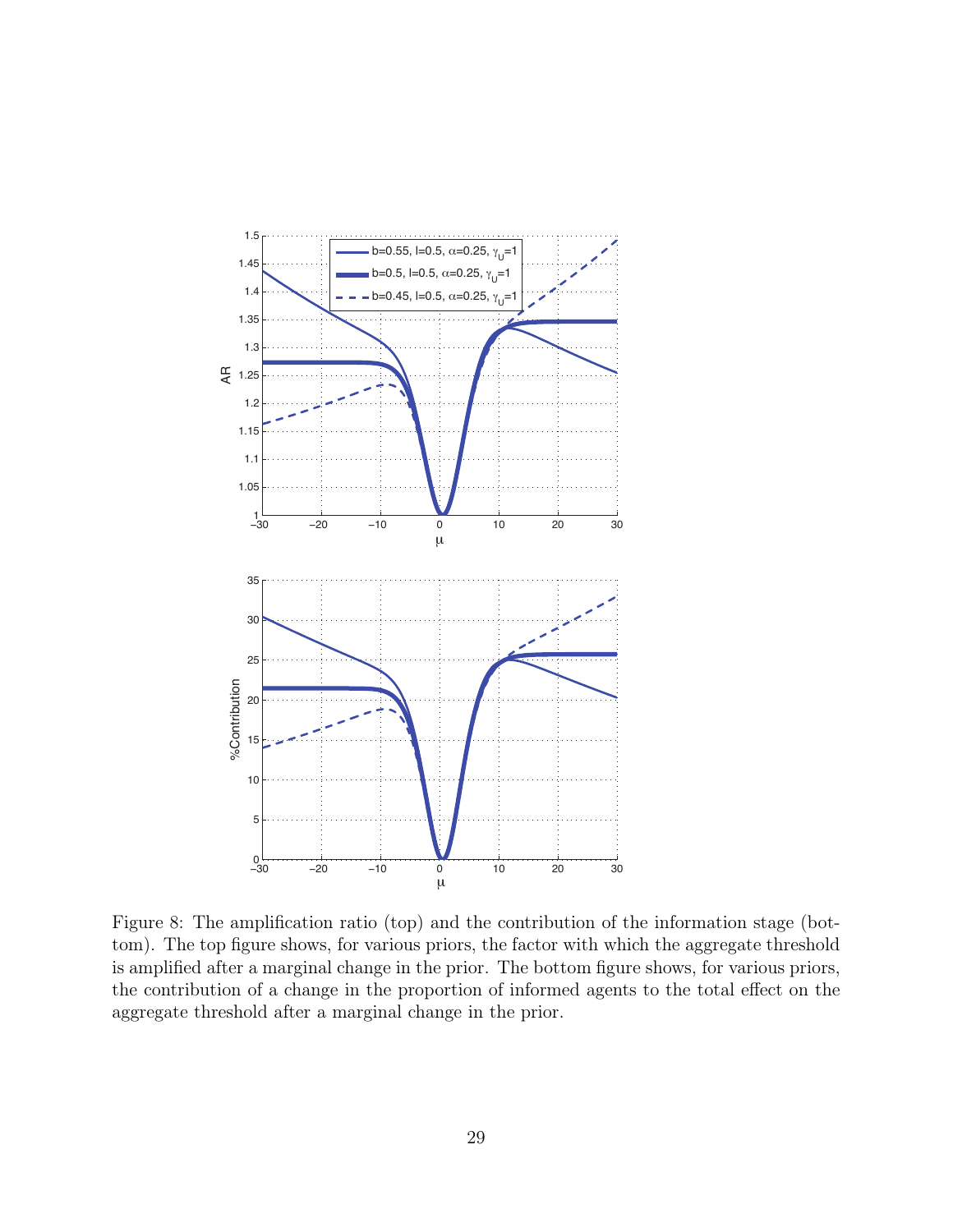## <span id="page-33-0"></span>C Derivation of equilibrium and uniqueness proof

It is useful to construct the equilibrium sequentially. We start by deriving the optimal behavior at the coordination stage, for any given set of information choices  $\{n_i^*\}_{i\in[0,1]}$  that summarizes the behavior at the information stage. Next, we analyze the optimal behavior at the information stage.

#### <span id="page-33-2"></span>C.1 Stage 2: Coordination stage

For a given proportion of informed agents  $n^*$ , the coordination stage is a standard global coordination game. It is a game of imperfect information, once an agent's signal  $x_i$  is established as the type. A strategy  $s_i$  is a mapping from the signal into the binary action space:  $s_i$ : ℝ → {0,1} for a given individual information choice  $n_i^*$  and the aggregate proportion of informed agents n ∗ . An agent's expected utility from attacking conditional on the private information  $x_i$ , the information choice  $n_i^*$ , and the aggregate proportion of informed agents  $n^*$  is  $E[u(a_i = 1)|n_i^*, n^*; x_i] = -l + (b+l) \Pr[A(s_{-i}) \ge \theta | n_i^*, n^*; x_i]$ . Optimality for agent i at the coordination stage requires that strategy  $s_i$  maximizes the conditional expected utility, taking all other agents' strategies  $s_{-i}^*$  as given. Since each agent is atomistic, the aggregate attack size is unaffected by the individual attack decision. We focus on symmetric monotone equilibria at the coordination stage throughout.<sup>[18](#page-33-1)</sup>

The equilibrium at the coordination stage for a given proportion of informed agents is fully characterized by an attacking threshold for the informed and uninformed agent,  $\overline{x}_I(n^*)$  and  $\overline{x}_U(n^*)$ , and an  $\textbf{aggregate threshold}, \theta(n^*)$ . Agent  $i$  optimally attacks the status

<span id="page-33-1"></span> $^{18}$ This is without loss of generality, since [Frankel et al.](#page-24-9) [\(2003\)](#page-26-2) and [Morris and Shin](#page-26-2) (2003) show that this is the unique Bayesian equilibrium with an argument based on iterated deletion of strictly dominated strategies.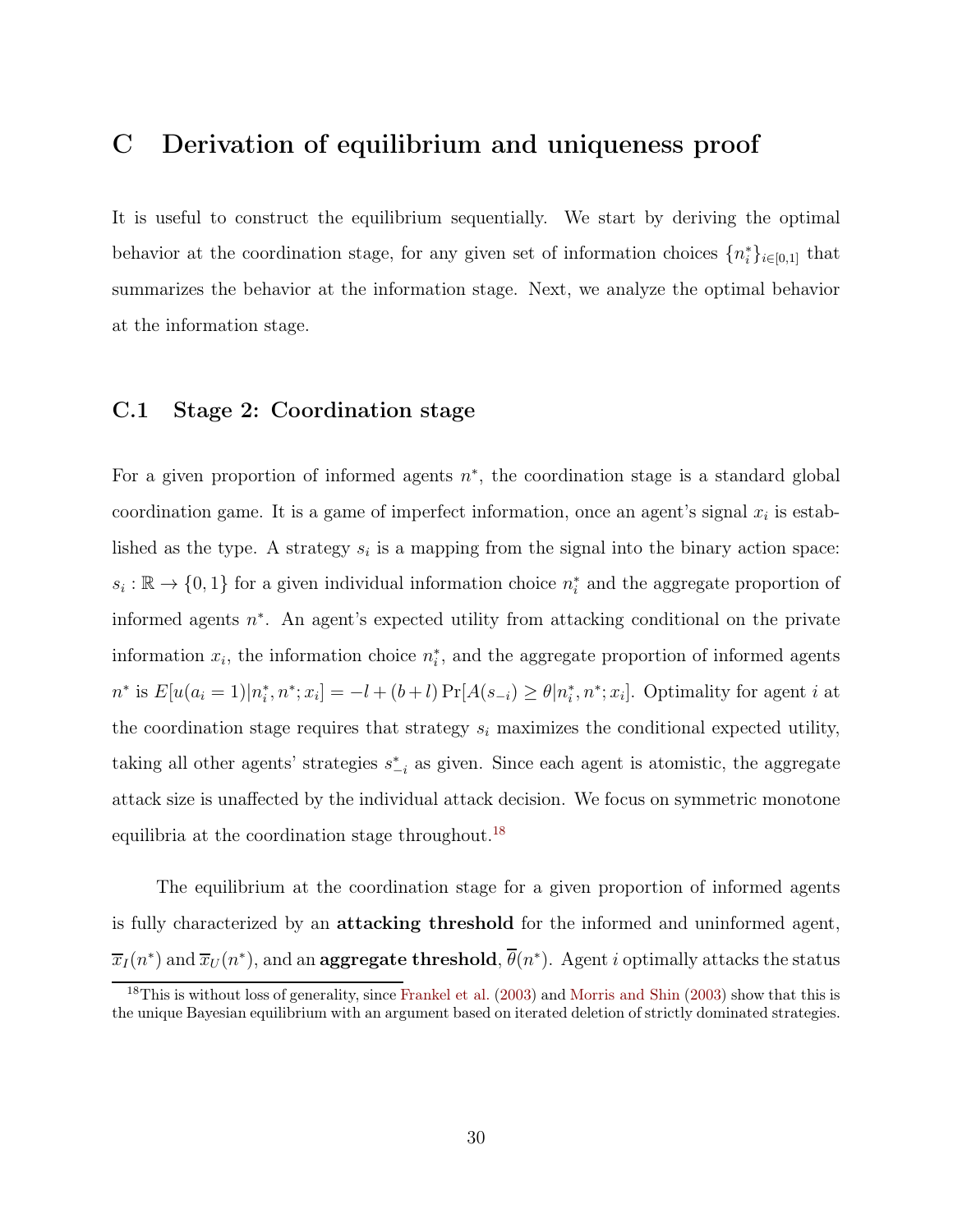quo if and only if the private signal is below an information-specific attacking threshold:

$$
a_i^* = 1 \Leftrightarrow x_i \le \overline{x}(n_i^* = z, n^*) \equiv \overline{x}_z(n^*). \tag{18}
$$

Regime change occurs if and only if the realized fundamental is below an aggregate threshold:

$$
R^* = 1 \Leftrightarrow \theta \le \overline{\theta}(n^*). \tag{19}
$$

These thresholds are determined by a critical mass condition at the aggregate level and indifference conditions at the individual level.

An agent  $i$  uses the private signal to form a posterior about the fundamental:

$$
\theta | n_i^* = z; x_i \sim \mathcal{N}\left(\frac{\alpha \mu + \gamma_z x_i}{\alpha + \gamma_z}, \frac{1}{\alpha + \gamma_z}\right),\tag{20}
$$

where normality is preserved, the posterior mean is a weighted average of the prior mean and the private signal, and the posterior precision is the sum of the precisions of the prior and of the signal [\(DeGroot](#page-24-10) [\(1970\)](#page-24-10)). Because of the high informativeness of the private signal of informed agents, they base their prior completely on it:  $\theta | n_i^* = I; x_i \to x_i$ . Therefore, an agent with information choice  $n_i^* = z$  assigns the following probability to a regime change:

$$
\Pr\{\theta \le \overline{\theta}|n_i^* = z, n^*; x_i\} = \Phi\left(\sqrt{\alpha + \gamma_z} \left[\overline{\theta}(n^*) - \frac{\alpha \mu + \gamma_z x_i}{\alpha + \gamma_z}\right]\right),\tag{21}
$$

where  $\Phi(\cdot)$  is the cumulative distribution function of the standard normal distribution. Therefore, an agent with information choice  $n_i^* = z$  that receives the threshold signal  $x_i = \overline{x}_z(n^*)$  is indifferent between attacking and not attacking the status quo. This **indif**ference condition states that the probability of regime change evaluated at the attacking threshold must equal the conservativeness ratio,  $Pr\{\theta \le \theta | n_i^* = z, n^*; x_i = \overline{x}_z\} = \kappa$ , for both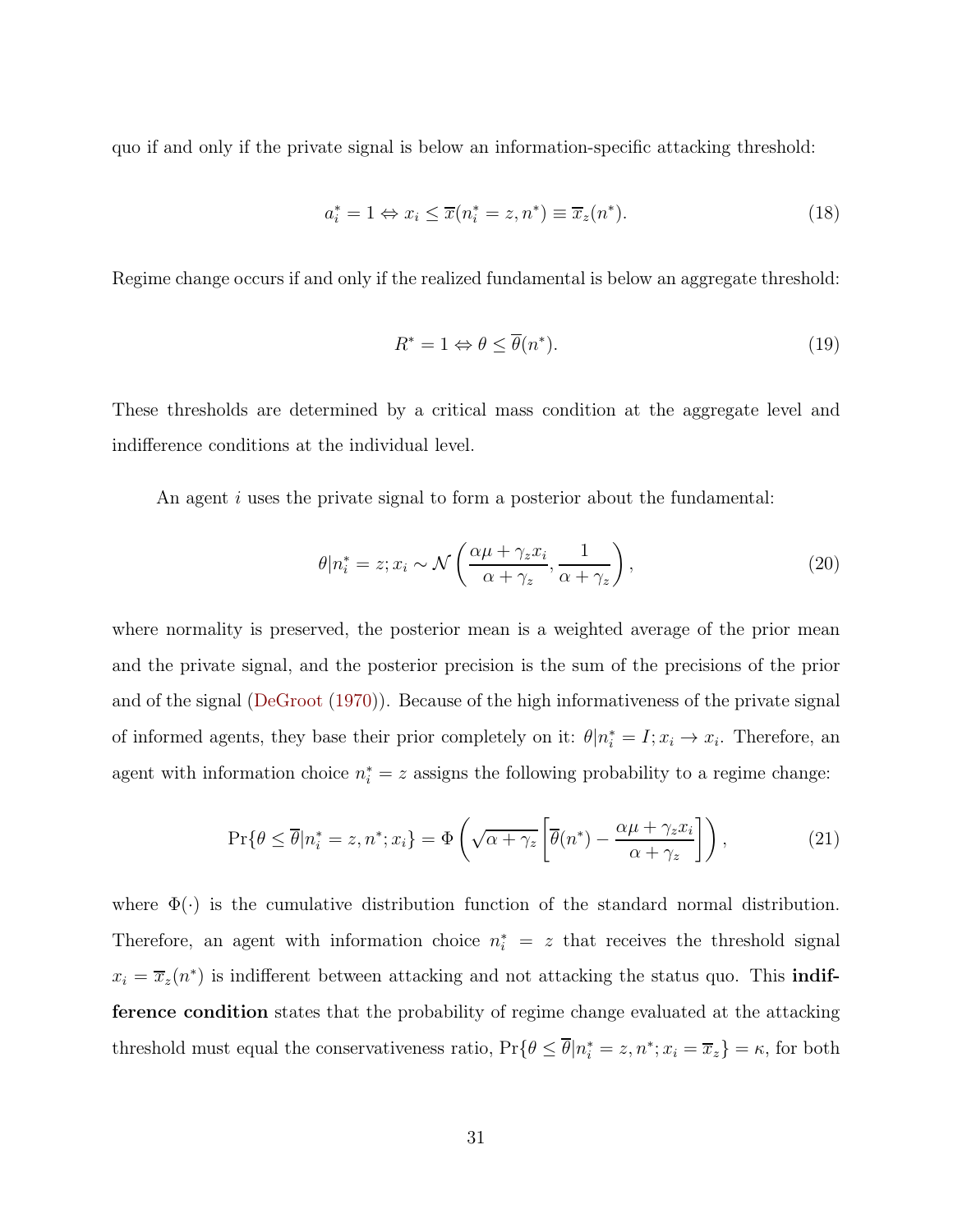informed and uninformed agents. This yields the attacking thresholds:

<span id="page-35-1"></span>
$$
\overline{x}_z(n^*) = \overline{\theta}(n^*) + \frac{\alpha}{\gamma_z} [\overline{\theta}(n^*) - \mu] - \frac{\sqrt{\alpha + \gamma_z}}{\gamma_z} \Phi^{-1}(\kappa).
$$
 (22)

Again, this simplifies for informed agents who use the attacking threshold  $\overline{x}_I(n^*) \to \theta(n^*)$ .

Third, since all agents play the threshold strategy with thresholds  $\overline{x}_I(n^*)$  if informed, and  $\overline{x}_U(n^*)$  if uninformed, the aggregate attack size for any fundamental  $\theta$  is

$$
A(n^*; \theta, \overline{x}_I(n^*), \overline{x}_U(n^*)) = \int_0^1 \mathbf{1}\{x_i \leq \overline{x}_z(n^*) | n_i^* = z, \theta\} di
$$
  
=  $n^* \Phi\left(\sqrt{\gamma_I} \left[\overline{x}_I(n^*) - \theta\right]\right) + (1 - n^*) \underbrace{\Phi\left(\sqrt{\gamma_U} \left[\overline{x}_U(n^*) - \theta\right]\right)}_{\equiv \Phi_U}.$ 

The critical mass condition states that the aggregate attack size is just sufficient for regime change when the fundamental equals the aggregate threshold:

$$
\overline{\theta}(n^*) = A\left(n^*; \overline{\theta}(n^*), \overline{x}_I(n^*), \overline{x}_U(n^*)\right). \tag{23}
$$

Combining indifference conditions with the critical mass condition, the aggregate threshold at the coordination stage for a given proportion of informed agents,  $\theta = \theta(n^*)$ , is defined by

<span id="page-35-0"></span>
$$
\overline{\theta}(n^*) = n^* \Phi \left( \frac{\alpha}{\sqrt{\gamma_I}} \left[ \overline{\theta}(n^*) - \mu \right] - \sqrt{1 + \frac{\alpha}{\gamma_I}} \Phi^{-1}(\kappa) \right) \cdots
$$
\n(24)

$$
\cdots + (1 - n^*)\Phi\left(\frac{\alpha}{\sqrt{\gamma_U}}\left[\overline{\theta}(n^*) - \mu\right] - \sqrt{1 + \frac{\alpha}{\gamma_U}}\Phi^{-1}(\kappa)\right) \n\to n^*(1 - \kappa) + (1 - n^*)\Phi\left(\frac{\alpha}{\sqrt{\gamma_U}}\left[\overline{\theta}(n^*) - \mu\right] - \sqrt{1 + \frac{\alpha}{\gamma_U}}\Phi^{-1}(\kappa)\right).
$$
(25)

A unique solution to equation  $(25)$ , for any given  $n^*$ , is ensured by a sufficiently precise private signal of the uninformed agent,  $\gamma_U > \gamma_U' \equiv \frac{\alpha^2}{2\pi}$  $\frac{\alpha^2}{2\pi}$  [\(Morris and Shin](#page-26-2) [\(2003](#page-26-2))). Under this condition, the slope of the left-hand side of equation [\(25\)](#page-35-0) exceeds the slope of the right-hand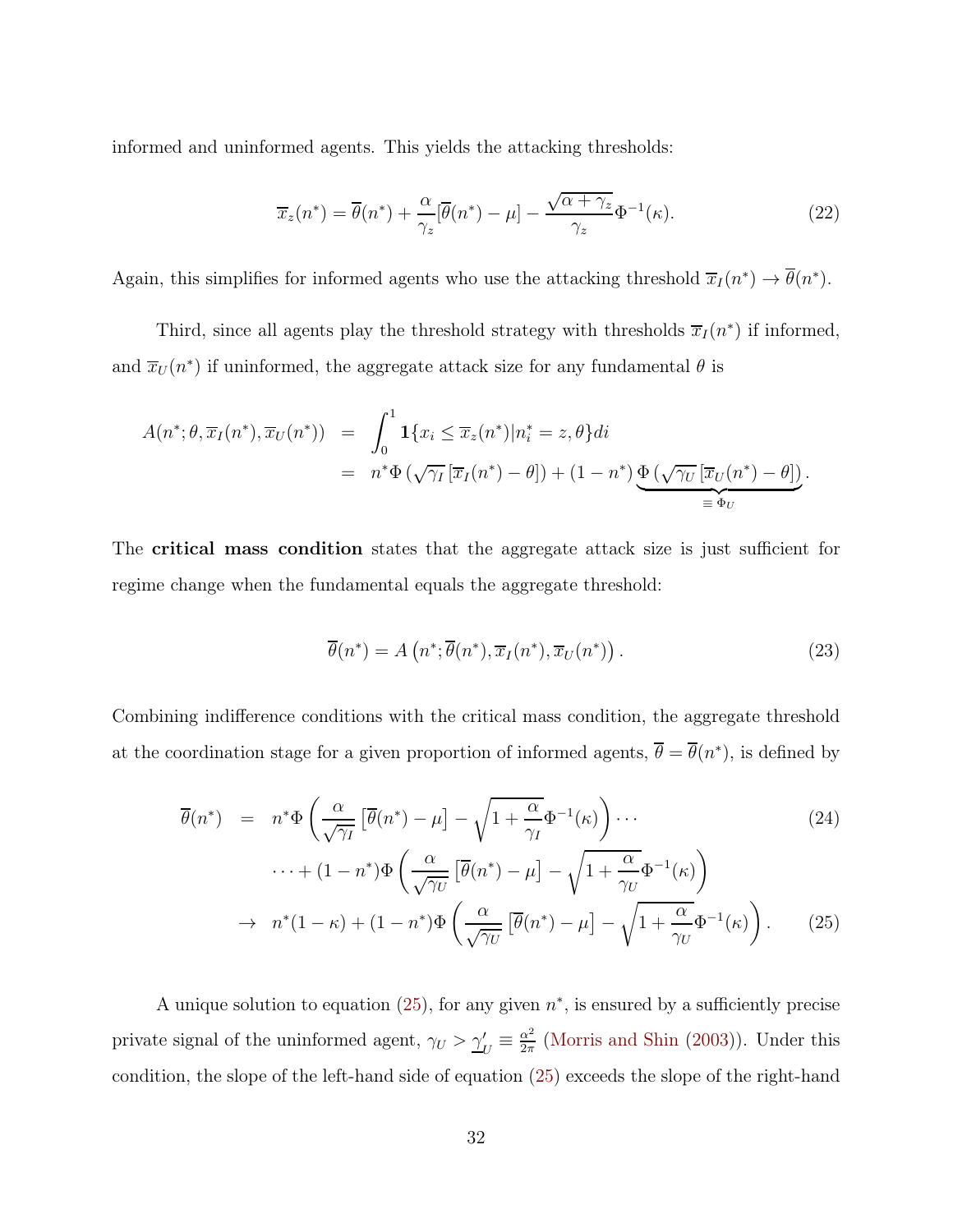side for any proportion of informed agents,  $1 > A_{\theta} \equiv \frac{\partial A(n^*, \overline{\theta}(n^*))}{\partial \theta} \ \forall \ n^* \in [0, 1]$ . Thus, there exists at most one solution. Since  $A \in [0,1]$  and  $A_{\theta} > 0 \forall n^*$ , there exists a unique fixed point  $\theta(n^*)$  and it is in the interval [0, 1]. Once the unique aggregate threshold is determined, the attack thresholds  $\overline{x}_z(n^*)$  are backed out from the indifference conditions. Our object of interest is the probability of a crisis, which increases strictly in the aggregate threshold:

$$
\Pr\{\theta \le \overline{\theta}(n^*)\} = \Phi\left(\sqrt{\alpha}[\overline{\theta}(n^*) - \mu]\right). \tag{26}
$$

For a given proportion of informed agents, the outcome of the coordination stage is characterized by fundamental and strategic forces. That is, a crisis is less likely if the average fundamental is stronger or the relative benefit of attacking is lower. First, a *fundamen*tal effect states that the aggregate threshold decreases in the mean of the common prior,  $\frac{\partial \overline{\theta}(n^*)}{\partial \mu} = -\frac{A_\theta(\overline{\theta})}{1-A_\theta(\overline{\theta})}$  $\frac{A_{\theta}(\theta)}{1-A_{\theta}(\theta)}$  < 0. A higher mean requires a higher aggregate attack size to abandon the regime, which induces an individual agent not to attack the status quo. Second, a strategic effect states that the aggregate threshold decreases in the conservativeness ratio  $\left(\frac{\partial \overline{\theta}(n^*)}{\partial \kappa} < 0\right)$ . If the relative benefit of attacking is low, few other agents are expected to attack. This leads to a low expected aggregate attack size, so an individual agent tends not to attack the status quo. In summary, the strategic effect suggests that the probability of a crisis is small when the conservativeness ratio is high.

Lemma [1](#page-36-0) summarizes the responsiveness of the aggregate threshold at the coordination stage to changes in the proportion of informed agents. In particular, it states conditions under which the probability of a crisis increases or decreases in a larger proportion of informed agents.

<span id="page-36-0"></span>**Lemma 1.** Let the private information of uninformed agents be sufficiently precise,  $\gamma_U > \underline{\gamma}'_U$ , so  $\theta(n^*)$  is unique for any  $n^* \in [0,1]$  $n^* \in [0,1]$  $n^* \in [0,1]$ . If Condition 1 holds, then the aggregate threshold at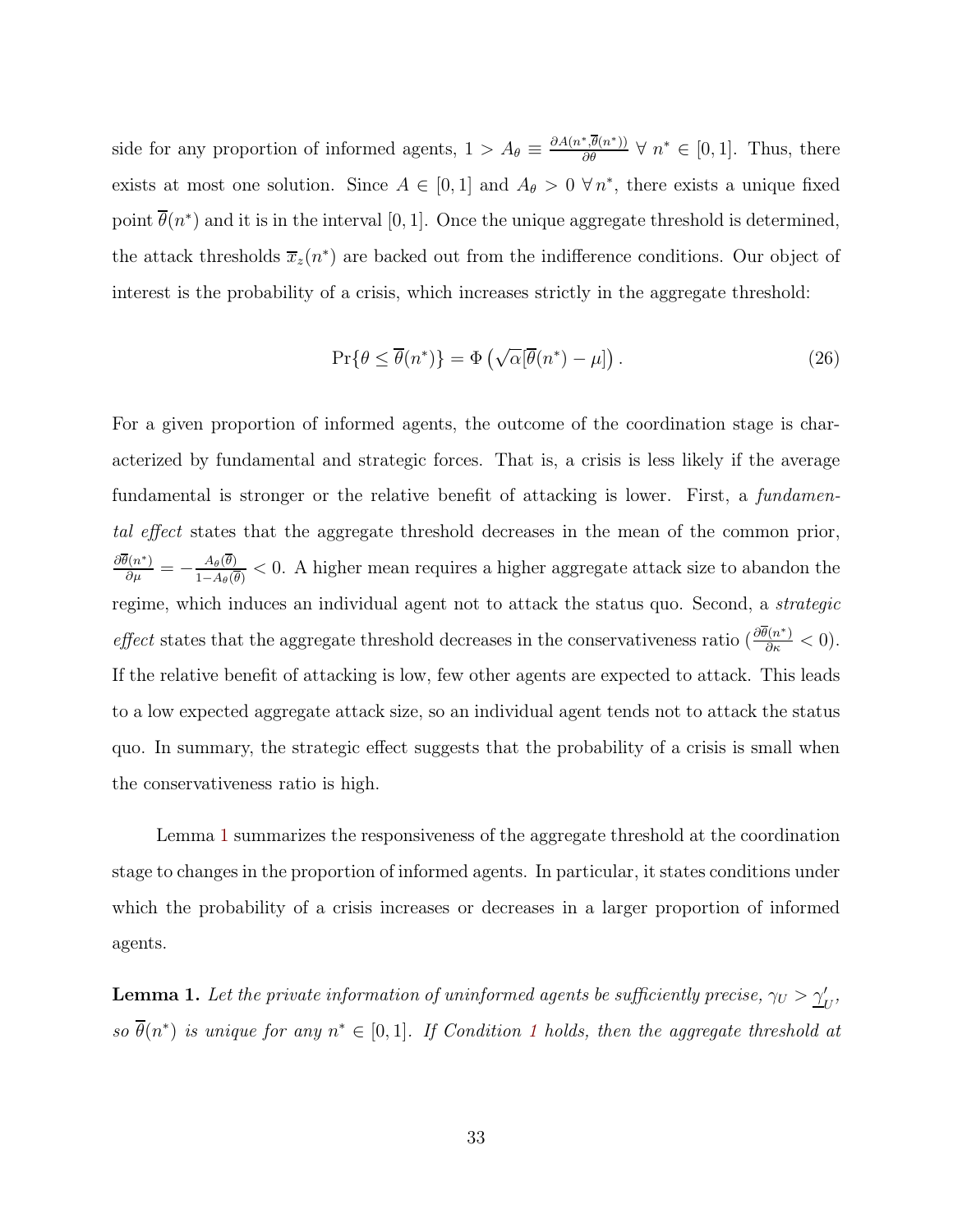the coordination stage responds to changes in the proportion of informed agents:

<span id="page-37-0"></span>
$$
\frac{\partial \overline{\theta}}{\partial n^*} \neq 0. \tag{27}
$$

Furthermore, the aggregate threshold increases (decreases) in the proportion of informed agents if the mean of the common prior is above (below)  $\hat{\mu}(\kappa)$  defined by Condition [1:](#page-13-0)

$$
\frac{\partial \overline{\theta}}{\partial n^*} \left( \mu - \hat{\mu}(\kappa) \right) > 0. \tag{28}
$$

Proof. The proof is in three steps. First, differentiating the aggregate threshold with respect to the proportion of informed agents yields:

$$
\frac{\partial \overline{\theta}}{\partial n^*} = \frac{\Phi\left(\frac{\alpha}{\sqrt{\gamma_I}}[\overline{\theta} - \mu] - \sqrt{1 + \frac{\alpha}{\gamma_I}}\Phi^{-1}(\kappa)\right) - \Phi\left(\frac{\alpha}{\sqrt{\gamma_U}}[\overline{\theta} - \mu] - \sqrt{1 + \frac{\alpha}{\gamma_U}}\Phi^{-1}(\kappa)\right)}{1 - A_\theta(\overline{\theta})}
$$
\n
$$
\rightarrow \frac{1 - \kappa - \Phi\left(\frac{\alpha}{\sqrt{\gamma_U}}[\overline{\theta} - \mu] - \sqrt{1 + \frac{\alpha}{\gamma_U}}\Phi^{-1}(\kappa)\right)}{1 - A_\theta(\overline{\theta})}.
$$
\n(30)

Second, note that  $0 < A_{\theta}(\overline{\theta}) < 1$ , where the second inequality follows from the sufficient condition for uniqueness at the coordination stage,  $\gamma_U > \underline{\gamma}'_U$ . Third, Condition [1](#page-13-0) ensures that the numerator of the partial derivative is non-zero, which can be seen by contradiction.

Suppose that the numerator is zero. Since  $0 = \Phi^{-1}(\kappa) + \Phi^{-1}(1-\kappa)$ , this yields  $\hat{\theta} \equiv \mu + \frac{\hbar \omega}{2m}$  $\frac{\sqrt{\alpha+\gamma_U}-\sqrt{\gamma_U}}{\alpha}\Phi^{-1}(\kappa)$ . Inserting  $\hat{\theta}$  in the defining equation of the aggregate threshold, equation [\(25\)](#page-35-0), yields  $\mu = \hat{\mu}(\kappa)$ . In summary, the partial derivative  $\frac{\partial \theta}{\partial n^*}$  is non-zero if Condition [1](#page-13-0) holds and the private information of uninformed agents is sufficiently precise.

Using the same argument, the numerator of the partial derivative is positive if and only if the mean of the common prior is high relative to the conservativeness ratio:  $\mu > \hat{\mu}(\kappa)$ . Likewise, the numerator is negative if  $\mu < \hat{\mu}(\kappa)$ .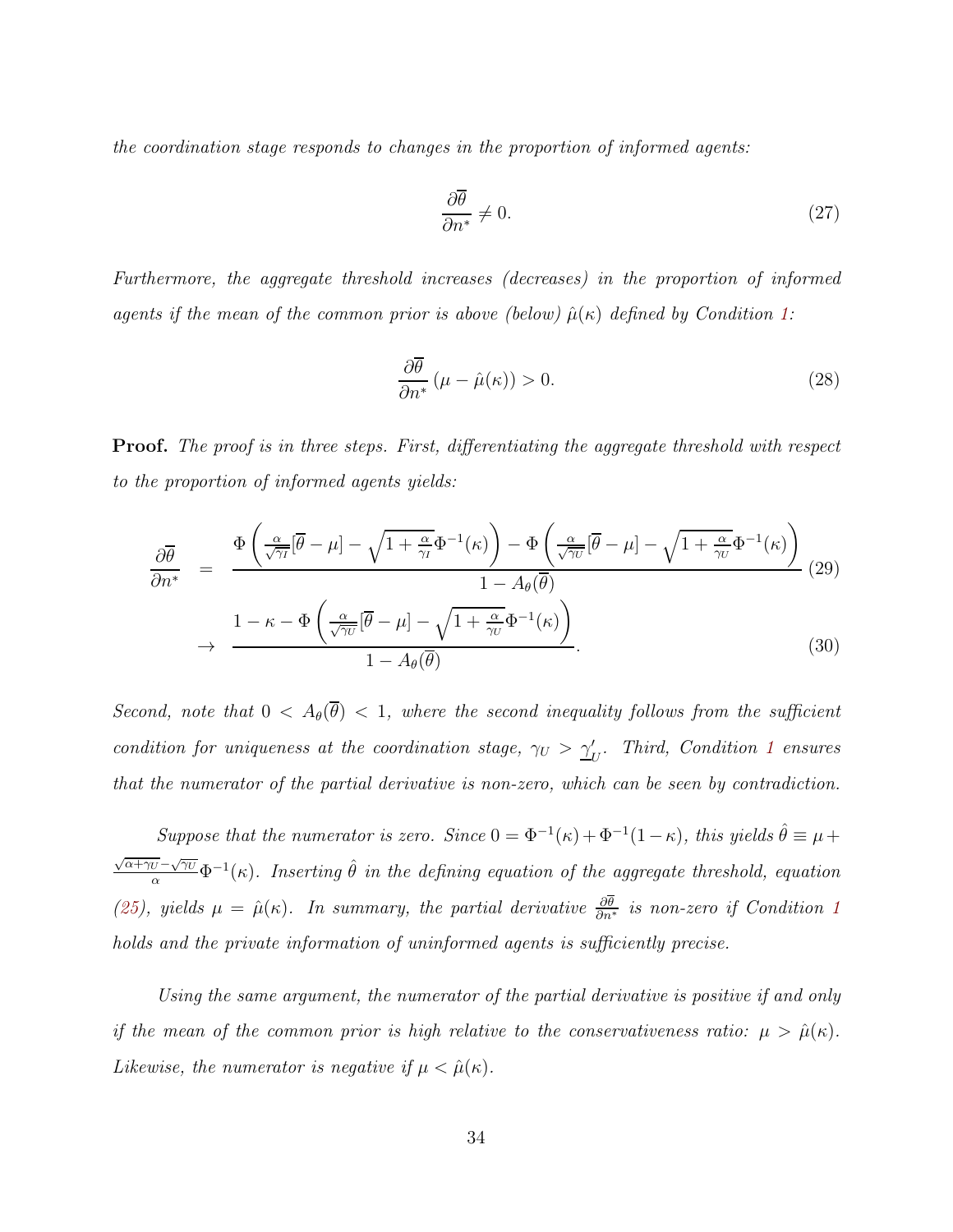#### <span id="page-38-0"></span>C.2 Stage 1: Information acquisition stage

Equipped with the results from the coordination stage, we next evaluate the incentive to acquire information. This is achieved by comparing the expected utility of an informed agent  $EU<sup>I</sup>$  with that of an uninformed agent  $EU<sup>U</sup>$ . Each expression of the expected utility has two terms. An agent receives the payoff b when attacking,  $x_i < \overline{x}_z$ , and the status quo is abandoned,  $\theta < \overline{\theta}$ . Likewise, an agent receives the payoff  $-\ell$  when attacking and the status quo is maintained. This yields

$$
EU^I = b \int_{-\infty}^{\overline{\theta}} \int_{-\infty}^{\overline{x}_I} f^I(x|\theta) dx dG(\theta) - \ell \int_{\overline{\theta}}^{\infty} \int_{-\infty}^{\overline{x}_I} f^I(x|\theta) dx dG(\theta),
$$
  
\n
$$
EU^U = b \int_{-\infty}^{\overline{\theta}} \int_{-\infty}^{\overline{x}_U} f^U(x|\theta) dx dG(\theta) - \ell \int_{\overline{\theta}}^{\infty} \int_{-\infty}^{\overline{x}_U} f^U(x|\theta) dx dG(\theta),
$$

where  $G(\theta)$  is the cumulative distribution function of the fundamental that is distributed as  $\mathcal{N}(\mu, \alpha^{-1})$ , while  $f^z(x)$  is the probability distribution function of private signals conditional on a realized fundamental  $\theta$  and on the information choice z, which is distributed as  $\mathcal{N}(\theta, \gamma_z^{-1})$ . The dependence of the three thresholds on the proportion of informed agents is suppressed for brevity.

Since informed agents receive a private signal that is perfectly informative in the limit, they never make errors in attacking the regime. That is, they always attack if the regime is abandoned and they never attack when the status quo is maintained. Thus,  $EU^{I}(n^{*}) = b \int_{-\infty}^{\theta} \Phi\left((\overline{x}_{I} - \theta)\sqrt{\gamma_{I}}\right) dG(\theta) - \ell \int_{\overline{\theta}}^{\infty} \Phi\left((\overline{x}_{I} - \theta)\sqrt{\gamma_{I}}\right) dG(\theta) \rightarrow bG(\overline{\theta}(n^{*}))$ . By contrast, uninformed agents make mistakes of two types. First, an uninformed agent sometimes attacks the status quo when there is no regime change (type-I error, proportional to  $\ell$ ). Second, an uninformed agent sometimes does not attack the status quo when there is a regime change (type-II error, proportional to b). Thus  $EU^U \to bG(\overline{\theta}) - \ell \int_{\overline{\theta}}^{\infty} \int_{-\infty}^{\overline{x}_U} f^U(x|\theta) dx dG(\theta)$  $b \int_{-}^{\theta}$ −∞  $\int_{\overline{x}_U}^{\infty} f^U(x|\theta) dx dG(\theta).$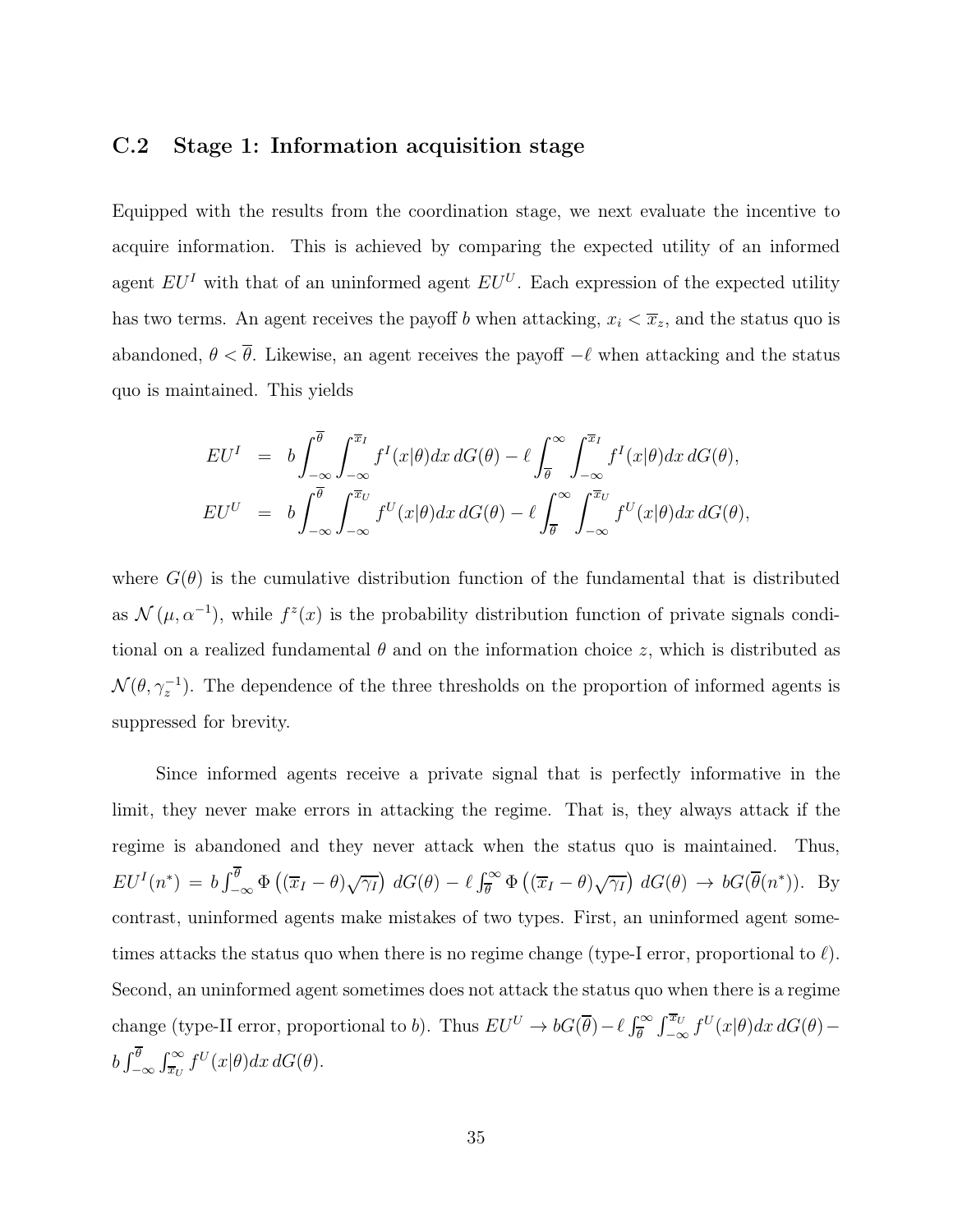The benefit of acquiring information is measured in terms of the expected utility difference  $D(n^*) \equiv EU^{I}(n^*) - EU^{U}(n^*)$ . This sums the errors of an uninformed agent, so the benefit of becoming informed is

$$
D = \ell \int_{\overline{\theta}}^{\infty} \int_{-\infty}^{\overline{x}_U} f^U(x|\theta) dx dG(\theta) + b \int_{-\infty}^{\overline{\theta}} \int_{\overline{x}_U}^{\infty} f^U(x|\theta) dx dG(\theta).
$$
 (31)

<span id="page-39-0"></span>**Lemma 2.** If private information is sufficiently precise,  $\gamma_U > \underline{\gamma}'_U$ , then there is strategic complementarity in information choices:

<span id="page-39-2"></span><span id="page-39-1"></span>
$$
\frac{\partial D}{\partial n^*} \ge 0,\tag{32}
$$

with strict inequality if Condition [1](#page-13-0) holds.

Furthermore, a more-restrictive lower bound on the precision of private information,  $\gamma_U > \left(\frac{\alpha}{\sqrt{2\pi}-2}\right)$  $\Big)^2 = \gamma_{U}, \text{ ensures that}$ ∂D ∂n<sup>∗</sup>  $< 1.$  (33)

**Proof.** First,  $\gamma_U > \gamma_U'$ , so  $\theta(n^*)$  is unique for any  $n^* \in [0,1]$ . Total differentiation yields  $\frac{\partial D}{\partial n^{*}}=\frac{\partial D}{\partial \overline{\theta}}$ ∂θ  $\frac{\partial \theta}{\partial n^*} + \frac{\partial D}{\partial \overline{x}_U}$  $\partial \overline{x}_U$  $\partial \overline{x}_U$ ∂θ  $\frac{\partial \theta}{\partial n^*}$ . As we prove below,  $\frac{\partial D}{\partial \overline{x}_U} = 0$ , so we obtain by using the Leibniz rule:

$$
\frac{\partial D}{\partial n^*} = (b+l) \left[ 1 - A_\theta(\overline{\theta}) \right] g(\overline{\theta}) \left( \frac{\partial \overline{\theta}}{\partial n^*} \right)^2 \ge 0. \tag{34}
$$

The partial derivative comprises four terms. The first and second terms are strictly positive because  $b > 0$ ,  $l > 0$ ,  $A_{\theta} > 0$  and  $A_{\theta}(\overline{\theta}) < 1$ , as implied by the sufficient condition for uniqueness of  $\theta(n^*)$ ,  $\gamma_U > \underline{\gamma}'_U$ . The third term is the probability distribution function of the standard normal random variable and is always positive,  $g > 0$ . Finally, the fourth term is a square and thus non-negative. If the fourth term is strictly positive, as implied by Condition [1](#page-13-0) because of Lemma [1,](#page-36-0) then the partial derivative is strictly positive.

Why is  $\frac{\partial D}{\partial x_U} = 0$ ? This indirect effect of the proportion of informed agents is always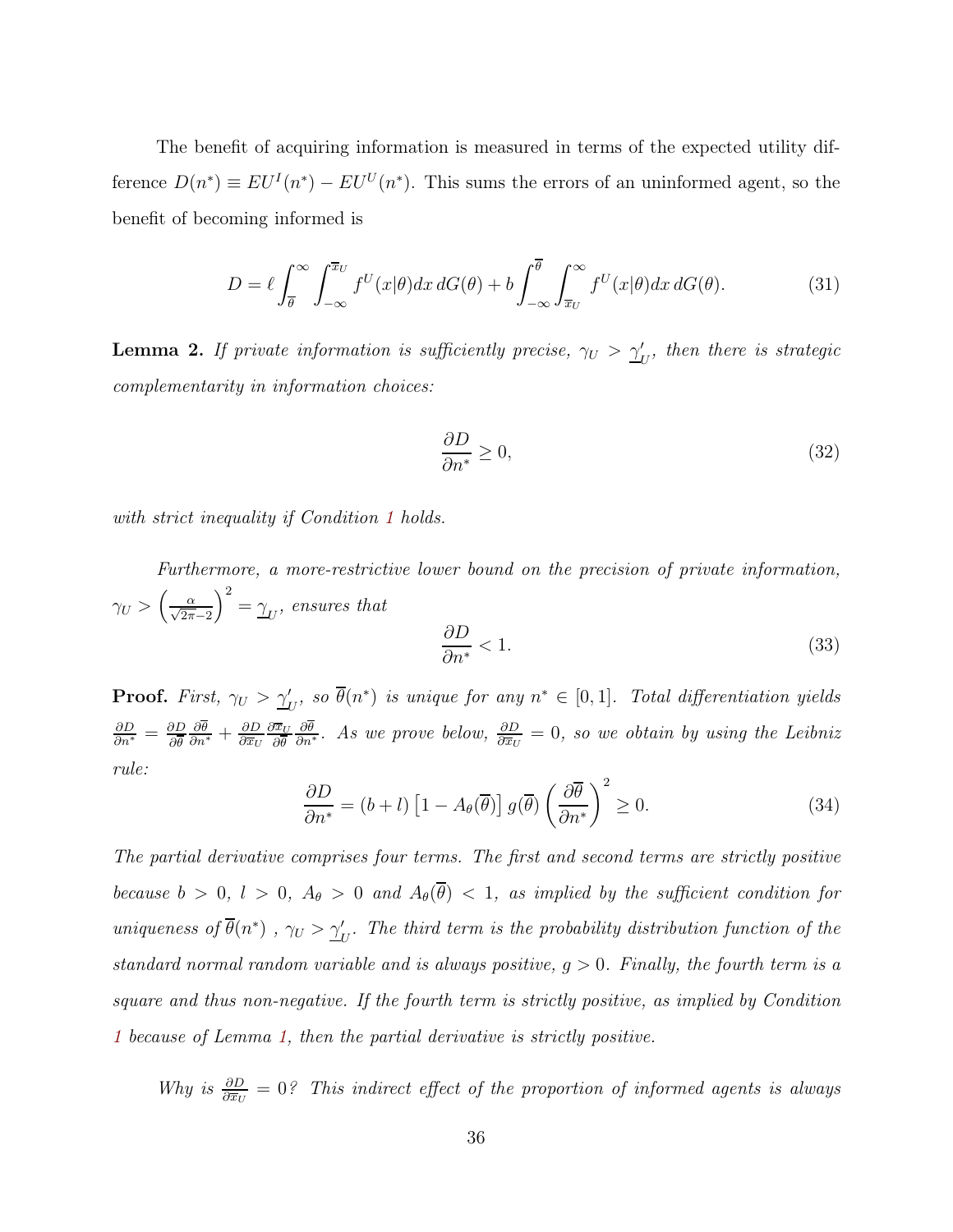zero by an envelope theorem argument. That is, the threshold  $\overline{x}_U$  is chosen by a first-order condition that requires that the marginal cost of attacking the status quo when it is maintained balances with the marginal benefit of attacking when the status quo is abandoned:

<span id="page-40-1"></span>
$$
\frac{\partial D}{\partial \overline{x}_U} = -b \int_{-\infty}^{\overline{\theta}} f^U(\overline{x}_U|\theta) g(\theta) d\theta + \ell \int_{\overline{\theta}}^{\infty} f^U(\overline{x}_U|\theta) g(\theta) d\theta = 0.
$$
 (35)

Furthermore, using Lemma [1,](#page-36-0) the slope of the benefit of becoming informed as more agents acquire information can be written as

$$
\frac{\partial D}{\partial n^*} = \frac{(b+\ell)g(\overline{\theta})[1-\kappa-\Phi(\cdot)]^2}{1-A_{\theta}(\overline{\theta})},\tag{36}
$$

where  $g \leq \frac{1}{\sqrt{2}}$  $\frac{1}{2\pi}$  and  $b + \ell < 2$ . In addition,  $[1 - \kappa - \Phi(\cdot)]^2 \le \max{\kappa^2, (1 - \kappa)^2} < 1$ . Next,  $A_{\theta}(\overline{\theta}) = (1 - n^*)\phi(\cdot)\frac{\alpha}{\sqrt{\gamma_U}} \leq \frac{\alpha}{\sqrt{2\pi}\sqrt{\gamma_U}}$  since  $n^* \geq 0$ . Therefore,  $\frac{\partial D}{\partial n^*} < 1$  is ensured by  $\gamma_U > \underline{\gamma}_U \equiv$  $\left(\frac{\alpha}{\sqrt{2\pi}-2}\right)$  $\bigg)^2 > \underline{\gamma}'_U.$ 

Since Condition [1](#page-13-0) excludes a parameter space of measure zero, the benefit of becoming informed almost surely increases strictly in the proportion of informed agents. In order to understand the strategic complementarity in information acquisition, consider the two effects of becoming informed. First, informed agents forecast the fundamental  $\theta$  more precisely, but this effect is independent of the proportion of informed agents. Second, informed agents forecast the behavior of other agents more precisely. In particular, an informed agent is better at forecasting other informed agents than other uninformed agents. Therefore, the second benefit of becoming informed increases in the proportion of informed agents, establishing the strategic complementarity in information acquisition. In short, information supports coordination.

Lemma [3](#page-40-0) describes the boundaries of the benefit of becoming informed:

<span id="page-40-0"></span>**Lemma 3.** The benefit of becoming informed is strictly positive but smaller than one,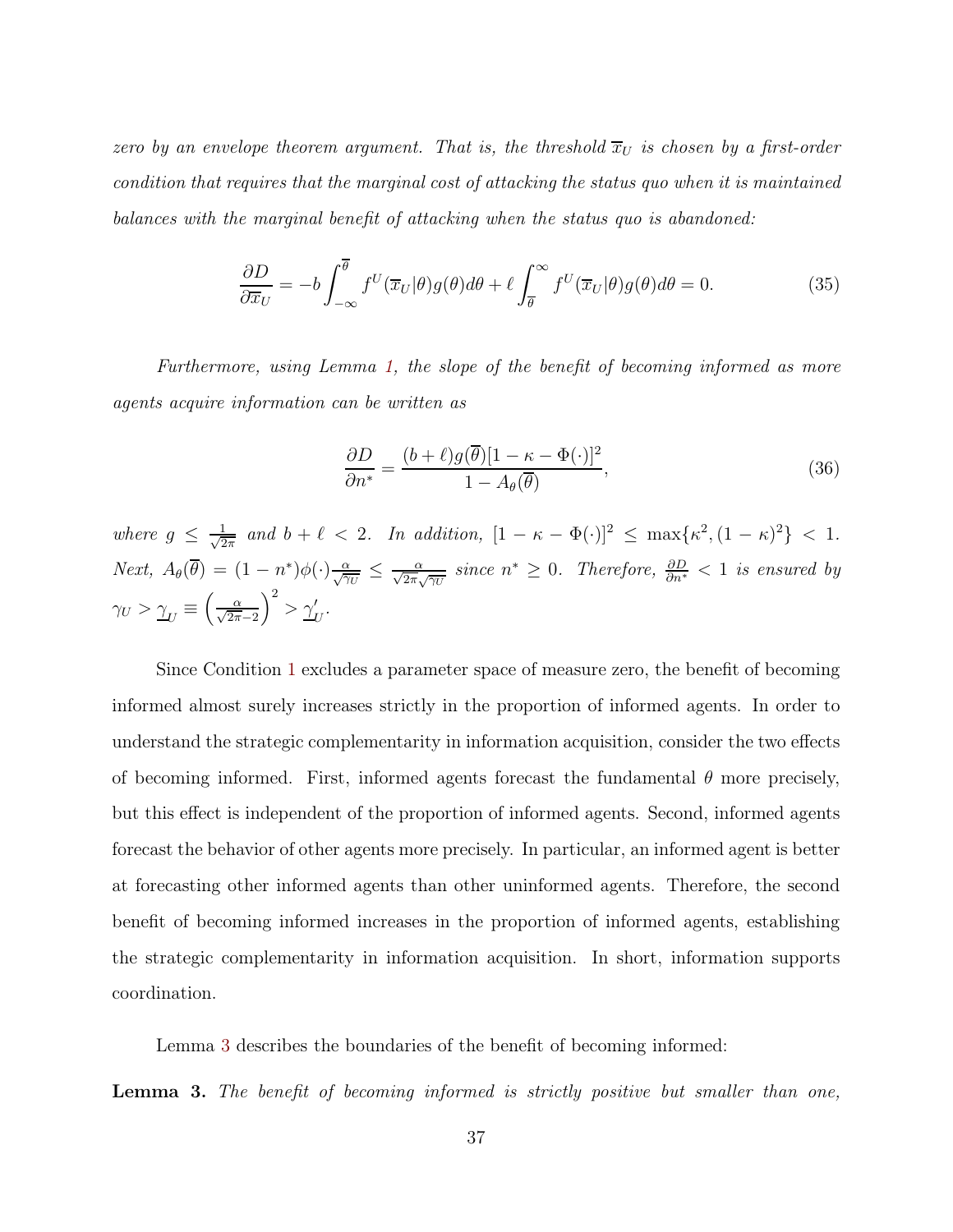$D(n^*) \in (0,1)$ .

**Proof.** First, we show  $D > 0$  for all  $n^*$ . Since  $\gamma_U < \infty$  and  $\theta(n^*) \in [0,1]$  for all  $n^*$ , there is positive probability mass on the type-I and type-II errors of an uninformed agent. Therefore,  $D > 0$ . Second, we show  $D < 1$  for all  $n^*$ . Since  $\int_{-\infty}^{\infty} f^{U}(x|\theta) dx = 1$  for all  $\theta$ ,  $D < \ell + (b - \ell)G(\overline{\theta})$ . Since  $G(\overline{\theta}) \in [0, 1]$ , we have that  $D \le \max\{b, l\} < 1$ . This completes the proof.

Consider an agent's optimal information acquisition choice. Given the binary action  $n_i \in \{I, U\}$  at stage 1, an agent optimally acquires information if and only if the individual information cost is at most the benefit of becoming informed:

$$
n_i^* = I \Leftrightarrow c_i \le D(n^*). \tag{37}
$$

Since each agent is atomistic and has no effect on the aggregate proportion of informed agents, the benefit of becoming informed depends on the proportion of informed agents only. The perfect Bayesian equilibrium is constructed by combining these individual optimality conditions, Lemmas [2](#page-39-0) and [3,](#page-40-0) and the consistency between individually optimal information acquisition choices and the aggregate proportion of informed agents.

The optimal information acquisition is characterized by a threshold strategy, where  $\bar{c}$ denotes the cut-off value of the information cost below which an agent acquires information. Consequently, an agent acquires information if and only if  $c_i < \overline{c}$ , so the proportion of informed agents is  $n^* = \overline{c}$ . While this result follows from our parsimonious specification of the information cost, it generalizes for other continuous distributions, so  $n^*$  is an increasing function in  $\bar{c}$ . Next, the marginal agent is indifferent between the information choices, so the threshold information cost is any solution of

<span id="page-41-0"></span>
$$
\overline{c} = D(\overline{c}).\tag{38}
$$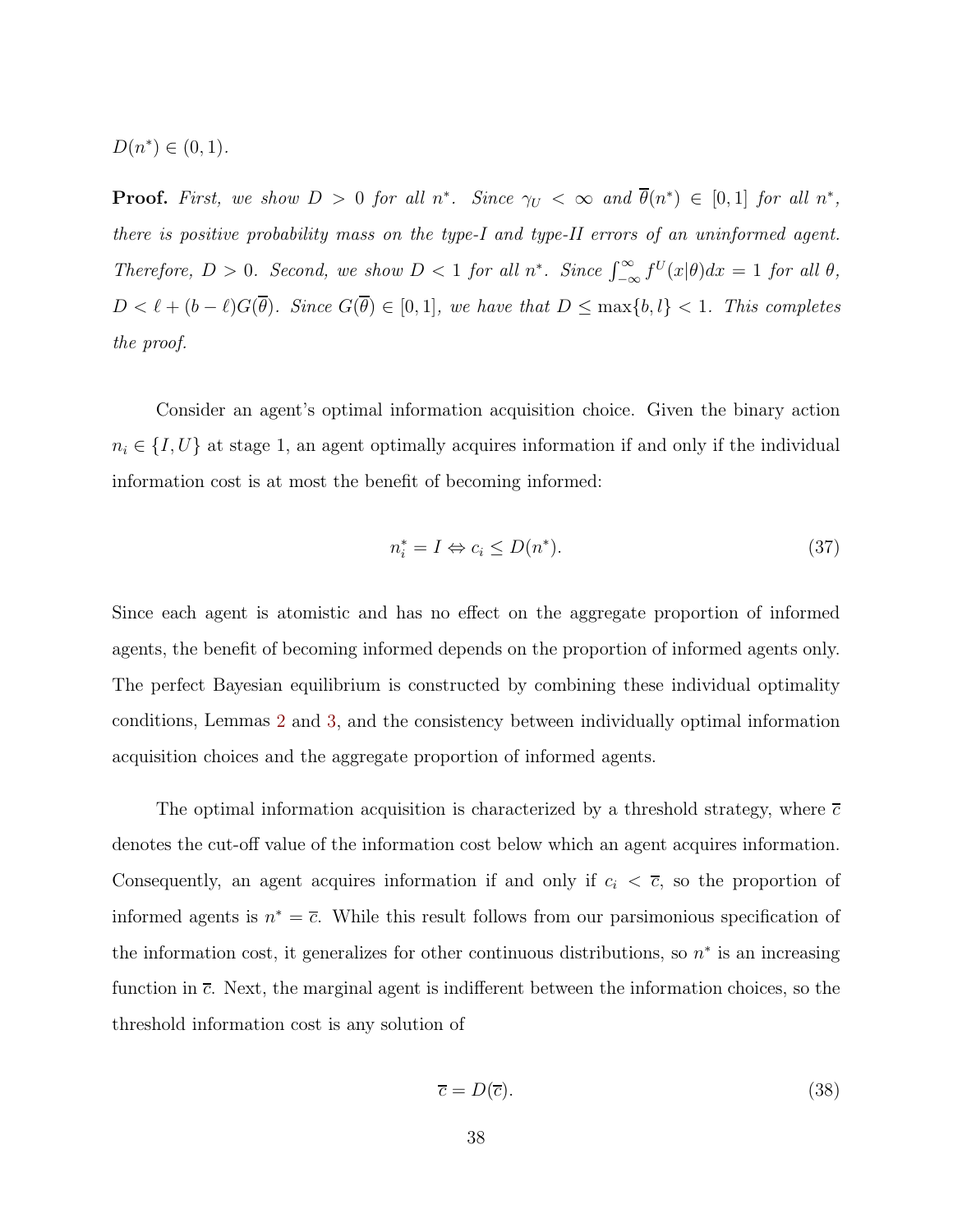Uniqueness requires that there is only one fixed point of  $D(\bar{c})$ . First, the left-hand side of equation [\(38\)](#page-41-0) is continuous, within  $[0, 1]$ , and has a unit slope. Second, the right-hand side is continuous and strictly positive by Lemma [3,](#page-40-0)  $D > 0$ . Because  $n^* = \overline{c}$ , it has a slope that is strictly within  $(0, 1)$  under the parameter conditions by Lemma [2.](#page-39-0) Therefore, if a solution exists, it is unique. Next,  $D < 1$  by Lemma [3](#page-40-0) ensures the existence of a unique interior solution  $\overline{c}$ .

## <span id="page-42-0"></span>D Proof of amplification effect

Here we derive the total effect of a change in the mean of the prior,  $\mu$ , on the aggregate threshold  $\overline{\theta}$  to prove the amplification result of Proposition [2.](#page-16-0) Specifically, we need to show that

$$
-\frac{A_{\mu} + A_n D_{\mu}}{1 - A_{\theta} - A_n D_{\theta}} > -\frac{A_{\mu}}{1 - A_{\theta}}.\tag{39}
$$

The equilibrium is given by a set of two equations, [\(25\)](#page-35-0) and [\(38\)](#page-41-0). Rewriting yields

$$
0 = -\overline{\theta} + A(n, \overline{\theta}, \mu),
$$
  
\n
$$
0 = -n + D(\overline{\theta}, \mu, \overline{x}_z),
$$
\n(40)

where the benefit of becoming informed  $D$  depends on the proportion of informed investors only indirectly. As for notation, if  $w = m(x, y)$ , then  $m_x$  denotes the partial derivative  $\frac{\partial m}{\partial x}$ . Therefore, total differentiation yields

$$
0 = -\frac{d\overline{\theta}}{d\mu} + A_n \frac{dn}{d\mu} + A_{\overline{\theta}} \frac{d\overline{\theta}}{d\mu} + A_{\mu},
$$
  

$$
0 = -\frac{dn}{d\mu} + D_{\overline{\theta}} \frac{d\overline{\theta}}{d\mu} + D_{\mu},
$$
 (41)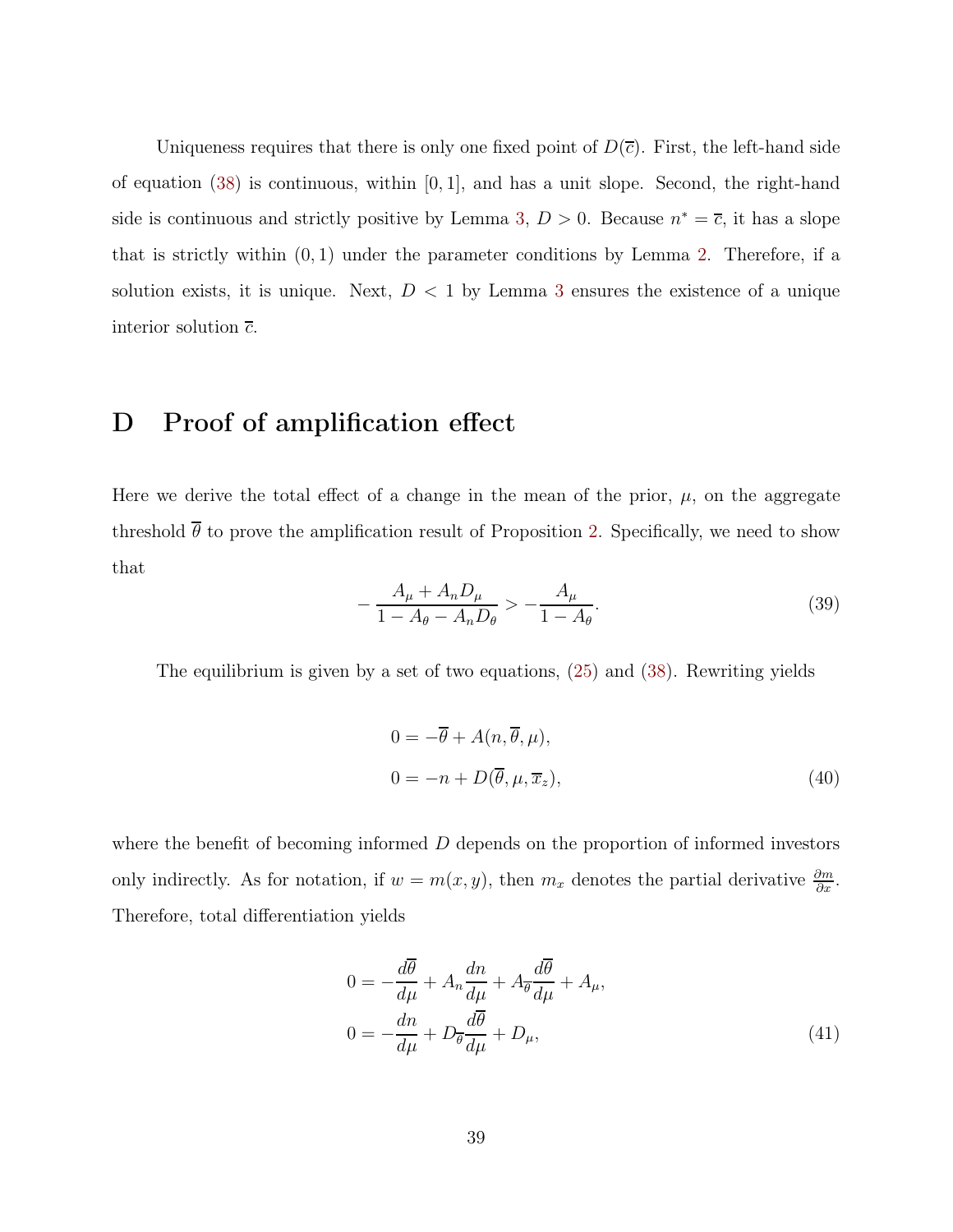where we used  $D_{\bar{x}_z} = 0$  by the envelope theorem, as shown below. Rewriting yields equation  $(12).$  $(12).$ 

To evaluate this total derivative, observe that  $A_{\mu} = -A_{\theta} = -(1 - n^*)\phi_U(\cdot)\frac{\alpha}{\sqrt{N}\nu} < 0$ and  $A_n = 1 - \kappa - \Phi_U = [1 - A_\theta] \frac{\partial \theta}{\partial n^*},$  where all of these partial derivatives are evaluated at the equilibrium quantities  $n^*, \theta$ .

Next, we determine the partial derivatives associated with the benefit of becoming informed. A change in the (mean of the) prior  $\mu$  affects the benefit of becoming informed via: (i) the aggregate threshold  $\bar{\theta}$ , (ii) the attacking thresholds  $\bar{x}_z$ , and (iii) the distribution of fundamentals  $g(\theta)$ . We investigate each of these effects below.

**Aggregate threshold** Using the Leibniz rule, we have that  $\frac{\partial D}{\partial \theta} = g(\overline{\theta})[b-(b+l)F^{U}(\overline{x}_{U}|\overline{\theta})].$ Inserting  $\overline{x}_U$  from equation [\(22\)](#page-35-1), we see that  $F^U(\overline{x}_U|\overline{\theta})] = \Phi_U$  as defined earlier. Using  $\frac{\partial \theta}{\partial n^*}$ , which is stated in the proof of Lemma [1,](#page-36-0) the partial effect via the aggregate threshold is

$$
D_{\theta} = (b+l) \left[ (1 - A_{\theta}) \frac{\partial \overline{\theta}}{\partial n^*} \right] g(\overline{\theta}), \tag{42}
$$

where all expressions are evaluated at the equilibrium levels and  $0 < A_{\theta} < 1$ ,  $\forall n^* \in [0, 1]$  if  $\gamma_U > \underline{\gamma}_U$ , as shown in Appendix [C.1.](#page-33-2)

**Attacking thresholds** As shown in Appendix [C.2,](#page-38-0) specifically in equation  $(35)$ , the effect on the attacking threshold of an uninformed agent is zero by an envelope theorem argument. This result generalizes to an informed agent as well. Therefore,

$$
\frac{\partial D}{\partial \overline{x}_z} = 0, \ z \in \{I, U\}.
$$
 (43)

Distribution of fundamentals In the proof, we make use of the following lemma.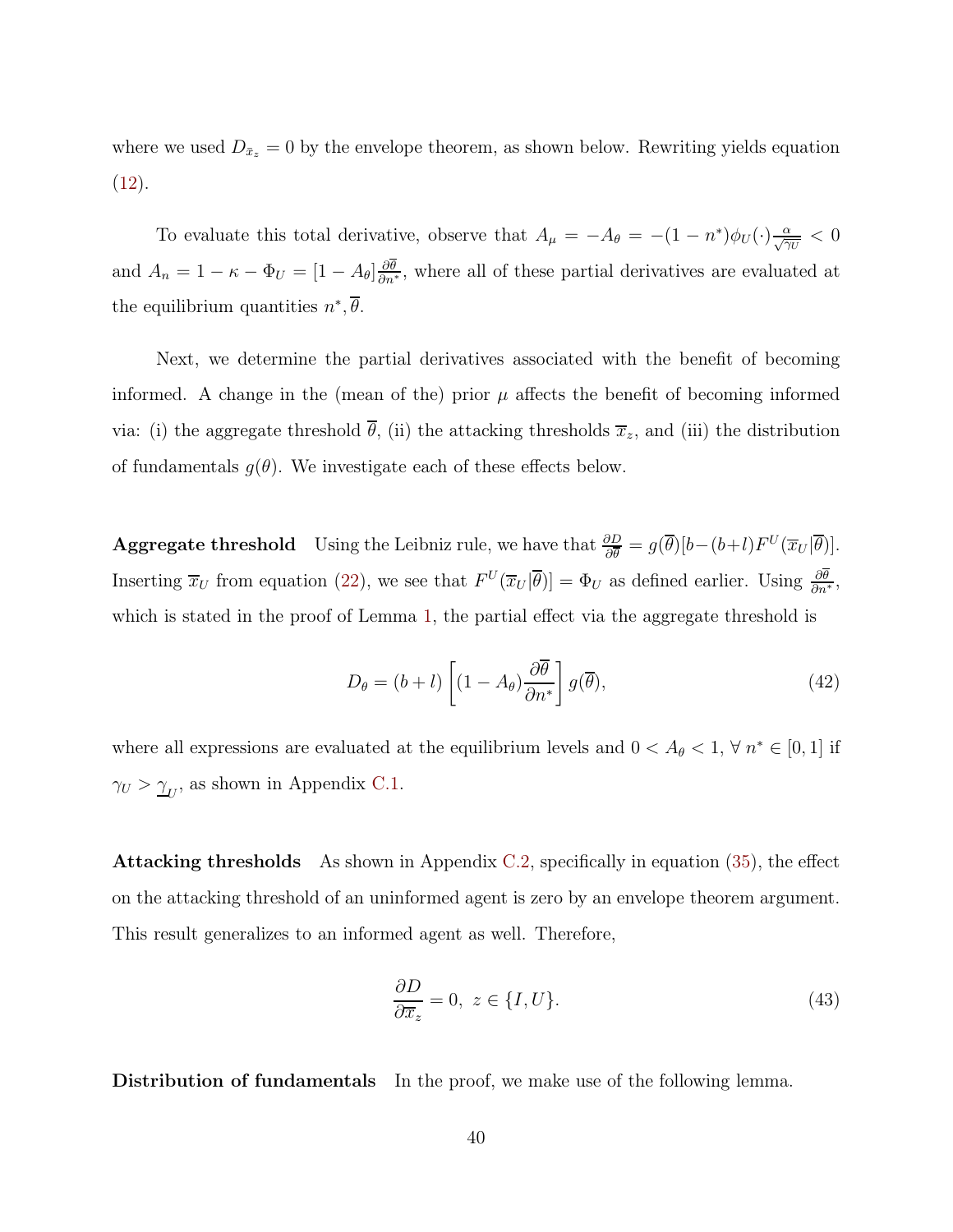Lemma 4. [Bromiley](#page-23-10) [\(2013\)](#page-23-10). The product of two normal probability density functions is a scaled normal probability density function. That is, if

$$
f(x) = \frac{1}{\sqrt{2\pi}\sigma_f} \exp\left(-\frac{(x-\mu_f)^2}{2\sigma_f^2}\right) \quad and \quad g(x) = \frac{1}{\sqrt{2\pi}\sigma_g} \exp\left(-\frac{(x-\mu_g)^2}{2\sigma_g^2}\right),
$$

then

$$
f(x)g(x) = \frac{S}{\sqrt{2\pi}\sigma_{fg}} \exp\left(-\frac{(x-\mu_{fg})^2}{2\sigma_{fg}^2}\right),
$$

where

$$
\sigma_{fg} = \sqrt{\frac{\sigma_f^2 \sigma_g^2}{\sigma_f^2 + \sigma_g^2}} \quad \text{and} \quad \mu_{fg} = \frac{\mu_f \sigma_g^2 + \mu_g \sigma_f^2}{\sigma_f^2 + \sigma_g^2},
$$

and

$$
S = \frac{1}{\sqrt{2\pi(\sigma_f^2 + \sigma_g^2)}} \exp\left(-\frac{(\mu_f - \mu_g)^2}{2(\sigma_f^2 + \sigma_g^2)}\right).
$$

The partial effect via a change in the distribution is obtained as follows. First, we rewrite the benefit of becoming informed D:

$$
D = bG(\overline{\theta}) + \ell \int_{\overline{\theta}}^{\infty} F^{U}(x|\theta) g(\theta) d\theta - b \int_{-\infty}^{\overline{\theta}} F^{U}(x|\theta) g(\theta) d\theta.
$$
 (44)

Next, partially differentiating this equation, using  $\frac{\partial g(\theta)}{\partial \mu} = g(\theta)\alpha(\theta - \mu)$ , we have

<span id="page-44-0"></span>
$$
D_{\mu} = -bg(\overline{\theta}) + \ell \int_{\overline{\theta}}^{\infty} F^{U}(\overline{x}_{U}|\theta) \alpha(\theta - \mu) g(\theta) d\theta - b \int_{-\infty}^{\overline{\theta}} F^{U}(\overline{x}_{U}|\theta) \alpha(\theta - \mu) g(\theta) d\theta, \quad (45)
$$

where the first term is due to the fact that  $\frac{\partial g(\theta)}{\partial \theta} = (-1)g(\theta)\alpha(\theta - \mu)$ .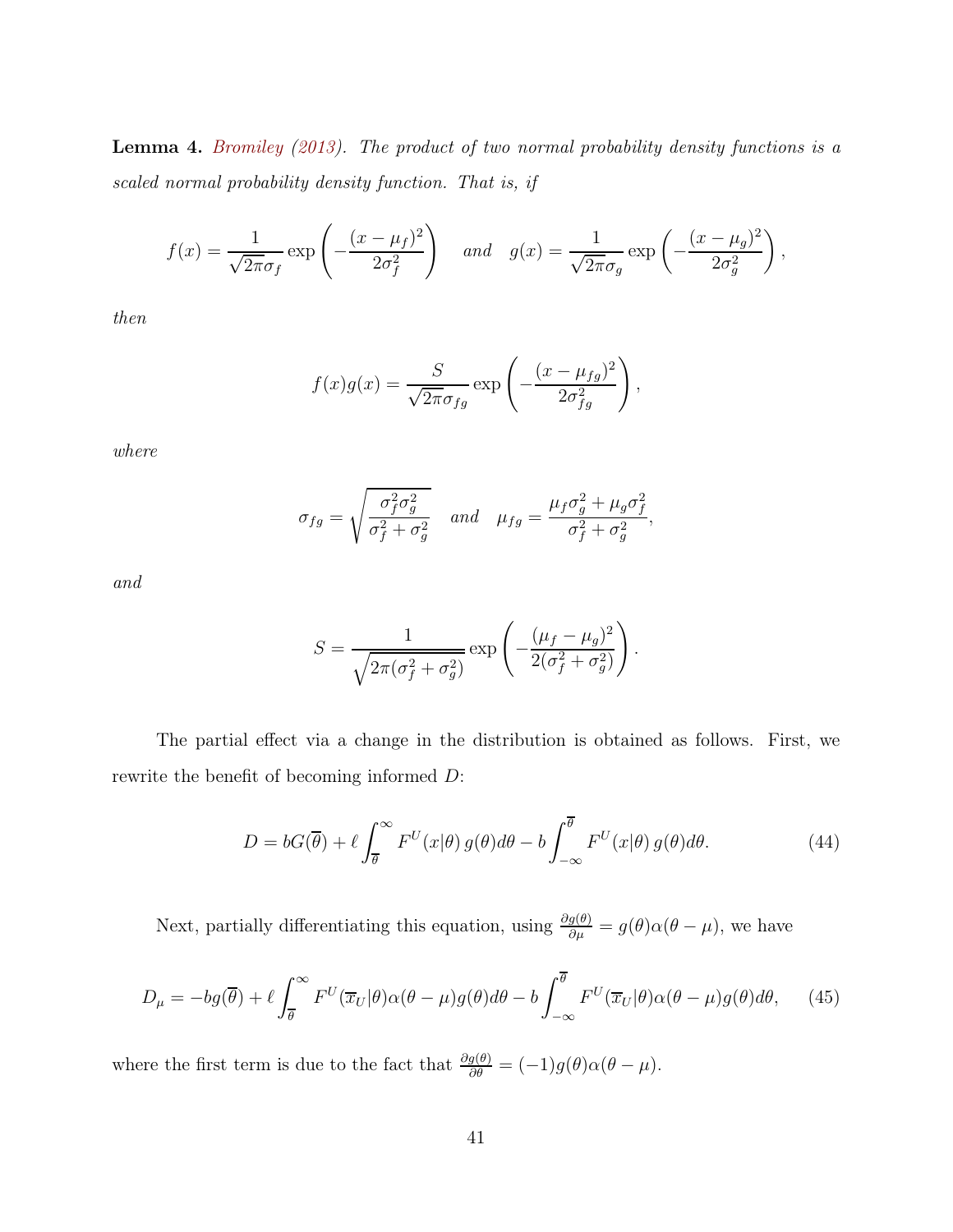Thus, we require  $\int F^{U}(\overline{x}_{U}|\theta) \alpha(\theta - \mu) g(\theta) d\theta$ , which is found by using integration by parts. We set  $u(\theta) \equiv F^{U}(\overline{x}_{U}|\theta)$  and  $v'(\theta) \equiv \alpha(\theta - \mu)g(\theta)$ , so  $u'(\theta) = -f^{U}(\overline{x}_{U}|\theta)$  $-\phi(\sqrt{\gamma_U}[\overline{x}_U-\theta])$  and  $v(\theta)=-g(\theta)=-\phi(\sqrt{\alpha}[\theta-\mu])$ . When partially integrating, we use the result that  $f^U(\overline{x}_U|\theta)g(\theta) = S h(\theta)$ , where  $S \equiv \sqrt{\frac{\alpha \gamma_U}{\alpha + \gamma_U}}$  $\sqrt{\frac{\alpha \gamma_U}{\alpha + \gamma_U}} \phi \left(\sqrt{\frac{\alpha \gamma_U}{\alpha + \gamma_U}}\right)$  $\sqrt{\frac{\alpha\gamma_U}{\alpha+\gamma_U}}[\mu-\overline{x}_U]$  is a positive constant and  $h(\theta)$  is the probability density function of a normal random variable:

<span id="page-45-0"></span>
$$
h: \theta \sim \mathcal{N}\left(\frac{\alpha\mu + \gamma_U \overline{x}_U}{\alpha + \gamma_U}, \frac{1}{\alpha + \gamma_U}\right). \tag{46}
$$

Therefore,

$$
\ell \int_{\overline{\theta}}^{\infty} F^{U}(\overline{x}_{U}|\theta) \alpha(\theta - \mu) g(\theta) d\theta = \ell g(\overline{\theta}) \Phi((\overline{x}_{U} - \overline{\theta}) \sqrt{\gamma_{U}}) + \ell \int_{\overline{\theta}}^{\infty} g(\theta) f^{U}(\overline{x}_{U}|\theta) d\theta
$$

$$
= \ell g(\overline{\theta}) \Phi((\overline{x}_{U} - \overline{\theta}) \sqrt{\gamma_{U}}) + \ell S \Pr_{h} \{\theta > \overline{\theta}\}, \tag{47}
$$

where  $Pr_h$  denotes the probability induced by the probability density function  $h(\cdot)$ . Similarly,

$$
-b\int_{-\infty}^{\overline{\theta}} F^{U}(\overline{x}_{U}|\theta)\alpha(\theta-\mu)g(\theta)d\theta = bg(\overline{\theta})\Phi((\overline{x}_{U}-\overline{\theta})\sqrt{\gamma_{U}}) - bS \Pr_{h}\{\theta < \overline{\theta}\}. \tag{48}
$$

Note that since  $\kappa = \frac{\ell}{b+1}$  $\frac{\ell}{b+\ell}$  and  $\sqrt{\alpha + \gamma_U} \left[ \theta - \frac{\alpha \mu + \gamma_U \overline{x}_U}{\alpha + \gamma_U} \right]$  $\alpha + \gamma U$  $\Big] = \Phi^{-1}(\kappa)$ , thus  $\ell S \text{ Prob}_h\{\theta > \overline{\theta}\}$  – bS Prob<sub>h</sub> $\{\theta < \overline{\theta}\} = 0$ .

Finally, plugging [\(47\)](#page-45-0) and [\(48\)](#page-45-1) into [\(45\)](#page-44-0) yields

<span id="page-45-1"></span>
$$
D_{\mu} = -(b+l)g(\overline{\theta})[1 - A_{\theta}(\overline{\theta})] \frac{\partial \overline{\theta}}{\partial n^*}.
$$

Putting these steps together, the overall partial derivatives associated with the benefit of becoming informed becomes  $\frac{dD}{d\mu} = D_{\mu} + D_{\theta} \frac{d\theta}{d\mu} = D_{\mu} \left(1 - \frac{d\theta}{d\mu}\right)$ . Further, recall that sign  $\left\{\frac{d\theta}{d\mu}\right\}$  < 0 (see [\(12\)](#page-15-1)). This is because sign  $\{A_{\mu}\}$  =  $-\text{sign}\{A_{\theta}\}$  = sign  $\{A_n D_{\mu}\}$  < 0. In